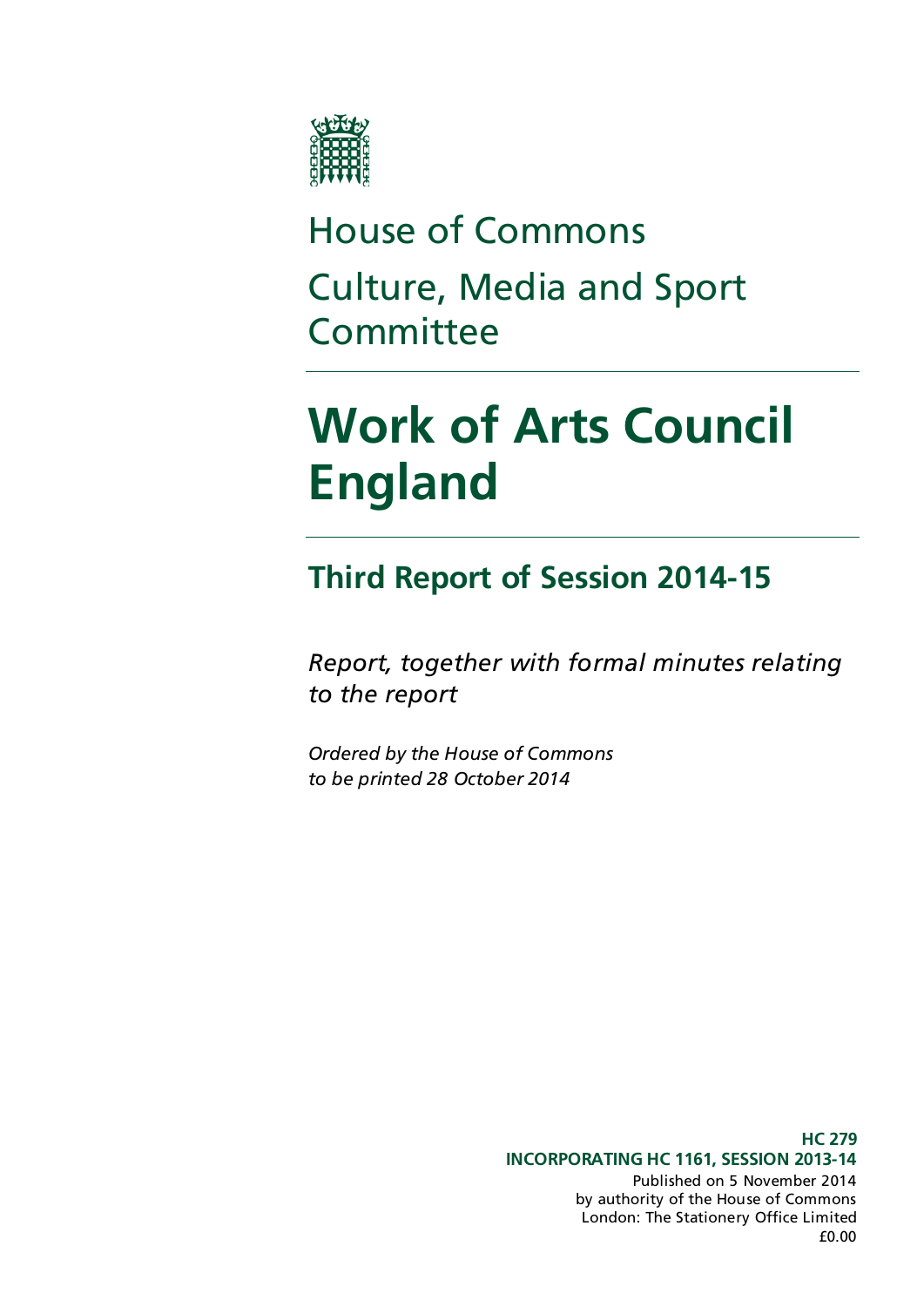#### **The Culture, Media and Sport Committee**

The Culture, Media and Sport Committee is appointed by the House of Commons to examine the expenditure, administration and policy of the Department for Culture, Media and Sport and its associated public bodies.

#### **Current membership**

[Mr John Whittingdale MP](http://www.parliament.uk/biographies/commons/mr-john-whittingdale/39) (*Conservative, Maldon)* (Chair) [Mr Ben Bradshaw MP](http://www.parliament.uk/biographies/commons/mr-ben-bradshaw/230) (*Labour, Exeter*) [Angie Bray MP](http://www.parliament.uk/biographies/commons/angie-bray/3979) (*Conservative, Ealing Central and Acton*) [Conor Burns MP](http://www.parliament.uk/biographies/commons/conor-burns/3922) (*Conservative, Bournemouth West*) [Tracey Crouch MP](http://www.parliament.uk/biographies/commons/tracey-crouch/3950) (*Conservative, Chatham and Aylesford*) [Philip Davies MP](http://www.parliament.uk/biographies/commons/philip-davies/1565) (*Conservative,* Shipley) [Paul Farrelly MP](http://www.parliament.uk/biographies/commons/paul-farrelly/1436) (*Labour, Newcastle-under-Lyme*) [Mr John Leech MP](http://www.parliament.uk/biographies/commons/mr-john-leech/1543) (*Liberal Democrat, Manchester, Withington*) [Steve Rotheram MP](http://www.parliament.uk/biographies/commons/steve-rotheram/4035) (*Labour, Liverpool, Walton)* [Jim Sheridan MP](http://www.parliament.uk/biographies/commons/jim-sheridan/1464) (*Labour, Paisley and Renfrewshire North*) [Mr Gerry Sutcliffe MP](http://www.parliament.uk/biographies/commons/mr-gerry-sutcliffe/403) (*Labour, Bradford South)*

The following members were also a member of the committee during the parliament: David Cairns MP (*Labour, Inverclyde*) Dr Thérèse Coffey MP (*Conservative, Suffolk Coastal*) Damian Collins MP (*Conservative, Folkestone and Hythe*) Alan Keen MP *(Labour Co-operative, Feltham and Heston*) Louise Mensch MP (*Conservative, Corby*) Mr Adrian Sanders MP (*Liberal Democrat, Torbay*) Mr Tom Watson MP (*Labour, West Bromwich East*)

#### **Powers**

The committee is one of the departmental select committees, the powers of which are set out in House of Commons Standing Orders, principally in SO No 152. These are available on the internet via www.parliament.uk.

#### **Publication**

The Reports and evidence of the Committee are published by The Stationery Office by Order of the House. All publications of the Committee (including press notices) are on the internet at [www.parliament.uk/cmscom.](http://www.parliament.uk/cmscom) A list of Reports of the Committee in the present Parliament is at the back of this volume.

The Reports of the Committee, the formal minutes relating to that report, oral evidence taken and some of the written evidence are available in a printed volume.

Additional written evidence is published on the internet only.

#### **Committee staff**

The current staff of the Committee are Elizabeth Flood (Clerk), Grahame Danby (Second Clerk), Kevin Candy (Inquiry Manager), Hannah Wentworth (Senior Committee Assistant), Keely Bishop (Committee Assistant) and Jessica Bridges-Palmer (Media Officer).

#### **Contacts**

All correspondence should be addressed to the Clerk of the Culture, Media and Sport Committee, House of Commons, 14 Tothill Street, London SW1H 9NB. The telephone number for general enquiries is 020 7219 6188; the Committee's email address i[s cmscom@parliament.uk](mailto:cmscom@parliament.uk)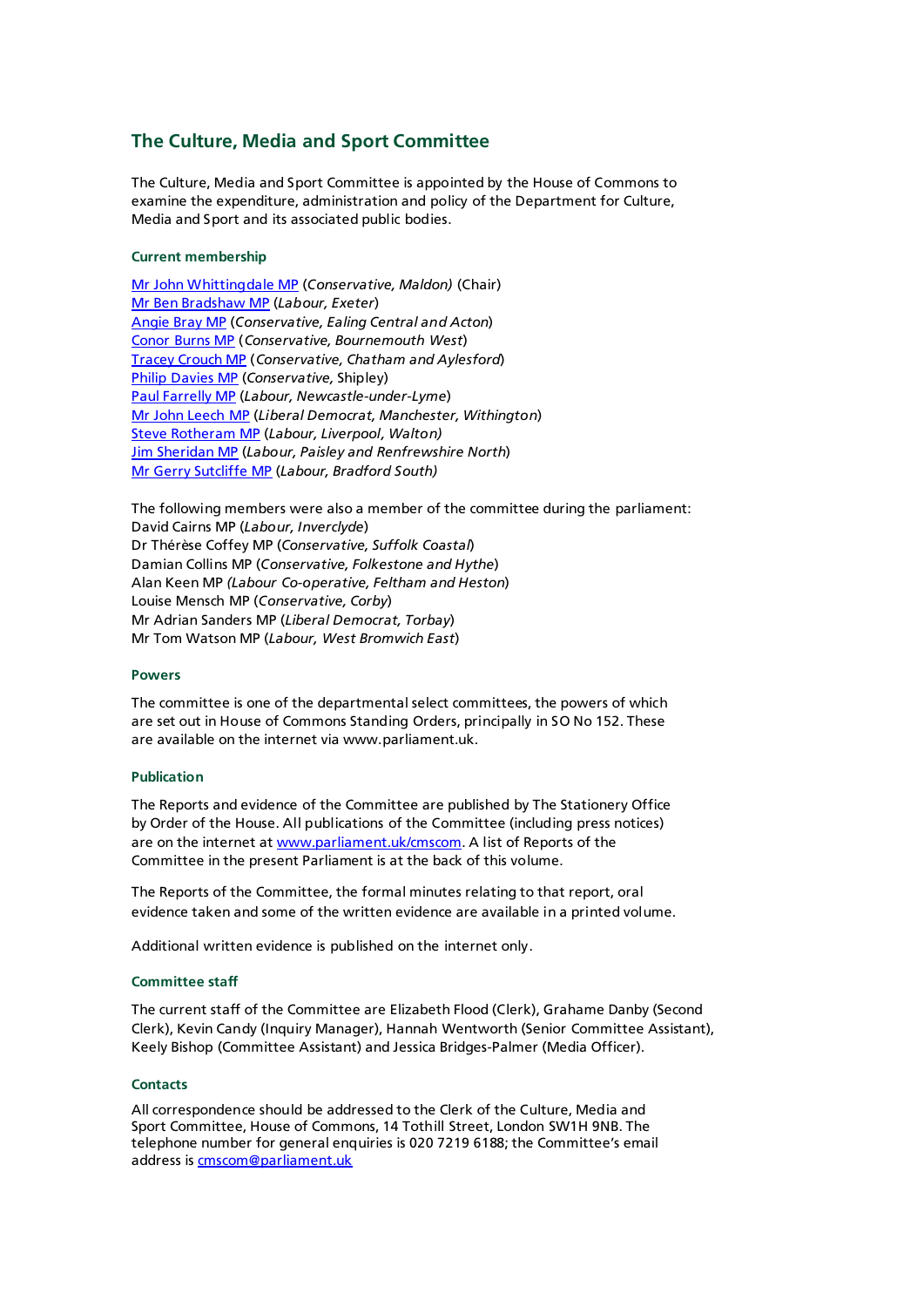### **Contents**

| <b>Report</b><br>Page |                                                                        |                |  |
|-----------------------|------------------------------------------------------------------------|----------------|--|
|                       | <b>Summary</b>                                                         | 3              |  |
| 1                     | <b>Introduction</b>                                                    | 5              |  |
| $\overline{2}$        | Scope, scale and remit                                                 | 7              |  |
| 3                     | <b>Funding for the arts</b><br>Partnerships                            | 11<br>14<br>16 |  |
| 4                     | Responding to reduced funding<br><b>Criteria for funding decisions</b> | 18             |  |
| 5                     | <b>Geographical distribution of funding</b>                            | 22             |  |
|                       | Rebalancing our Cultural Capital                                       | 22             |  |
|                       | The PLACE report                                                       | 25             |  |
|                       | Fairer funding                                                         | 26             |  |
|                       | Local decision-making                                                  | 28             |  |
|                       | Local authorities                                                      | 29             |  |
|                       | Quality first                                                          | 33             |  |
|                       | Recovery                                                               | 34             |  |
|                       | <b>Conclusions and recommendations</b>                                 | 36             |  |
|                       | <b>Formal Minutes</b>                                                  |                |  |
| <b>Witnesses</b>      |                                                                        |                |  |
|                       | <b>Published written evidence</b>                                      |                |  |
|                       | List of Reports from the Committee during the current Parliament<br>46 |                |  |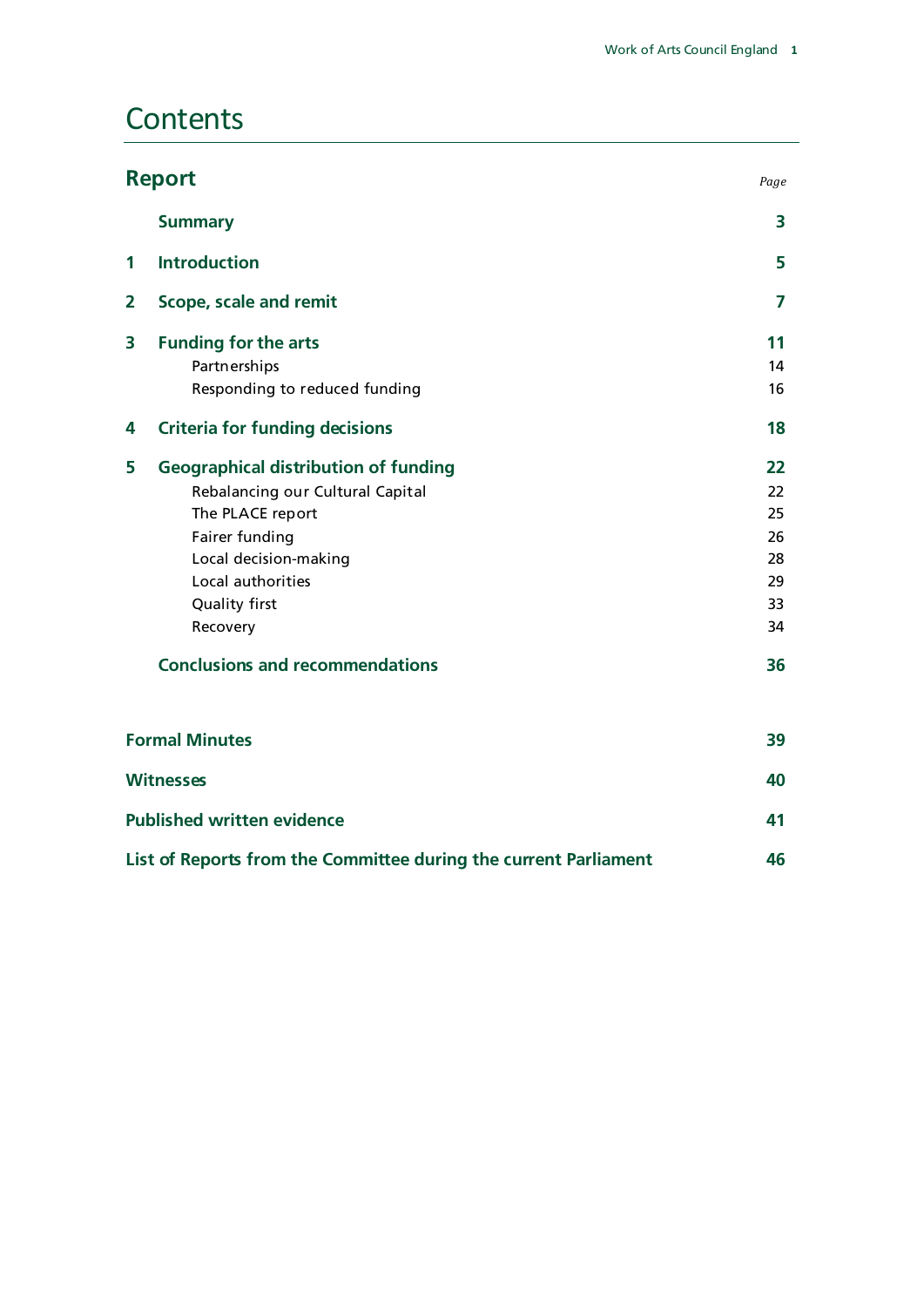### <span id="page-3-0"></span>Summary

Arts Council England plays a vital role in safeguarding, consolidating and building the nation's cultural infrastructure and enhancing its quality of life. It supports a range of activities across the arts, museums and libraries. Support for the arts comes principally through the distribution of public money, either grant in aid from the tax payer or proceeds from National Lottery ticket sales.

Since 2010, the Arts Council has seen its grant in aid fall by a third, a situation that has prompted cuts in staff numbers and difficult decisions about where to target support. While it is essential to acknowledge the prevailing economic climate, we would be disappointed if the Arts Council saw any further fall in its grant in aid.

Arts Council England is also one of twelve distributors of National Lottery funding. Others include the Arts Council of Northern Ireland, Arts Council of Wales and Creative Scotland. Our inquiry has focused on Arts Council England in recognition of the devolved nature of cultural policy.

London has long received a disproportionate share of arts funding, something which even the Arts Council acknowledges. To a limited extent this reflects London's position as the capital city and a world cultural centre. However, there remains a clear funding imbalance in favour of London at the expense of tax payers and lottery players in other parts of the country. The Arts Council is well-placed to restore some balance. It must do so with greater urgency if it is to realise its declared ambition to engineer the provision of great art and culture for everyone.

One way of redistributing public funding for the arts has been suggested by Peter Stark, Christopher Gordon and David Powell in their report, *Rebalancing our Cultural Capital*. Published in October 2013, this carefully researched and thoughtful study suggested limiting London's access to National Lottery funding for the arts to its proper per capita share – equal to that of the rest of England. Given that London would retain its advantage in Arts Council grant in aid, not to mention the direct funds its national institutions receive from the Department for Culture, Media and Sport, this seems a modest proposal that would not threaten London's world status as a cultural centre. The authors have sensibly argued that this long overdue re-allocation of public money could be phased in. A fairer redistribution of funding could be accelerated in the event of any future increase in Arts Council grant in aid, which we suggest should be earmarked for the English regions, beyond the M25 area.

Local authorities are major funders of the arts, though this source of support is also under great pressure. In straitened economic times, other sources of funding such as philanthropy become more difficult to secure – especially outside London. The Arts Council needs to redouble its already significant efforts at brokering cultural partnerships involving businesses, local authorities, local enterprise partnerships, universities and international organisations, particularly within the EU, which might provide additional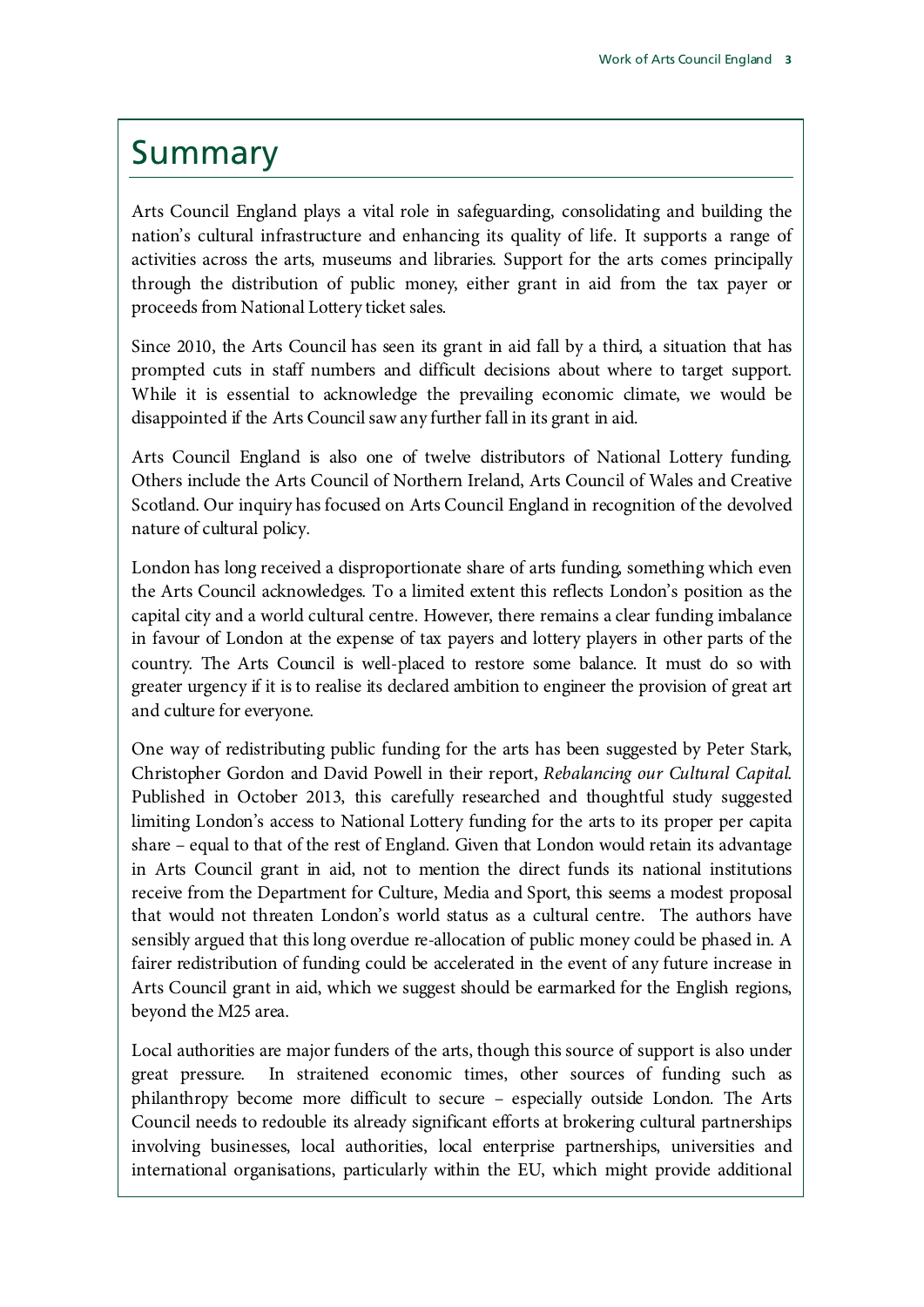funding sources. The Arts Council should also take a far more robust stance than it already does with local authorities, such as Westminster, who show little inclination to support the arts. There is little point in pumping public money into areas that do not particularly want or need it, or do little themselves to support the arts. It should go without saying that the Government Minister with responsibility for the arts should use his position to champion the arts at every opportunity, not least by having conversations with local authorities. We were staggered to learn that such conversations are not commonplace, if they take place at all.

Aside from the unfair geographical distribution of arts funding, there is much to praise in the hard work and dedication of the staff of the Arts Council. It takes measured risks to develop the arts and is showing clear signs of improving the transparency of its decisionmaking. More needs to be done here, though, to explain the criteria on which it apportions funds to different art forms. The Arts Council is rightly seeking to ensure that the national cultural institutions in London perform a genuinely national role. In general, we believe that all National Portfolio Organisations and Major Partner Museums – which receive relatively secure Arts Council funding – should seek to extend their reach further wherever they might be based. This includes: touring productions and exhibitions (though we recognise that that is expensive); using new media more creatively to widen access (including making whole collections accessible electronically) and developing initiatives such as the showing at cinemas of performances of plays and operas. It also includes proactively putting the expertise available to NPOs and MPMs at the service of smaller local organisations.

The Arts Council is also distributing funds for music education hubs throughout the country; this is most welcome and serves to underline the need to nurture the creative talent of children who, one day, will be the artists and creative entrepreneurs who enrich every aspect of our lives.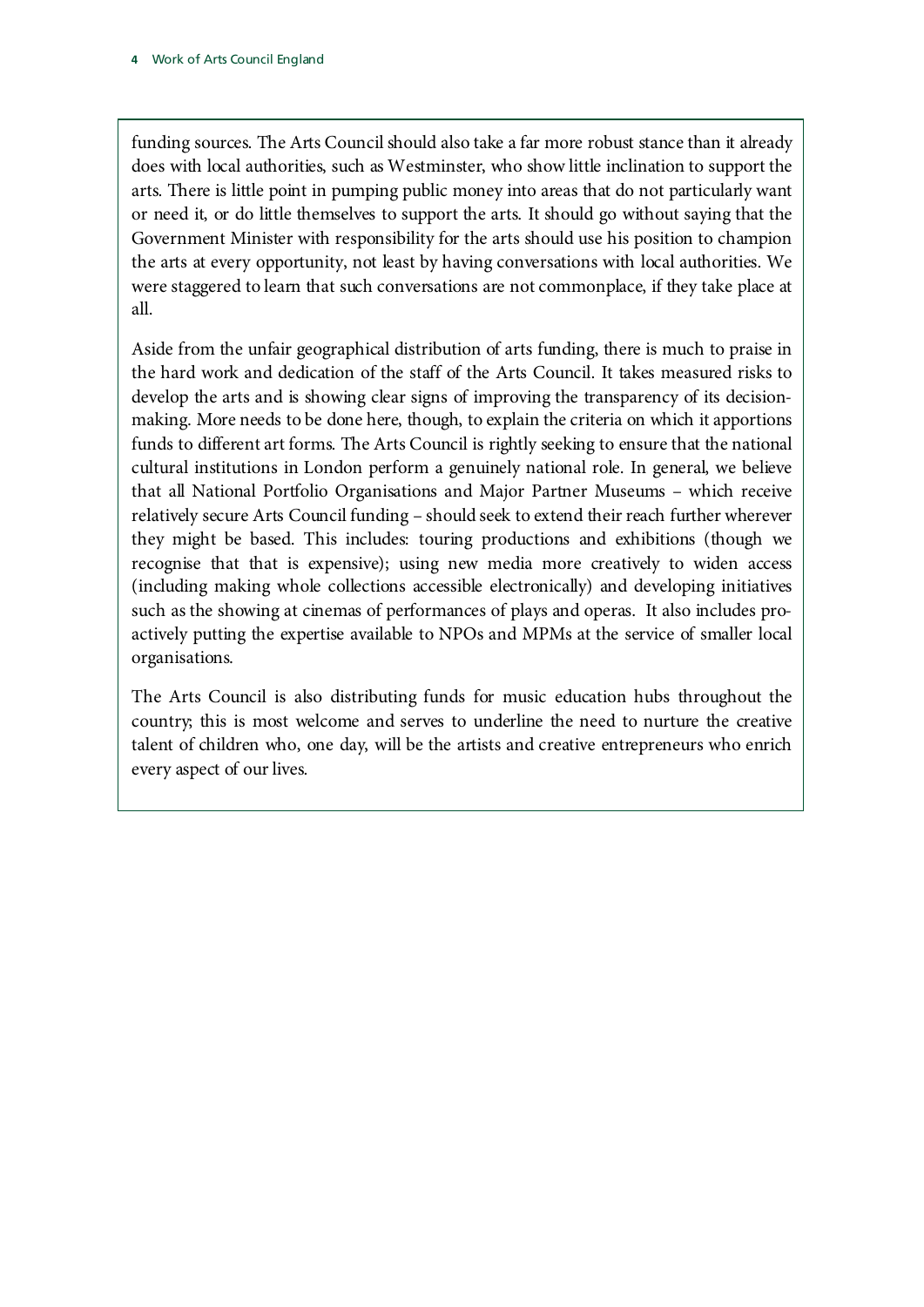## <span id="page-5-0"></span>1 Introduction

1. The creative industries contribute  $£70$  billion every year to the UK economy, about  $£8$ million every hour.<sup>[1](#page-5-1)</sup> All of these industries, from advertising to the visual arts, rely on the talent of individuals who, in the UK, benefit from a vibrant mixed economy where the private and public sectors play complementary and mutually reinforcing roles. Arts Council England (ACE) supports a range of activities across the arts, museums and libraries—from theatre to digital art, reading to dance, music to literature, and crafts to collections. They have stated that, between 2011 and 2015, they will have invested  $£1.4$ billion of public money from government and an estimated £1 billion from the National Lottery to help foster the arts "for as many people as possible across the country".<sup>[2](#page-5-2)</sup> In 2010, Arts Council England published *Achieving great art for everyone*, a 10-year strategic framework for the arts. In 2013, the 10-year strategic framework was refreshed to *Great art and culture for everyone*, a reflection of the Arts Council's newly expanded remit to include the development of museums and libraries.

2. In 1984, the then Arts Council of Great Britain published a strategy for a decade with the title *The Glory of the Garden*. This referred to "the imbalance in arts provision between London and the regions", adding that "the Council considers it inequitable that London, which holds about one-fifth of the population in England, should attract about half the Council's spending." It went on: "To allocate subsidies on the basis of population alone would ignore the special role which any capital city necessarily plays in a country's artistic life. Nevertheless, the Council's grant in aid is provided by taxpayers throughout the country and those taxpayers who live outside London have a legitimate claim to a fairer proportion of the Council's funds." Thirty years on, these arguments remain recognisable though proceeds from the National Lottery now provide an alternative—and welcome source of support for the arts.

3. Debate over the geographical distribution of Arts Council funding was reignited by the publication, in October 2013, of *Rebalancing Our Cultural Capital*. This report was produced—independently and at their own expense—by the cultural policy professionals Peter Stark, Christopher Gordon and David Powell.<sup>[3](#page-5-3)</sup> Their research focuses on the extent of what they term a bias towards London in public funding of the arts provided by taxpayers and National Lottery players throughout England; a bias towards London that has continued "despite admonitions of House of Commons Select Committees" and others. They subsequently reinforced their findings in a further report, focusing particularly on the Arts Council's role as a distributor of National Lottery proceeds. *The PLACE Report: Policy for the Lottery, the Arts and Community in England* was published on 25 April 2014. As we were finalising our report, the authors published a study of Arts

<span id="page-5-1"></span><sup>1</sup> <https://www.gov.uk/government/news/creative-industries-worth-8million-an-hour-to-uk-economy>

<span id="page-5-2"></span><sup>2</sup> <http://www.artscouncil.org.uk/who-we-are/>

<span id="page-5-3"></span><sup>3</sup> <http://www.theroccreport.co.uk/authors.php>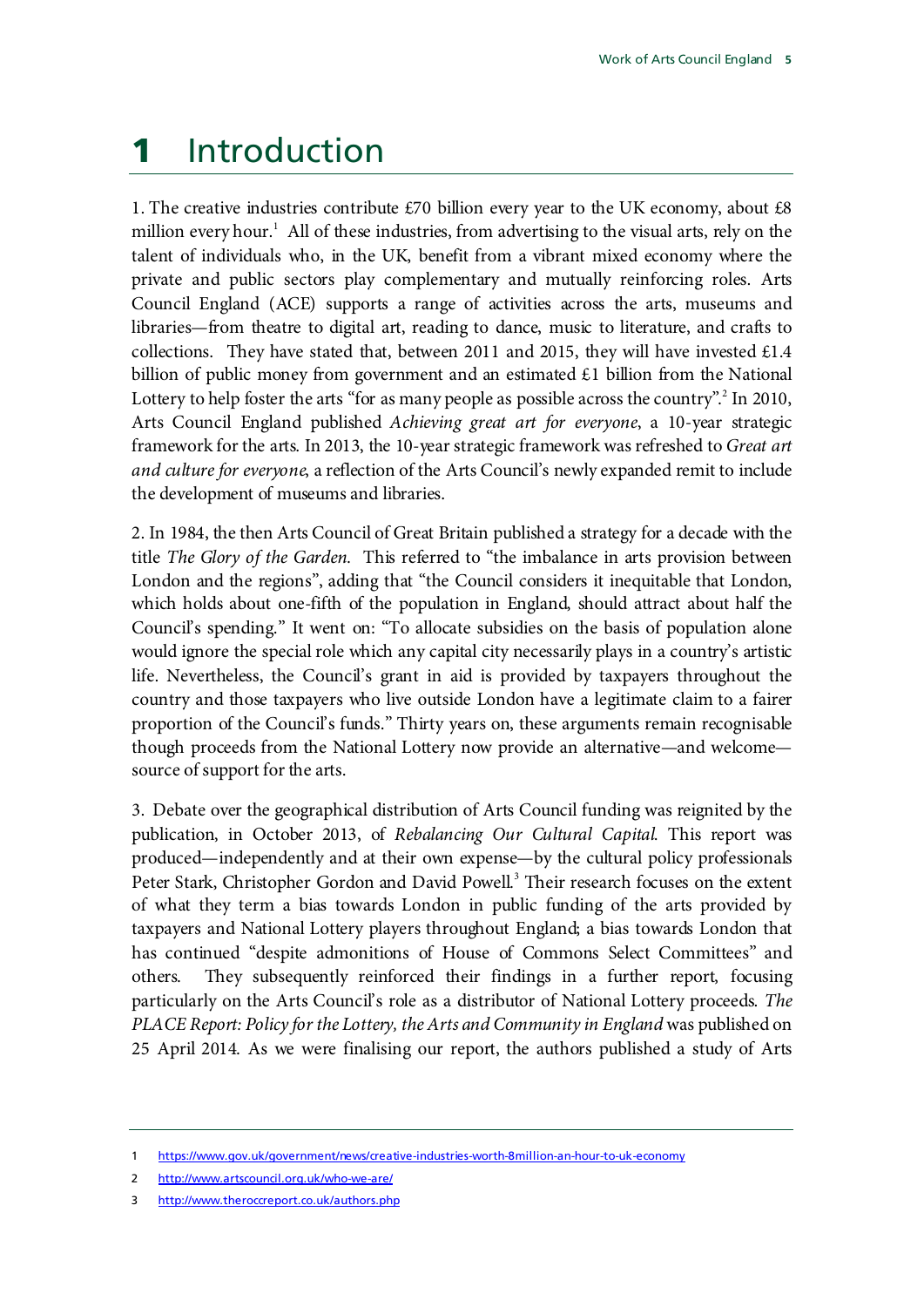Council England's National Investment Plans 2015-18. This study, *Hard Facts to Swallow*  (10 October 201[4](#page-6-0)), is sure to ignite further debate. $4$ 

4. Given the cultural, social and economic importance of the arts to the whole country, and given the Arts Council's central role in their promotion, we decided that an inquiry was long overdue. On 10 January, the Committee launched a general investigation into the work of Arts Council England, covering the following areas:

- its scope, scale and remit
- the economic and artistic criteria that underpin funding decisions
- whether the geographical distribution of funding is fair and the justification for the current weighting of this towards London.

Confining the inquiry to England recognises the devolution of responsibilities for arts embodied by the following analogous organisations: Arts Council Northern Ireland, Creative Scotland and Arts Council Wales.

5. During the course of our inquiry we held oral evidence sessions with the following: Dame Liz Forgan, former Chair, Arts Council England; Peter Stark, Christopher Gordon and David Powell, authors of *Rebalancing our Cultural Capital*; Munira Mirza, Deputy Mayor of London for Education and Culture; Councillor David Budd and John Mowbray OBE, Co-chairs of the North East Culture Partnership; Sir Peter Bazalgette, Chair, Arts Council England, and Alan Davey, Chief Executive, Arts Council England; Mr Edward Vaizey MP, Parliamentary Under-Secretary of State for Culture, Communications and Creative Industries. In addition, we received 200 submissions of written evidence. Both the written and the oral evidence that we received are published on our website at [http://www.parliament.uk/business/committees/.](http://www.parliament.uk/business/committees/) We are grateful to everyone who contributed evidence to our inquiry.

6. Our work has also been significantly informed by visits we undertook to Bradford and Liverpool. A visit to the National Media Museum, Bradford, on 10 March allowed us to see at first hand the impressive collections of international significance. Despite this, the museum faces challenges in respect of increasing visitor numbers and securing its long term financial viability. We visited Liverpool on 7 July and were particularly impressed by the role that arts and culture have played in the economic regeneration of the area highlighted by Liverpool's status as a former European Capital of Culture. During the course of the day in Liverpool, we held meetings and toured exhibits and facilities at the Museum of Liverpool, Tate Liverpool, Everyman Theatre and Liverpool Biennial. We also held a useful meeting at the Municipal Buildings with the Mayor of Liverpool, Joe Anderson, and colleagues. We thank the many individuals who kindly hosted and briefed us during our visits to both cities.

<span id="page-6-0"></span><sup>4</sup> <http://press.artscouncil.org.uk/Press-Releases/Arts-Council-England-responds-to-Hard-Facts-to-Swallow-8c1.aspx>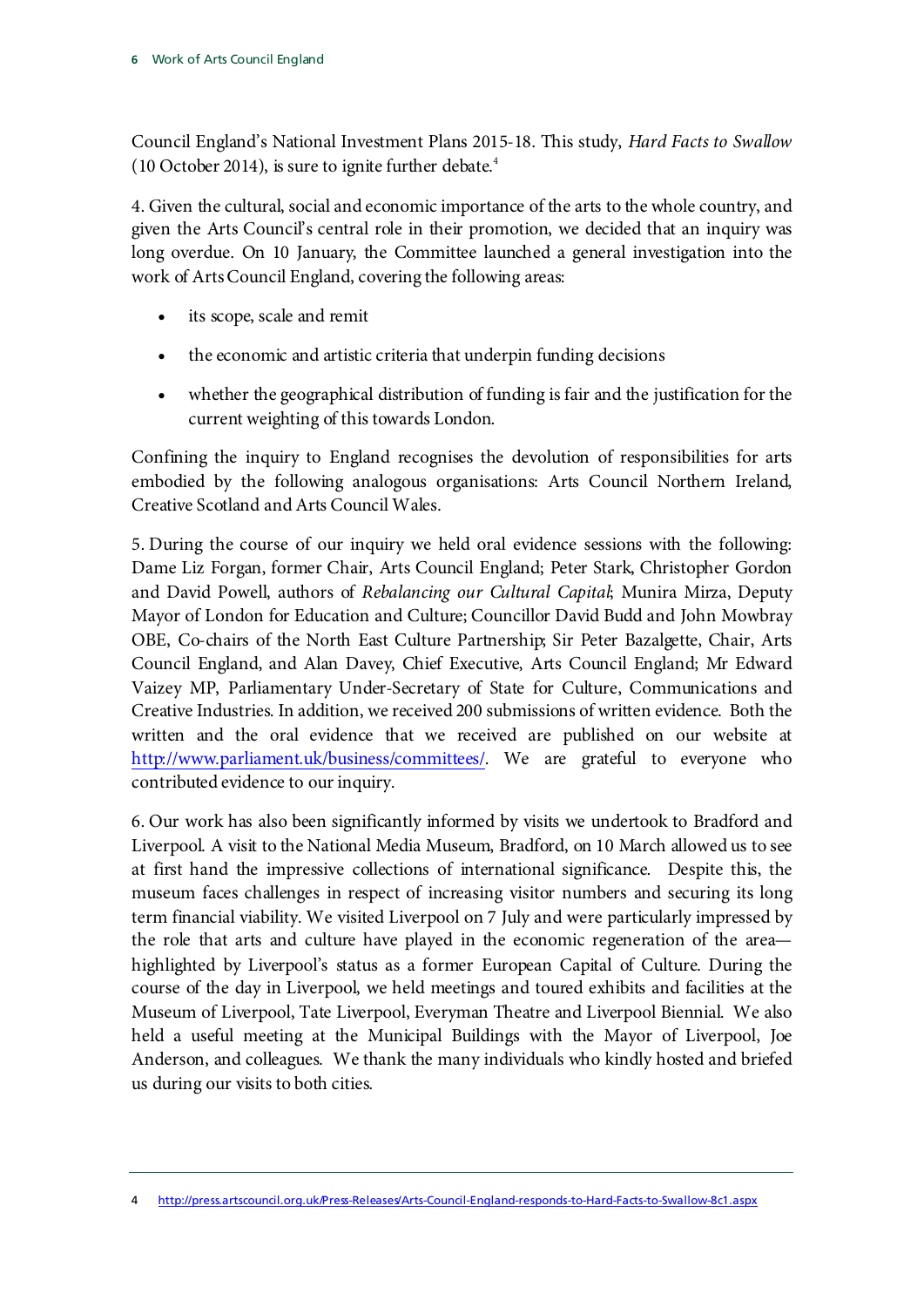### <span id="page-7-0"></span>2 Scope, scale and remit

7. Before discussing the role of the Arts Council, it is worth being reminded of the reasons for public funding and support for the arts. These were put to us by the Arts Council Chair, Sir Peter Bazalgette, in what he termed a "holistic case" for public support of the arts: "It involves the intrinsic value of culture, the benefits to society, the symbiotic relationship with education and the economic benefits, but the intrinsic value of culture first. I would say in conclusion that I think the creative industries in general are going up the political agenda, because they are growing at more than the rate of the economy. We regard arts and culture as the incubation for the creative industries…["5](#page-7-1)

8. The role of the Arts Council is formally set out in Article 4 of the Royal Charter of "The Arts Council of England"(as amended in 2008 and 2011):

The objects of the Council shall be, for the public benefit, to:

(1) develop and improve the knowledge, understanding and practice of the arts;

(2) increase accessibility of the arts to the public in England; and

(3) advance the education of the public and to further any other charitable purpose which relates to the establishment, maintenance and operation of museums and libraries (which are either public or from which the public may benefit) and to the protection of cultural property; and

(4) advise and co-operate, where it is appropriate to do so, with the Departments of Our Government, Our Scottish Administration, the Northern Ireland Executive and the Welsh Ministers, local authorities, the Arts Councils and equivalent organisations in the museums and libraries sector for Scotland, Wales, and Northern Ireland (or their successors) and other bodies on any matter related to the objects.

9. The Department for Culture, Media and Sport (DCMS) provided evidence that begins with an affirmation of the arm's length principle that governs the relationship between the Government and the Arts Council. The Government is "convinced that it is right to have an arm's length body whose responsibility it is to distribute public funding to the cultural sector independently of Ministerial and Civil Service interference."<sup>6</sup> At the same time, the Minister, Edward Vaizey MP, told us that he saw his roles as trying "to get an appropriate sum of money from the Treasury and then to set a strategic direction for the Arts Council." [7](#page-7-3) This raises the question as to what the Government considers the strategic direction for the Arts Council ought to be. Apart from fleeting references to access to the arts and the arm's length principle, the Government provides relatively little in the way of a

<span id="page-7-1"></span><sup>5</sup> Q 165

<span id="page-7-3"></span><span id="page-7-2"></span><sup>6</sup> DCMS [\(WAC0138\)](http://data.parliament.uk/writtenevidence/committeeevidence.svc/evidencedocument/Culture,-Media-and-Sport/Work-of-the-Arts-Council-England/written/6523.html), paras 1-2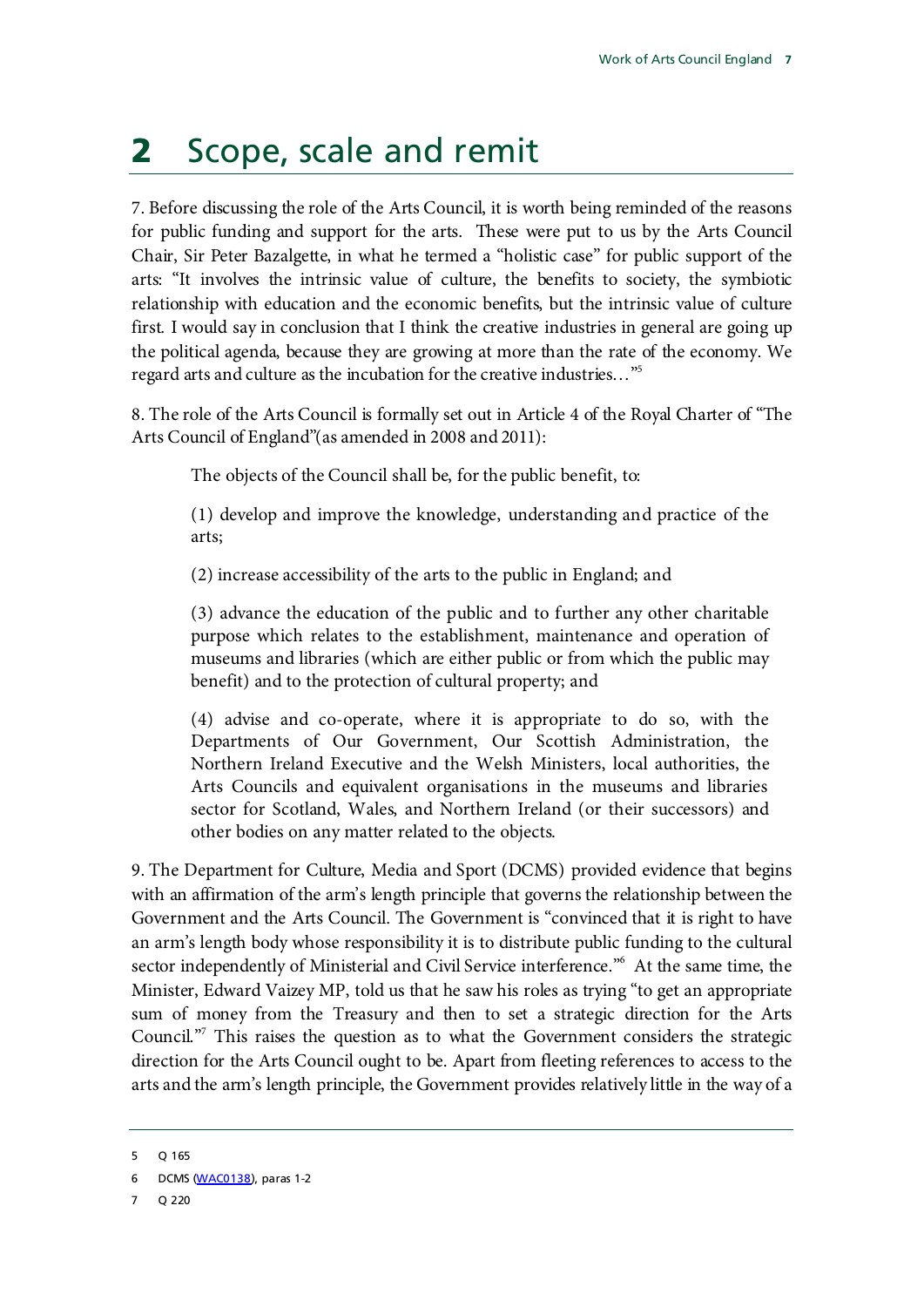developed policy.<sup>8</sup> During our visit to Liverpool our attention was drawn to the lack of a written cultural policy, setting a clear direction, for example in relation to museums. **A strategic direction for the Arts Council would best be set by a clear overall policy statement by the Government. We recommend that the Government produces and publishes a comprehensive arts policy.**

10. In 2010, Arts Council England itself launched a ten year strategy (updated in 2013), *Great Art and Culture for Everyone*, which has five stated goals:

- <span id="page-8-4"></span>Excellence is thriving and celebrated in the arts, museums and libraries
- Everyone has the opportunity to experience and to be inspired by the arts, museums and libraries
- The arts, museums and libraries are resilient and environmentally sustainable
- The leadership and workforce in the arts, museums and libraries are diverse and appropriately skilled
- Every child and young person has the opportunity to experience the richness of the arts, museums and libraries

11. The Arts Council has five Area Councils for the North, Midlands, London, South East, and South West. There are nine offices throughout the country in Bristol, Brighton, Birmingham, Cambridge, Dewsbury, London, Nottingham, Manchester and Newcastle. The Arts Council states: "We are rooted in local expertise, enjoying close interaction with companies through our relationships managers, with Local Authority leaders on our Area Councils. Individual Areas have significant autonomy and agree their own strategies, plans and priorities within the framework of our national strategy. Areas approve the vast majority of NPO [National Portfolio Organisations] and MPM [Major Partner Museums] investment decisions (up to £800,000) as well as investment decisions such as those through Grants for the Arts from £15,000 to £100,000.["9](#page-8-1)

12. During 2012-15 the Arts Council has been investing in a total of  $691<sup>10</sup>$  $691<sup>10</sup>$  $691<sup>10</sup>$  National Portfolio Organisations and 16 Major Partner Museums across England. Several NPOs are sometimes referred to as "national organisations". They are: Royal Opera House (London), Royal Shakespeare Company (Stratford upon Avon), Opera North (Leeds), English National Opera (London), Birmingham Royal Ballet, English National Ballet (London), Southbank Centre (London), Royal National Theatre (London), Welsh National Opera (Cardiff), and the Northern Ballet (Leeds). The Arts Council told us that all their NPOs and Major Partner Museums "play a national role, regardless of their art form or location."<sup>11</sup>

<span id="page-8-0"></span><sup>8</sup> <https://www.gov.uk/government/policies/supporting-vibrant-and-sustainable-arts-and-culture>

<span id="page-8-1"></span><sup>9</sup> Arts Council England [\(WAC0151\)](http://data.parliament.uk/writtenevidence/committeeevidence.svc/evidencedocument/Culture,-Media-and-Sport/Work-of-the-Arts-Council-England/written/6571.html), para 18

<span id="page-8-2"></span><sup>10</sup> Arts Council England [\(WAC0220\)](http://data.parliament.uk/writtenevidence/committeeevidence.svc/evidencedocument/Culture,-Media-and-Sport/Work-of-the-Arts-Council-England/written/9895.html), para 21

<span id="page-8-3"></span><sup>11</sup> Arts Council England [\(WAC0220\)](http://data.parliament.uk/writtenevidence/committeeevidence.svc/evidencedocument/Culture,-Media-and-Sport/Work-of-the-Arts-Council-England/written/9895.html), paras 21-23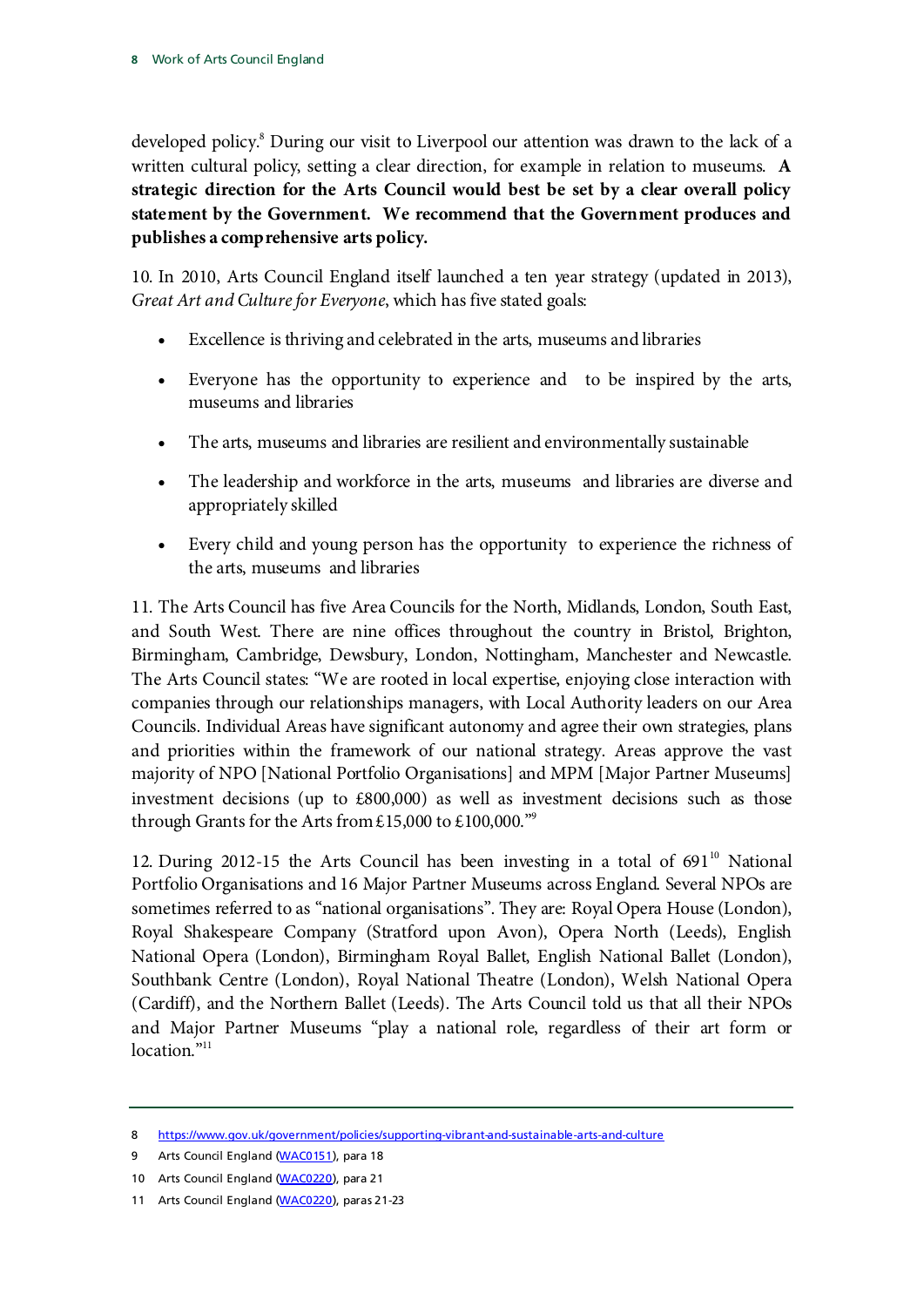13. On 1 October 2011, Arts Council England had taken on responsibility for supporting and developing museums as part of the functions inherited from the Museums, Libraries and Archives Council (MLA). As part of these new functions, ACE announced, in early 20[12](#page-9-0), 16 Major Partner Museums. These museums,<sup>12</sup> only two of which are in London, will have received £62 million of ACE's grant in aid funding for museums between 2012 and 2015. A new open grants fund for museums, other than nationals (funded by DCMS) and Major Partner Museums, will be available from 2015. The Arts Council is not responsible for providing or funding library services, though it has a "significant role in supporting and developing the libraries sector."<sup>13</sup>

14. The Museums Association notes that the Arts Council took on responsibility for regional museums when the Government closed the Museums, Libraries and Archives Council. It acknowledges that the Arts Council "has worked hard to engage with museums and understand them." However, the Association considers that the Arts Council's "five goals" (as given in *Great Art and Culture for Everyone*) are not always a good fit for museums, focusing as they do on "the artist" and artistic "excellence".<sup>[14](#page-9-2)</sup> The Society of Chief Librarians raises a similar point in the context of libraries about the "great art" criteria attaching to Arts Council support: "But now that ACE has a development responsibility for public libraries generally (and not just their cultural programmes) perhaps there is scope to widen this criteria to support and strengthen the broader role of public libraries?["15](#page-9-3) The Chief Executive of the Arts Council, Alan Davey, was more upbeat, drawing attention to the synergies that exist between culture, museums and libraries and noting the significant geographical reach provided by the latter.<sup>16</sup>

<span id="page-9-7"></span>15. **We welcome the involvement of the Arts Council in museums and libraries. Though this is modest in funding terms, museums and libraries provide important physical spaces that enable individual and collective cultural development in the widest sense. The Arts Council should remain alert to the important role museums and libraries have in promoting education across all disciplines.** 

16. In addition, the Arts Council, on behalf of the Department for Education, is investing (between August 2012 and March 2015)<sup>[17](#page-9-5)</sup> £171 million in the new network of 123 music education hubs across the country, as well as funding additional music education programmes.[18](#page-9-6) This comes at a time when increasing numbers of children are playing a

<span id="page-9-0"></span><sup>12</sup> Beamish and Bowes Museum; Birmingham Museums Trust (Birmingham City Council; Thinktank); Bristol City Council; Cumbria Museums Consortium (Tullie House; Wordsworth Trust Lakeland, Arts Trust); Horniman Museum & Gardens; Ironbridge Gorge Museum Trust; Leeds Museums & Galleries; Manchester Partnership (Manchester City Galleries; Manchester Museum; Whitworth Art Gallery); Museum of London; Norfolk Museums & Archaeology Service; Royal Albert Memorial Museum, Exeter and Plymouth City Museum & Art Gallery; Royal Pavilion & Museums, Brighton & Hove; Tyne & Wear Archives & Museums; University of Cambridge Museums; Oxford University Museums and Oxfordshire County Museums Service; York Museums Trust.

<span id="page-9-1"></span><sup>13</sup> Arts Council England [\(WAC0151\)](http://data.parliament.uk/writtenevidence/committeeevidence.svc/evidencedocument/Culture,-Media-and-Sport/Work-of-the-Arts-Council-England/written/6571.html), para 28

<span id="page-9-2"></span><sup>14</sup> Museums Association [\(WAC0163\)](http://data.parliament.uk/writtenevidence/committeeevidence.svc/evidencedocument/Culture,-Media-and-Sport/Work-of-the-Arts-Council-England/written/6592.html), section 3

<span id="page-9-3"></span><sup>15</sup> Society of Chief Librarians [\(WAC0044\)](http://data.parliament.uk/writtenevidence/committeeevidence.svc/evidencedocument/Culture,-Media-and-Sport/Work-of-the-Arts-Council-England/written/6308.html), para 6

<span id="page-9-4"></span><sup>16</sup> Q 167

<span id="page-9-5"></span><sup>17</sup> <http://www.artscouncil.org.uk/funding/apply-funding/funding-programmes/music-education-hubs/>

<span id="page-9-6"></span><sup>18</sup> DCMS [\(WAC0138\)](http://data.parliament.uk/writtenevidence/committeeevidence.svc/evidencedocument/Culture,-Media-and-Sport/Work-of-the-Arts-Council-England/written/6523.html), para 12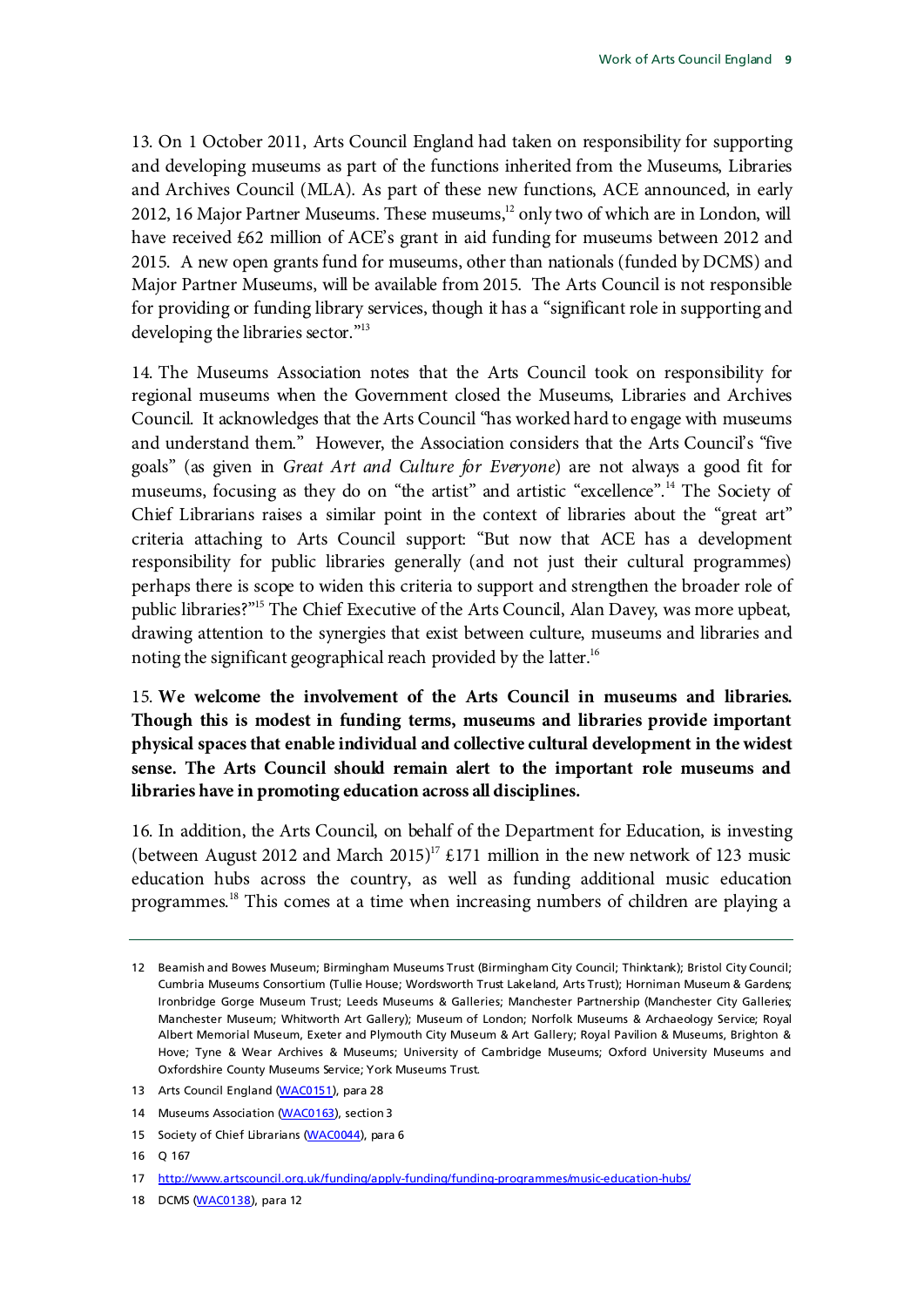wider variety of instruments, according to a recent survey by the Associated Board of the Royal Schools of Music (ABRSM). [19](#page-10-0) The Musicians' Union referred to a "completely unrealistic timeframe" contributing to it being "impossible for hubs to fulfil the aspirations of the National Music Plan." The Union added: "Although many music hubs are making great efforts to make the new system work, until all schools engage with them, musical opportunities for young people will continue to be a postcode lottery.["20](#page-10-1) This illustrates a wider point made by the Chair of the Arts Council concerning the unequal approach to arts education found in many schools: "It seems to me that the 7% of pupils in this country who go to private schools get a brilliant education in the visual and performing arts and some state schools do exactly that, but not all. We are pleased that there are going to be new GCSEs in 2016, which the Arts Council has done a lot of work on, but our own belief is that it would help if the Ofsted inspection regime meant that if you were not giving good visual arts and performing art education in school, you could not be called excellent, so that would be our suggestion."<sup>[21](#page-10-2)</sup>

<span id="page-10-3"></span>17. **We welcome the Arts Council's role in distributing funds for music education hubs, and agree with the Arts Council that schools cannot be considered excellent unless their pupils receive a thorough grounding in the arts.** 

<span id="page-10-0"></span><sup>19</sup> <http://gb.abrsm.org/en/making-music/> September 2014

<span id="page-10-2"></span><span id="page-10-1"></span><sup>20</sup> Musicians' Union [\(WAC0046\)](http://data.parliament.uk/writtenevidence/committeeevidence.svc/evidencedocument/Culture,-Media-and-Sport/Work-of-the-Arts-Council-England/written/6324.html), paras 15-15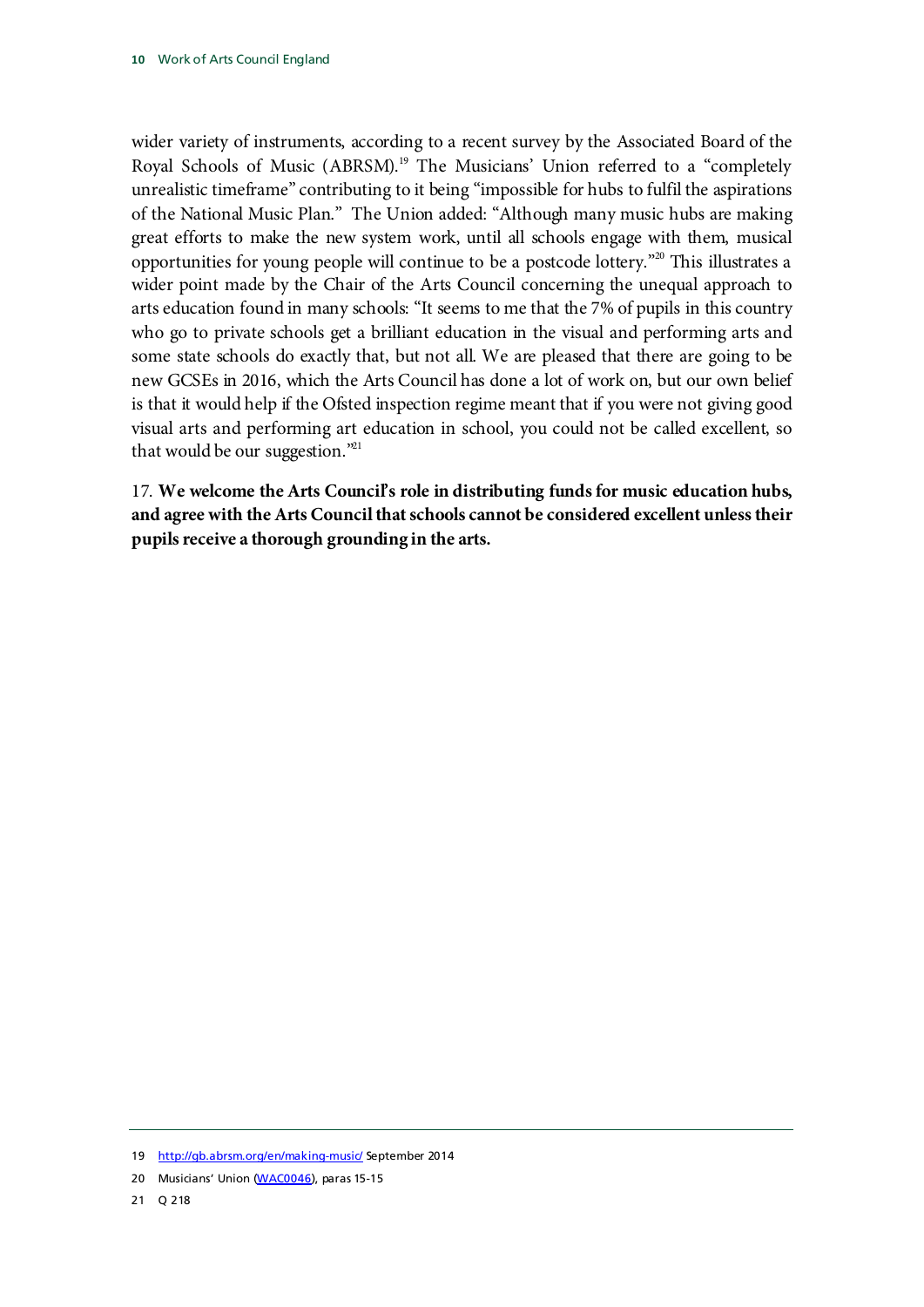## <span id="page-11-0"></span>**3** Funding for the arts

18. There are four primary sources of public sector funding for the arts (with the relevant sums given for England in 2011/12):

- Local Government (£439m)
- DCMS grant in aid (£493m)
- Arts Council England grant in aid (£393m)
- Arts Council England Lottery (£211m)

By 2012/13, direct funding from the DCMS had fallen to £447 million. In the same year, Arts Council England made grants totalling £322 million from funds provided by DCMS from Treasury sources. In 2012/13, Arts Council England committed £317 million in Lottery funding.[22](#page-11-1) These figures, from the original *Rebalancing our Cultural Capital* report, might best be described as indicative; for example, the Arts Council told us that their grant in aid spend was £440 million in 2012/13.<sup>23</sup> This figure is about £118 million more than that given in the *Rebalancing* report, a discrepancy due in part to the exclusion by the latter of funding for music hubs and museums.<sup>[24](#page-11-3)</sup>

19. Behind the bald figures given above lies the simple fact of falling public funding for the arts. Sir Peter Bazalgette referred to a 33% fall in the Arts Council's grant in aid that has occurred since 2010. On top of this comes falling annual National Lottery income, due to declining lottery ticket sales.<sup>[25](#page-11-4)</sup>

20. Many submissions to our inquiry drew attention to the pressures on local authority funding. This clearly is an important factor to be taken into account, not least by the Arts Council. The Audience Agency responded to our call for evidence by observing: "Although the Inquiry is focusing on the work of Arts Council England, we ask it to consider carefully the current erosion—and in some cases 100% withdrawal—of local authority support for culture. This presents a potentially fatal threat to the regional cultural infrastructure—and ACE's capacity to work to lobby against and address such swingeing cuts has been decimated."[26](#page-11-5)

21. We were told that public funding for the arts is vital for a number of reasons: it can help widen access by subsidising tickets; it can allow creative risk-taking (with all the easy brickbats that can occasionally attract) that the private sector might shy away from. The Deputy Mayor of London for Education and Culture, Munira Mirza, said: "I do not think in my lifetime we will see a situation where there is no longer state subsidy for opera. It is

<span id="page-11-1"></span><sup>22</sup> Peter Stark, Christopher Gordon and David Powell, *Rebalancing our Cultural Capital*, October 2013

<span id="page-11-2"></span><sup>23</sup> Arts Council [\(WAC0151\)](http://data.parliament.uk/writtenevidence/committeeevidence.svc/evidencedocument/Culture,-Media-and-Sport/Work-of-the-Arts-Council-England/written/6571.html)

<span id="page-11-3"></span><sup>24</sup> Peter Stark, Christopher Gordon and David Powell, *Rebalancing our Cultural Capital*, October 2013 p 50

<span id="page-11-4"></span><sup>25</sup> Q 202

<span id="page-11-5"></span><sup>26</sup> Audience Agency [\(WAC0089\)](http://data.parliament.uk/writtenevidence/committeeevidence.svc/evidencedocument/Culture,-Media-and-Sport/Work-of-the-Arts-Council-England/written/6424.html), para 5.3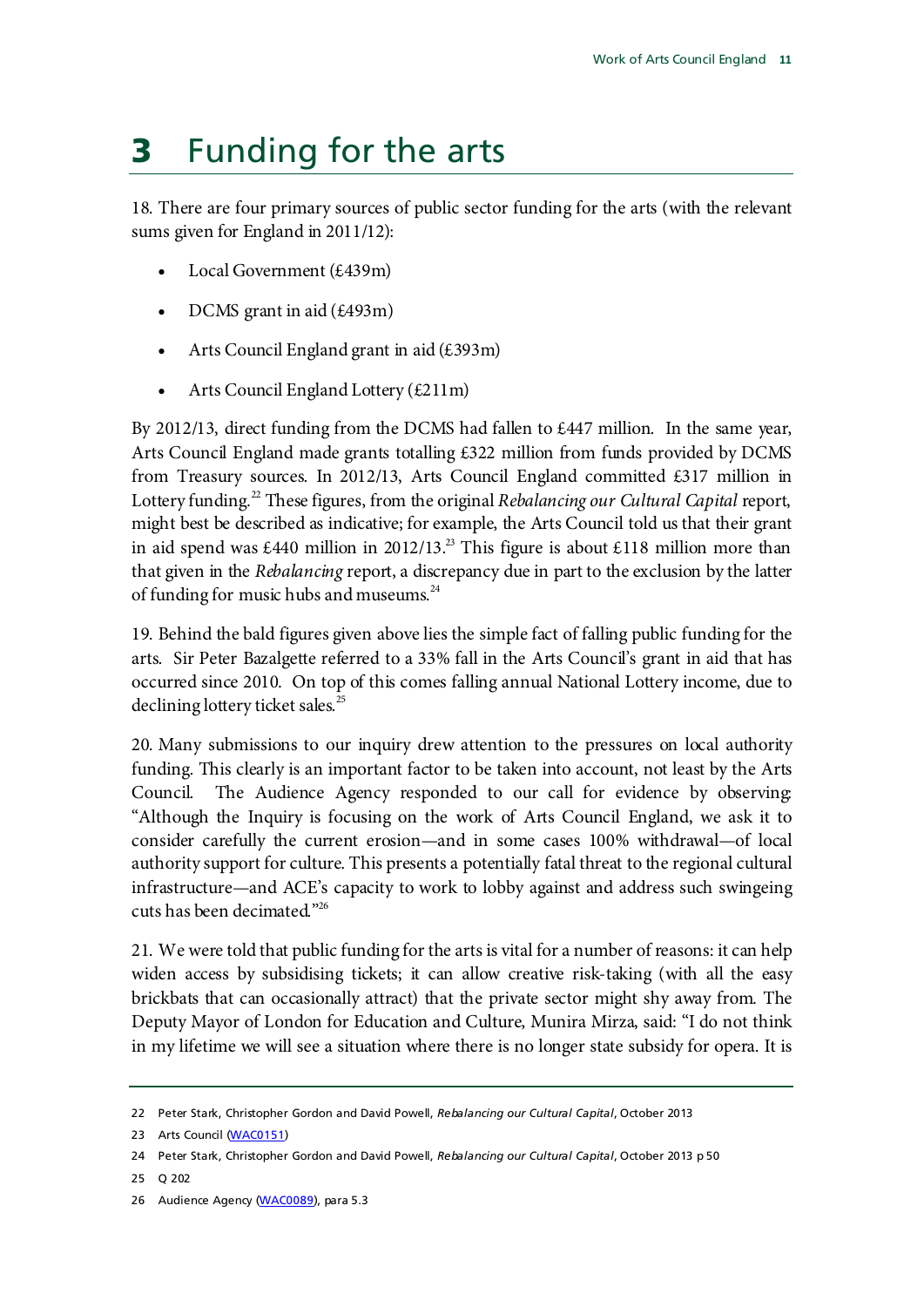just inherently a very expensive art form, and I think we should be prepared, as a civilised society, to pay for expensive art forms that are really important, and also to subsidise tickets. The Royal Opera House would be a hell of a lot more expensive if there was no state subsidy, and I for one feel that people of all backgrounds should be able to pay to go to the opera and see the best. So I think state subsidy is inevitable to some extent. Gradually there may be less of it but, importantly, what state subsidy does for those organisations, large and small, is that it allows them to do things that are risky, that are innovative, that do not have to be immediately popular or immediately favoured by sponsors. That is what allows them to be so creative and so world class, because they have a degree of protection."<sup>27</sup>

22. The Department for Culture, Media and Sport directly sponsors, to the tune of £450 million,<sup>[28](#page-12-1)</sup> 16 National Museums which provide free entry to their permanent collections.<sup>[29](#page-12-2)</sup> A majority of these are based in London. Among the exceptions in which we took a particular interest is the Science Museum Group, which is headquartered in London but has a major presence in places in the North of England. Among these is the National Media Museum in Bradford, which we visited in March amid concerns over its future. The significance of the collections there earned Bradford international endorsement as the world's first UNESCO City of Film. Unfortunately, the number of visitors to the Bradford museum has fallen: from 493,000 in 2012-13 to 479,000 in 2013-14.<sup>30</sup> It became clear during the course of our visit that even greater imagination is needed to restore visitor numbers, complemented by a long term commitment from the Science Museum Group to maintain the museum in Bradford and others in the Group. SMG should therefore send a clear signal that it is a national museum group and not merely a local London one. The Group's most recent annual review does appear to acknowledge these concerns and makes reference to a "Masterplan to reconfigure the [Bradford] site as a more recognisable national museum.["31](#page-12-4)

<span id="page-12-8"></span>23. **We welcome the fact that there are very significant national museums based outside London. It is most important that this presence is consolidated and, where possible, built on. The Science Museum Group, for example, has an established and valuable presence not only in London, but also in Bradford, Manchester, Shildon (County Durham) and York.** 

24. A major destination for Arts Council support is the National Portfolio Funding Programme which was officially launched on 1 April 2012; this provided funding for a national portfolio of  $696^{32}$  $696^{32}$  $696^{32}$  organisations (a number that has since fallen slightly to  $687^{33}$  $687^{33}$  $687^{33}$ ). Created through an "open-access process",<sup>[34](#page-12-7)</sup> it replaced the Arts Council's regular funding

<span id="page-12-0"></span><sup>27</sup> Q 109

<span id="page-12-1"></span><sup>28</sup> Arts Council England [\(WAC0151\)](http://data.parliament.uk/writtenevidence/committeeevidence.svc/evidencedocument/Culture,-Media-and-Sport/Work-of-the-Arts-Council-England/written/6571.html), para 6

<span id="page-12-2"></span><sup>29</sup> DCMS, Sponsored Museums: Performance Indicators 2012/13, Statistical Release, November 2013

<span id="page-12-3"></span><sup>30</sup> Science Museum Group, *Big ambitions serious science*, Annual Review 2013-14, p 67

<span id="page-12-4"></span><sup>31</sup> Science Museum Group, *Big ambitions serious science*, Annual Review 2013-14

<span id="page-12-5"></span><sup>32</sup> Arts Council [\(WAC0151\)](http://data.parliament.uk/writtenevidence/committeeevidence.svc/evidencedocument/Culture,-Media-and-Sport/Work-of-the-Arts-Council-England/written/6571.html), para 21

<span id="page-12-6"></span><sup>33</sup> Arts Council England, private communication, 16 October 2014

<span id="page-12-7"></span><sup>34</sup> <http://www.artscouncil.org.uk/funding/apply-funding/funding-programmes/national-portfolio-funding-programme/>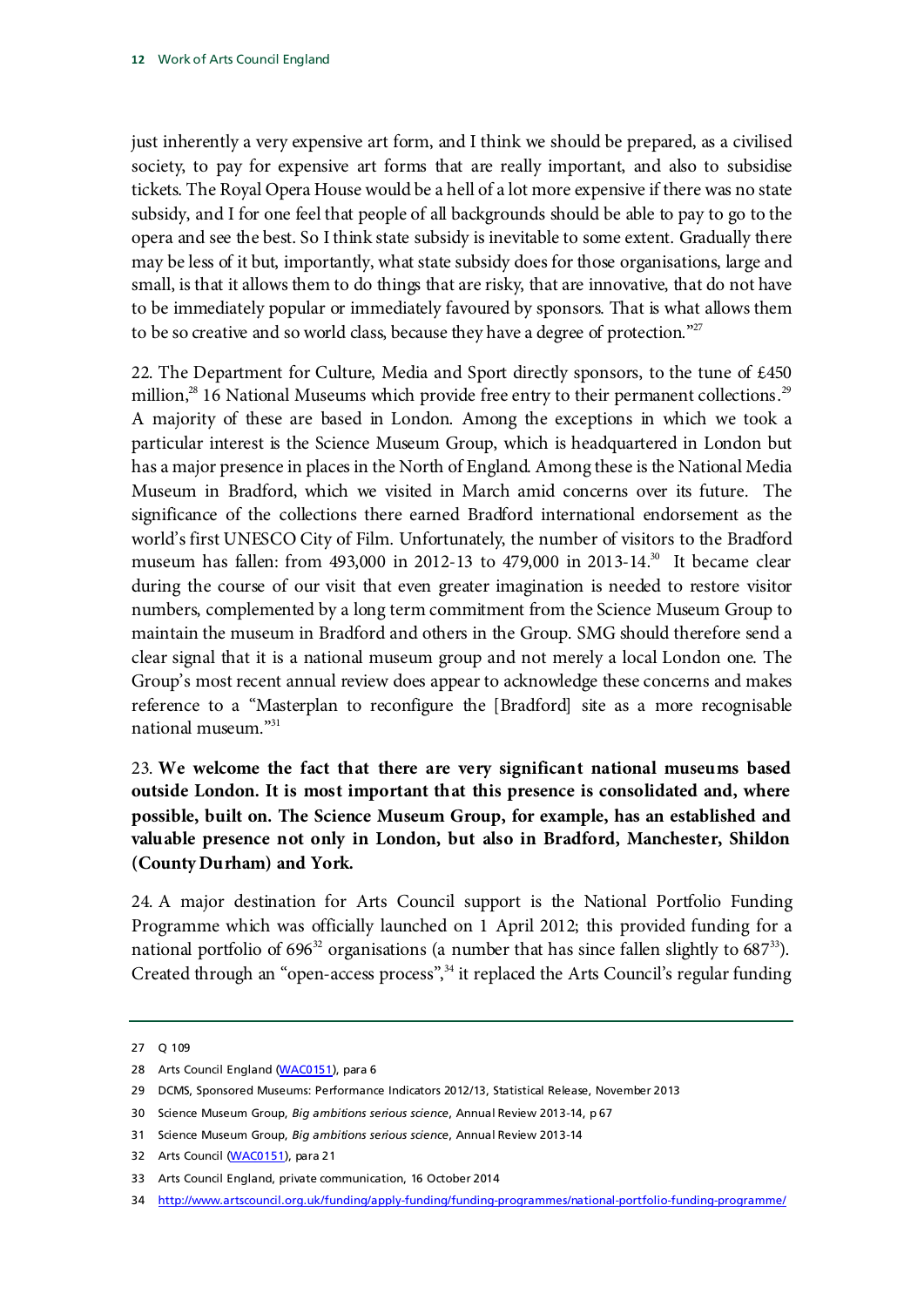programme, which ended on 31 March 2012. In their first written submission, $35$  the Arts Council put the scale of this funding in the context of three strands of investment:

- 696 National Portfolio Organisations which will receive £1.048 billion between 2012 and 2015 (largely grant in aid); this portfolio is balanced using criteria such as geographical reach, diversity and range of art forms.
- Grants for the Arts—an investment of £192 million of National Lottery funding between 2012 and 2015; this includes small grants for individual artists and community groups.
- $£573$  million of strategic funds (largely lottery funding) between 2012 and 2015 to target specific challenges; these include: Creative People and Places (£37 million to increase participation in areas of low public involvement); Strategic touring programme (£45 million); Capital funding programme (£219 million, much of it outside London); Catalyst (£100 million to help organisations diversify income streams and access private funding); Digital work, including The Space; the Creative employment programme (£15 million to provide opportunities for young unemployed people).

25. The Arts Council's 16 Major Partner Museums, only two of which are in London, will have received £62 million of ACE's grant in aid funding for museums between 2012 and 2015. A new open grants fund for museums, other than nationals and MPMs, will be available from 2015. The latter was announced on 1 July 2014, when the Arts Council gave details of the investment in arts and culture across England over the period 2015-18.<sup>36</sup> This sees the number of Major Partner Museums increased from 16 to 21. The total number of National Portfolio Organisations will fall to 670 though this will still see an investment of around the £1 billion mark from 1 April 2015 to 31 March 2018. On the new strategic funding programmes, the Arts Council refers to a number of planned programmes for 2015-18, with a total investment of £104 million per year. Finally, the level of funding allocated to Grants for the Arts will see a relatively small increase, coming to £210 million over 2015-18.

### <span id="page-13-3"></span>26. **We welcome the Arts Council's decision to increase the budget to Grants for the Arts. We hope this will fund emerging talent throughout the country, not just in areas traditionally well provided for.**

27. National Portfolio Organisations and Major Partner Museums have particular responsibilities given their relatively high profile and the relative security of the public funding to which they have access. The Major Partner Museums receive between £500,000 and  $\pounds$ 2 million each, totalling approximately  $\pounds$ 21 million per year. The funding is aimed at supporting them to be even more ambitious and contribute to museum leadership across the country.<sup>37</sup> With particular reference to NPOs based in London, Sir Peter Bazalgette told

<span id="page-13-0"></span><sup>35</sup> Arts Council [\(WAC0151\)](http://data.parliament.uk/writtenevidence/committeeevidence.svc/evidencedocument/Culture,-Media-and-Sport/Work-of-the-Arts-Council-England/written/6571.html)

<span id="page-13-1"></span><sup>36</sup> <http://www.artscouncil.org.uk/funding/our-investment-2015-18/>

<span id="page-13-2"></span><sup>37</sup> <http://www.artscouncil.org.uk/what-we-do/supporting-museums/>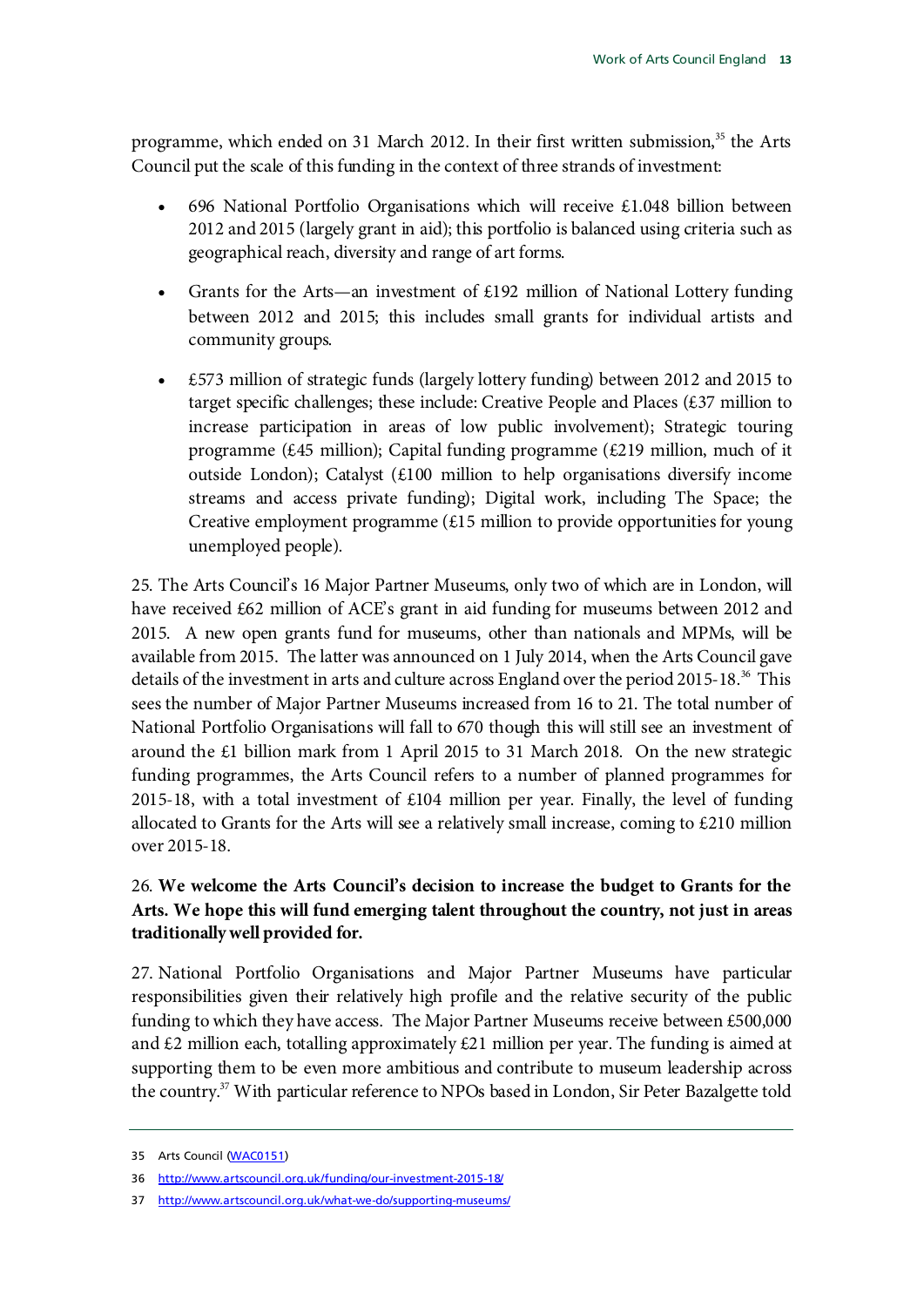us: "one more thing to say about London is that with its relatively favoured funding position comes responsibility, and we must make sure that all the national institutions in London perform a genuinely national role. They are doing so more and more and we will hold them to that in the new NPO settlements." [38](#page-14-1) The new Theatre Tax Relief should do much to encourage touring productions in particular, since a higher rate of relief—25% applies to these. Plays, musicals, opera, ballet, dance and circus productions which do not tour will still be able to claim tax relief at a rate of 20%.<sup>39</sup> Munira Mirza told us that she thought this new tax relief could be a "complete game changer".<sup>[40](#page-14-3)</sup>

<span id="page-14-8"></span>28. **We welcome the assurance from the Chair of the Arts Council that the national institutions in London will be required to perform a "genuinely national role" as part of their new NPO settlements. In general, we believe that any National Portfolio Organisation or Major Partner Museum should seek to extend further its reach wherever it might be based. This includes: touring productions and exhibitions (though we recognise that that is expensive); using new media more creatively to widen access (including making whole collections accessible electronically) and developing initiatives such as the showing at cinemas of performances of plays and operas. It also includes pro-actively putting the expertise available to NPOs and MPMs at the service of smaller local organisations.**

#### <span id="page-14-0"></span>**Partnerships**

29. Private sector funding for the arts comes from individual philanthropists, business sponsorship and support from trusts and foundations. In 2011/12, private giving came to  $£660$  million overall, of which 82% went to London-based organisations.<sup>[41](#page-14-4)</sup> Even here, the Arts Council has been able to exert some influence, not least through its Catalyst programme, a £7 million capacity-building scheme for consortia of organisations with limited or no fundraising experience.<sup>[42](#page-14-5)</sup> The Arts Council told us that 218 smaller organisations, mostly outside London, have been awarded grants of £60,000 to £120,000 to build fundraising expertise through this programme. This comes in recognition that it is large London-based organisations that find it easier to attract donors and sponsors.<sup>43</sup> The Minister, Edward Vaizey MP referred to the introduction of the Catalyst programme,<sup>[44](#page-14-7)</sup> but was also forthright in his views about the scope for increased philanthropic giving:

I think that too many arts organisations think, "We live in an area where rich people do not live, so they are not going to back the arts." That is pathetic, frankly. For a start, philanthropy does not mean a cheque for £5 million; it

<span id="page-14-7"></span>44 Q 236

<span id="page-14-1"></span><sup>38</sup> Q 211

<span id="page-14-2"></span><sup>39</sup> "How will theatre tax relief work?", *The Stage*, 19 March 2014; "Tax relief encouraging regional theatre touring productions launched by Chancellor", HM Treasury News Release, 29 August 2014

<span id="page-14-3"></span><sup>40</sup> Q 117

<span id="page-14-4"></span><sup>41</sup> Peter Stark, Christopher Gordon and David Powell, *Rebalancing our Cultural Capital*, October 2013

<span id="page-14-5"></span><sup>42</sup> Applications for Catalyst funding are now closed: [http://www.artscouncil.org.uk/funding/apply-funding/funding](http://www.artscouncil.org.uk/funding/apply-funding/funding-programmes/catalyst-arts/)[programmes/catalyst-arts/](http://www.artscouncil.org.uk/funding/apply-funding/funding-programmes/catalyst-arts/)

<span id="page-14-6"></span><sup>43</sup> Arts Council England [\(WAC0220\)](http://data.parliament.uk/writtenevidence/committeeevidence.svc/evidencedocument/Culture,-Media-and-Sport/Work-of-the-Arts-Council-England/written/9895.html), paras 42-43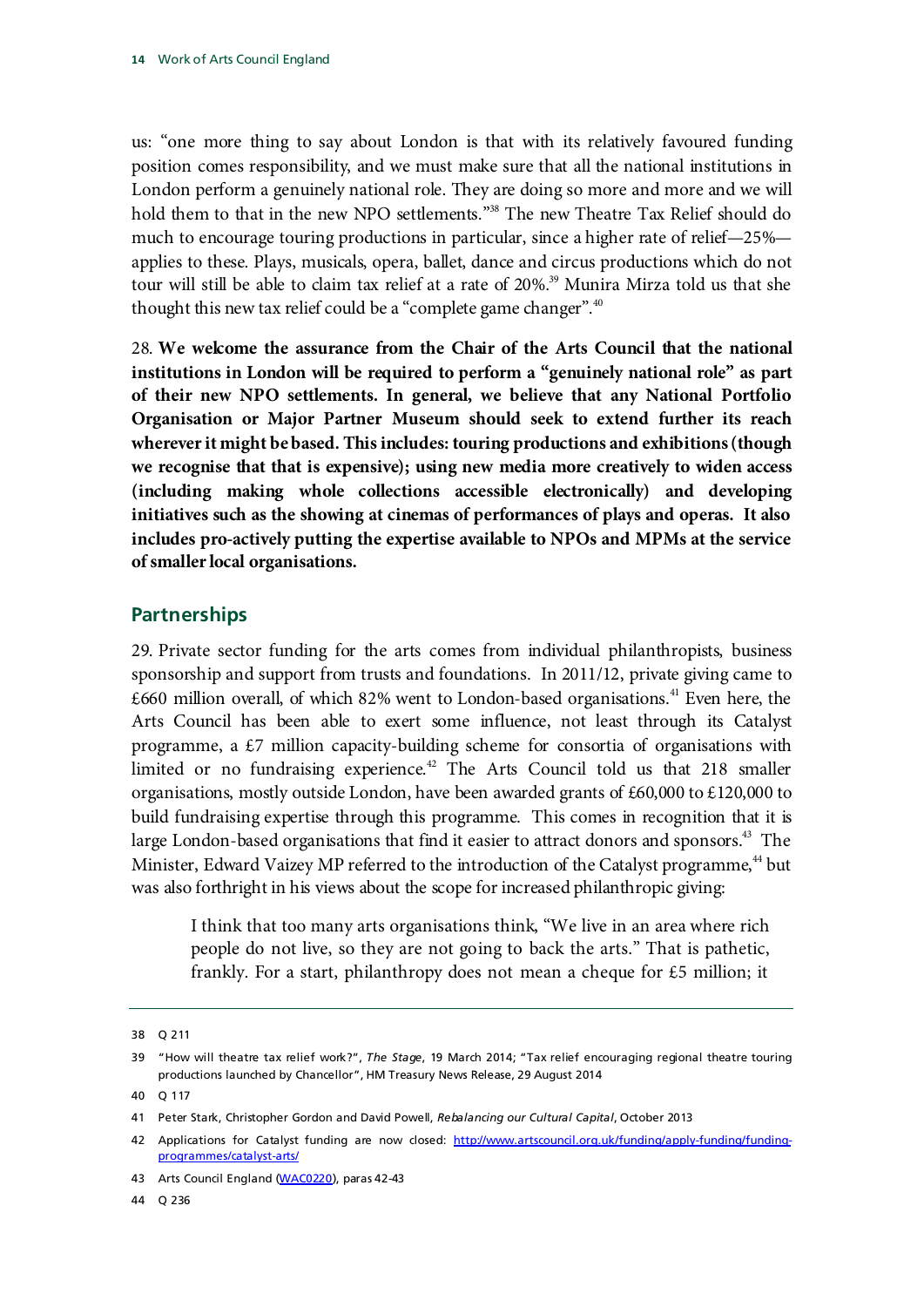can mean a cheque for £5, it can be a cheque for £500. It does not have to be a £5 million cheque. Secondly, I think too many arts organisations think the conversation with the donor ends with the cheque. In my view, the conversation with the donor begins with the cheque. Too many arts organisations see a donor as a Cashpoint machine, not as an ally. You should not be frightened of a private donor, somebody who is prepared to spend their own money supporting an organisation.<sup>[45](#page-15-0)</sup>

30. John Mowbray of the North East Culture Partnership told us that, in his region, the businesses that can support the arts have reduced significantly: "the big giving that we used to have many years ago has gone completely." [46](#page-15-1) It is also the case that private support for the arts is often contingent on the commitment, either continued or new, of public funds.<sup>[47](#page-15-2)</sup> In the context of philanthropic giving, Dame Liz Forgan told us that it is "absolutely inescapable that raising money even in a very prosperous place like Bristol compared with raising money in London is a hugely much more difficult job.["48](#page-15-3) Ingenious noted the "reincarnation of public subscription in the modern guise of crowd-funding" and went on: "Nonetheless the broad features of what Arts & Business (A&B) calls the arts 'tripod' economy have remained much the same. Money comes first from national and local public funding (approximately 41% in 2011-12), second from earned commercial income (approximately 37%), and third from business sponsorship, trusts and foundations and other private sources (approximately 22%). This third category may for convenience be collectively wrapped up as 'private investment'.["49](#page-15-4)

<span id="page-15-6"></span>31. **While there is surely scope for any arts organisation to raise more money through philanthropy, £5 cheques—even lots of them—will only go so far. Any constraints attached to public funding both for the arts in general and for specific projects ought to be informed by a realistic, quantitative assessment of the scope for philanthropic giving and self-help.**

32. The Arts Council has clearly adopted a significant role in encouraging philanthropic giving; it also seeks to encourage wider partnerships involving the public sector too. Sir Peter Bazalgette recalled how, in the first speech he gave as Chair of the Arts Council, he had called for a grand partnership: "What had impressed me in my early visits as Chair of the Arts Council to places like Bristol and Liverpool and Manchester, is you had a partnership between the local authority, the Arts Council, higher education, local business ... Then you add into that mix also the LEP, the Local Economic Partnership."<sup>50</sup> He went on to tell us that a lot more could be done to encourage such partnerships. Councillor David Budd of the North East Culture Partnership suggested to us that there was more scope for different potential sources of funding to be better coordinated, including

- <span id="page-15-2"></span>47 Yorkshire Festival 2014 [\(WAC0122\)](http://data.parliament.uk/writtenevidence/committeeevidence.svc/evidencedocument/Culture,-Media-and-Sport/Work-of-the-Arts-Council-England/written/6496.html), para 7
- <span id="page-15-3"></span>48 Q 6
- <span id="page-15-4"></span>49 Ingenious [\(WAC0146\)](http://data.parliament.uk/writtenevidence/committeeevidence.svc/evidencedocument/Culture,-Media-and-Sport/Work-of-the-Arts-Council-England/written/6560.html), para 2.5
- <span id="page-15-5"></span>50 Q 180

<span id="page-15-0"></span><sup>45</sup> Q 235

<span id="page-15-1"></span><sup>46</sup> Q 153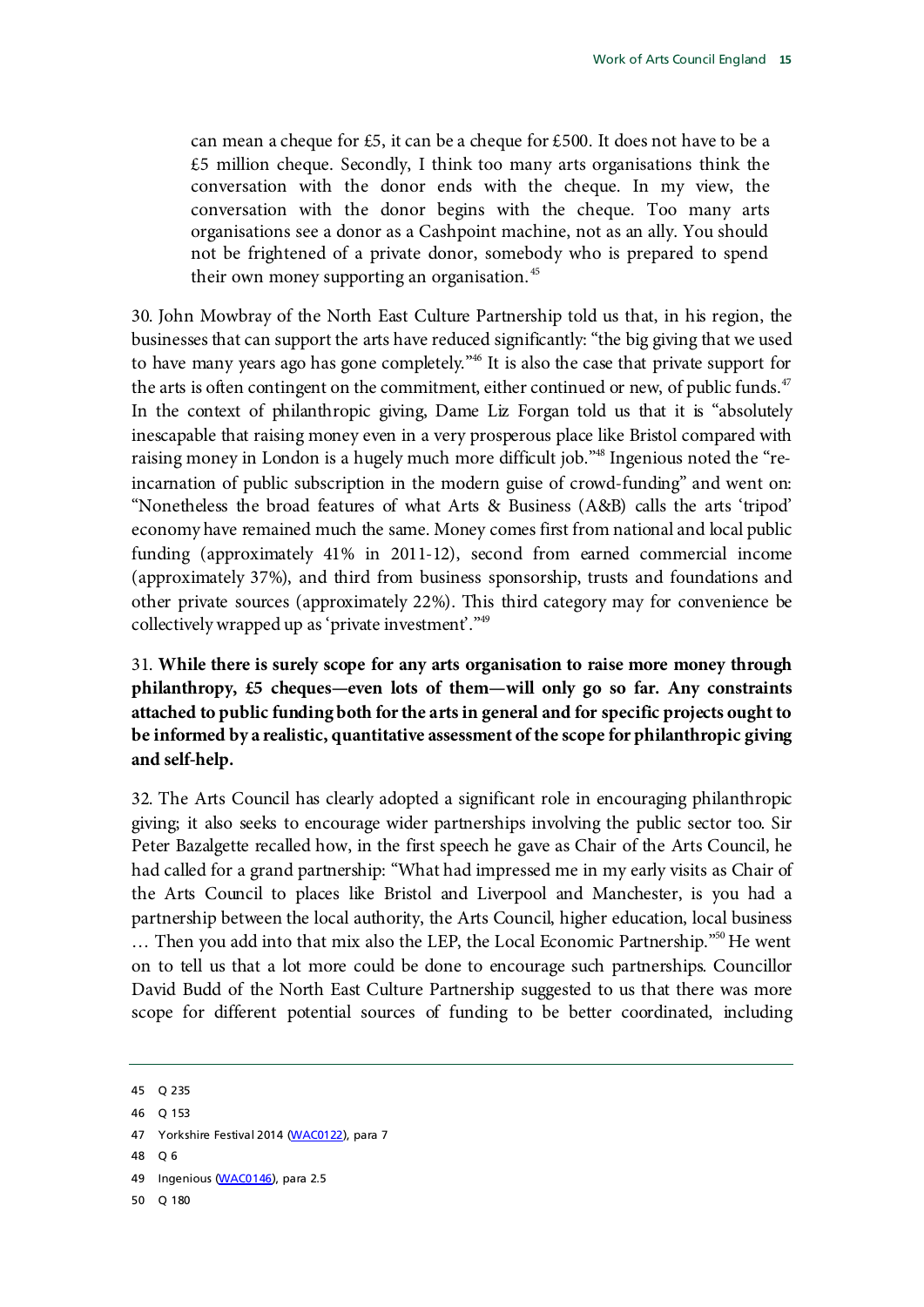<span id="page-16-6"></span>different National Lottery distributors.[51](#page-16-1)**The Arts Council should redouble its efforts at brokering cultural partnerships involving businesses, local authorities, local enterprise partnerships, universities and international organisations, particularly within the EU, which might provide additional funding sources.**

### <span id="page-16-0"></span>**Responding to reduced funding**

33. One response by the Arts Council to greater constraints on public funding has been to shift the balance between grant in aid and arts lottery funding, notably for National Portfolio Organisations. This has led to questions as to whether the additionality principle guiding the allocation of National Lottery funding is being properly adhered to. Creative Guild told us: "The decision by Arts Council England to use lottery money to support core arts funding in 2015 instead of using it as an additional source of funding, as stipulated in the 1992 White Paper that set up the National Lottery, breaches the additionality principle on which the Lottery was founded."<sup>52</sup> A concern is that this will benefit NPOs to the detriment of non-NPOs that depend on Lottery funding for their arts projects. Peter Stark noted that: "We are now saying, with Liz Forgan, that the lottery is different, right? It was meant to be for new and additional activity and it was initially during the lottery capital funding period—when the Arts Council had not been funding capital for some time—it was clearly solely for, that 'new and additonal' purpose. It has drifted to the point where people are now talking about some national portfolio organisations being funded wholly from lottery funding, and that has to be straight substitution.["53](#page-16-3)

34. In their July 2014 announcement on their investment approach for 2015-18, the Arts Council stated that £69.6 million each year of Lottery money will go into the national portfolio, "to be invested in touring and work with children and young people."<sup>54</sup> Giving oral evidence in June, Alan Davey told us:

I am very conscious of the need to maintain the principle of additionality that the money is used in a distinct and complementary way. We are using it in a defined way with the national portfolio for bridge organisations that link schools to arts organisations, for national music organisations that offer talented young people the chance to show their talent and develop, and touring organisations**—**organisations 51% or more of whose activity is touring**—**who benefit the whole country, so we have defined it in that way.

It is a pragmatic approach. I think if we did not do this, we would have a smaller number of NPOs and the landscape would look very different.<sup>55</sup>

<span id="page-16-7"></span>35. **National Portfolio Organisations that receive Arts Lottery funds should demonstrate how they put this to use in ways that satisfy the additionality principle;** 

<span id="page-16-5"></span>55 Q 172

<span id="page-16-1"></span><sup>51</sup> Q 154

<span id="page-16-2"></span><sup>52</sup> Creative Guild - The Association of Creative Professionals [\(WAC0048\)](http://data.parliament.uk/writtenevidence/committeeevidence.svc/evidencedocument/Culture,-Media-and-Sport/Work-of-the-Arts-Council-England/written/6335.html), para 1

<span id="page-16-3"></span><sup>53</sup> Q 73

<span id="page-16-4"></span><sup>54</sup> <http://www.artscouncil.org.uk/funding/our-investment-2015-18/national-portfolio/new-portfolio/>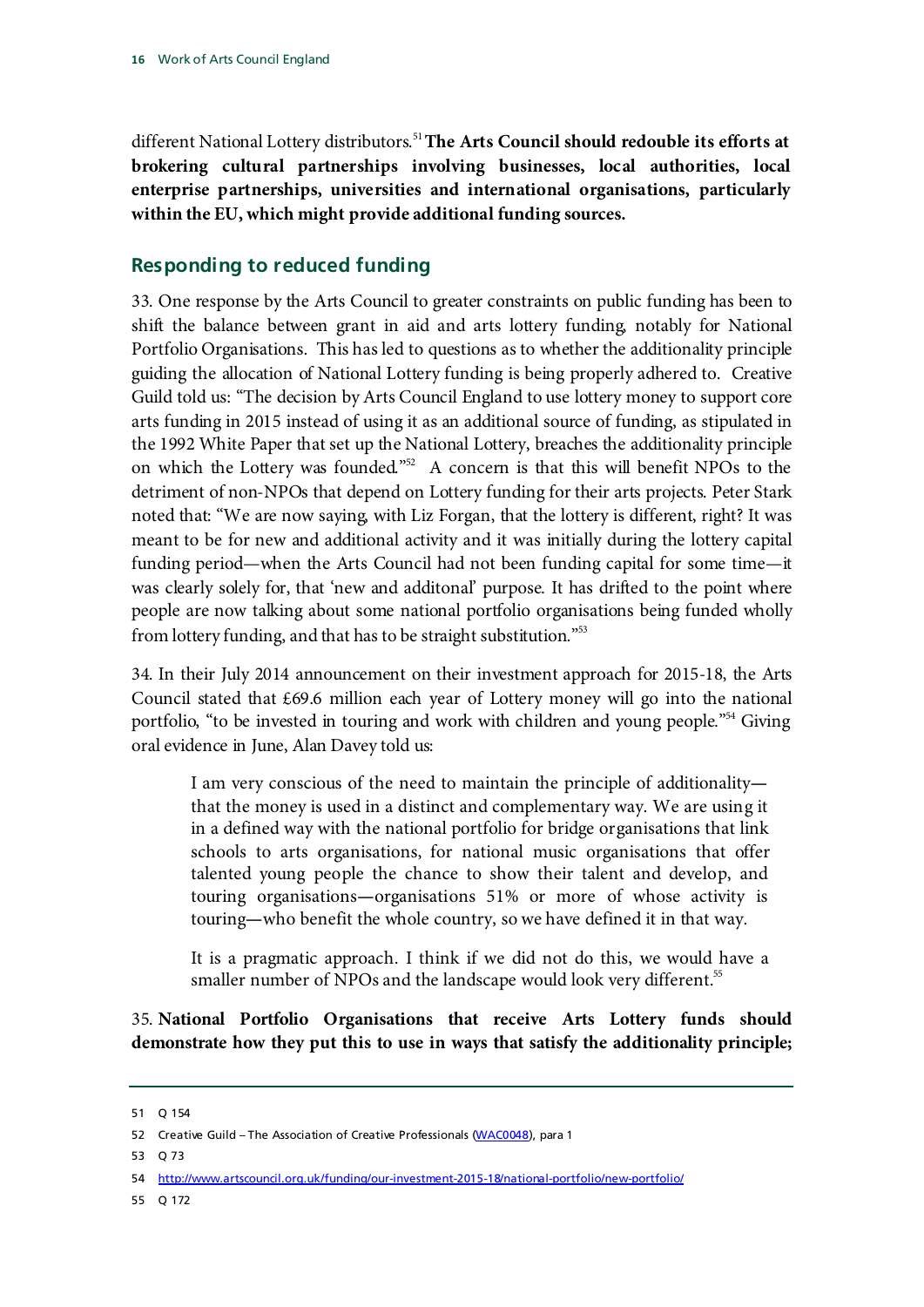### **examples could include, but need not be restricted to, wider community engagement and new touring activities. The principle of additionality should be adhered to both in spirit and in practice.**

36. What is beyond question is that the Arts Council has had to juggle significantly reduced resources. This has inevitably led to difficult decisions being made in respect of funding both generally and in relation to specific projects and organisations. These considerations were very much to the fore when Sir Peter Bazalgette came to the Arts Council as its new chair. He told us of a "couple of very pressing issues" that concerned him on his arrival:

One was that the Arts Council had had its grant in aid, its taxpayer money, cut by around a third, and it had reduced or was about to reduce its manpower down from 540-odd to 420 people and reorganise itself, so I wanted to make sure the Arts Council was fit for its purpose going forward into the NPO round. I think we have come through very well.

The other most pressing immediate concern was funding. There was a Comprehensive Spending Review and we had to negotiate with the Treasury and DCMS the best settlement we could for the arts.<sup>[56](#page-17-0)</sup>

<span id="page-17-4"></span>37.The Minister, Edward Vaizey MP, described the Arts Council as being now "a much slimmer organisation."<sup>57</sup> He also told us that both he and the Secretary of State would put a very strong case to keep any future cuts to the DCMS budget, "if they are to come", to a minimum,<sup>[58](#page-17-2)</sup> adding that he was "from the school that will argue for as much money as possible for culture"[.59](#page-17-3) **Given the scale of the reduction in grant in aid that the Arts Council has absorbed, we welcome the Minister's assurance that he will seek to protect future funding. While it is essential to acknowledge the prevailing financial climate, we would be disappointed if the Arts Council saw any further fall in its grant in aid.**

<span id="page-17-1"></span><span id="page-17-0"></span>56 Q 165 57 Q 222 58 Q 224

<span id="page-17-3"></span><span id="page-17-2"></span>59 Q 238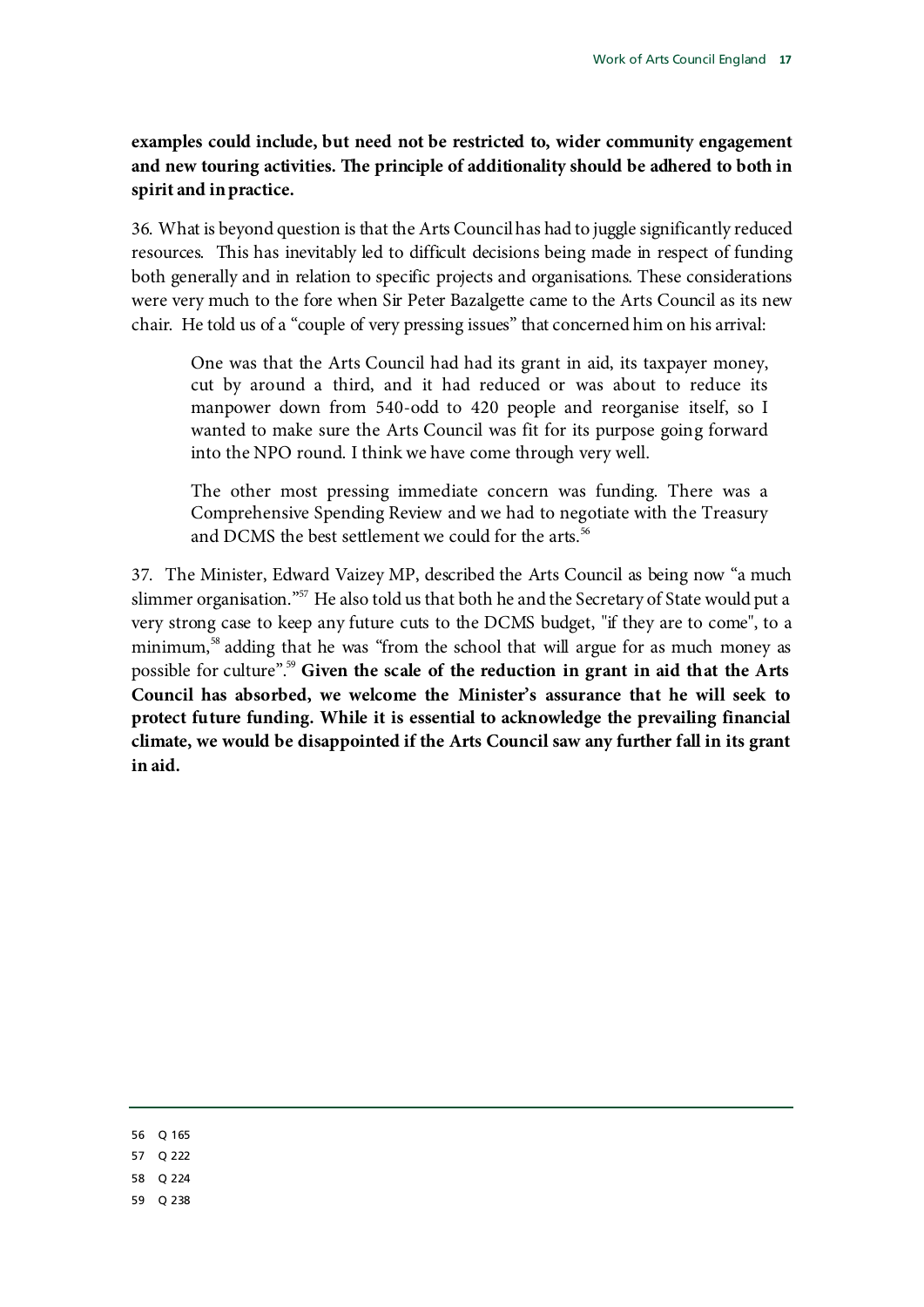## <span id="page-18-0"></span>4 Criteria for funding decisions

38. In determining where to allocate funds, the Arts Council takes into account the five goals set out in *Great art and culture for everyone*. As noted above,<sup>[60](#page-18-1)</sup> the first two of these cover excellence and engagement. The fifth goal has a focus on engaging children, while the remaining two cover matters such as resilience and workforce skills and diversity. The Arts Council expands on the criteria underlying its funding decisions in its main submission to our inquiry. For example, in relation to National Portfolio Organisations, the Arts Council notes:

The portfolio is balanced using criteria such as the geographical reach, diversity, the range of art forms; the mix of large and small organisations, and the level of financial risk across the portfolio. In the forthcoming investment round all NPOs will be expected to meet Goals 1 and 2 on excellence and widening access, and the majority to meet Goal 5, that every child should have the opportunity to experience arts and culture.<sup>[61](#page-18-2)</sup>

39. The evidence from the Arts Council also states: "The Arts Council funds high quality applications that reflect ambition and excellence. Our application processes are transparent and open, and the demand for investment exceeds our means.["62](#page-18-3) While a transparent and open application process does not necessarily imply a fair and impartial one, we do not envy the Arts Council in the decisions it is obliged to make. The sheer variety of work and range of art forms is limited only by the human imagination. A good illustration of the diversity in the visual arts alone was provided by the Liverpool Biennial, which we had the pleasure to visit briefly. The exhibits there all captured moments of creative inspiration, the practical realisation of which inevitably involved varying degrees of technical skill.

40. There will naturally be a substantial element of subjectivity in determining what constitutes excellence in art. The former Chair of the Arts Council, Dame Liz Forgan, gave us an idea of the competing demands made of Arts Council decision-makers:

The Arts Council's strategy needs to take account of a number of things. I would start with artistic merit, but I certainly would not end there. Artistic excellence—that word "excellence" has a very broad meaning in my book—is the first driver, but then I think you have to take account of the effect on people in communities, of a cultural presence in their lives, and you have to have regard to that. You have to be aware of the economic engine that culture is, although if you plan your cultural decisions with economic considerations driving them, you will make the wrong decisions. It is a consequence of good cultural decisions that you get economic growth, I believe. If you do it the other way around, you are in trouble.<sup>[63](#page-18-4)</sup>

<span id="page-18-1"></span><sup>60</sup> Para 10

<span id="page-18-2"></span><sup>61</sup> Arts Council England [\(WAC0151\)](http://data.parliament.uk/writtenevidence/committeeevidence.svc/evidencedocument/Culture,-Media-and-Sport/Work-of-the-Arts-Council-England/written/6571.html), para 22

<span id="page-18-3"></span><sup>62</sup> Arts Council England [\(WAC0151\)](http://data.parliament.uk/writtenevidence/committeeevidence.svc/evidencedocument/Culture,-Media-and-Sport/Work-of-the-Arts-Council-England/written/6571.html), para 9

<span id="page-18-4"></span><sup>63</sup> Q 2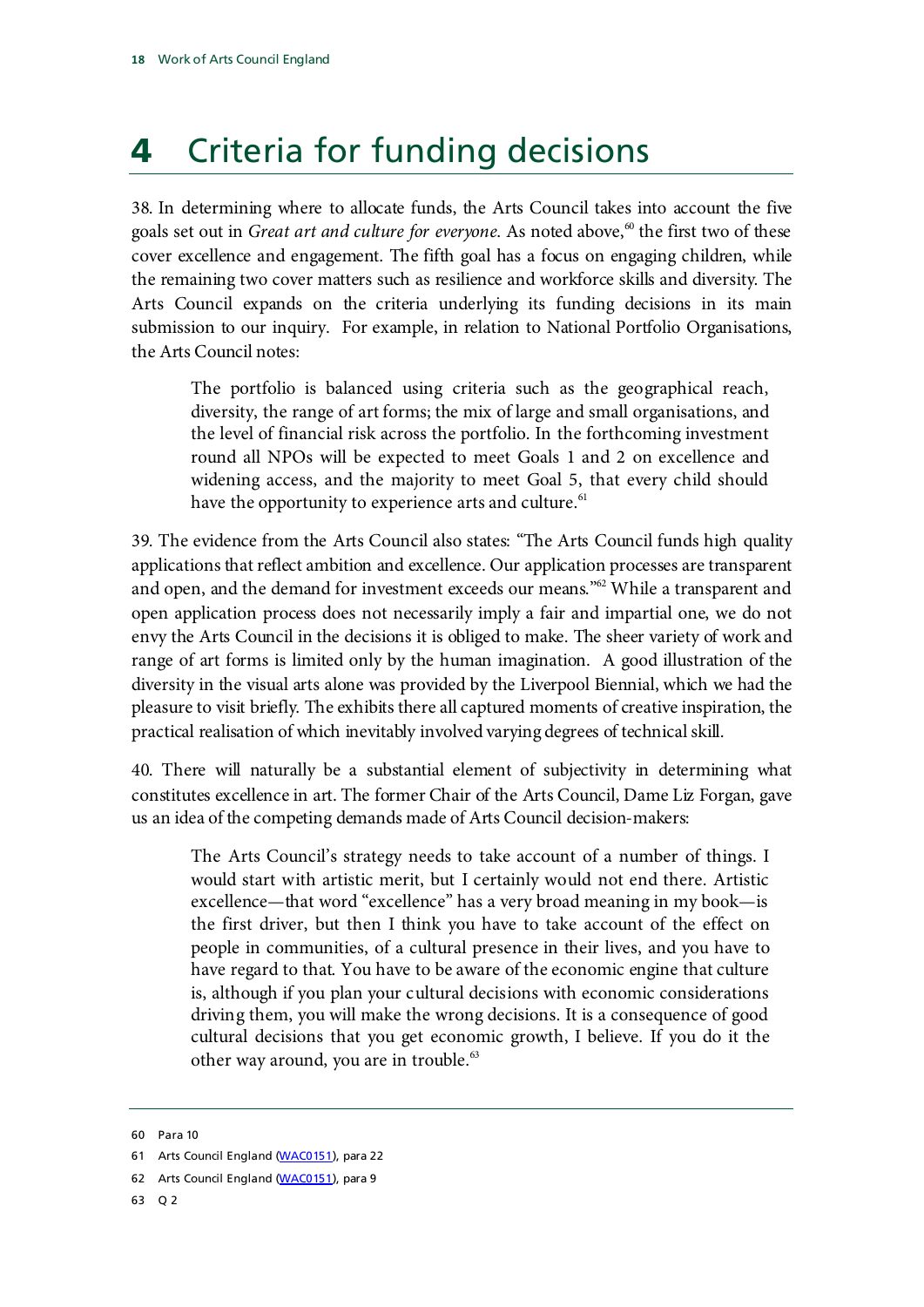41. A legitimate question arises as to just how "balanced" is the distribution of Arts Council funds among different genres. The relative funding made available to opera and brass bands provides a helpful example that came up during our oral evidence sessions. More than one witness pointed out that opera is an intrinsically expensive art form, a wellrehearsed point long made and widely acknowledged. Public subsidy undoubtedly helps widen access to this undeniably important art form. The Royal Opera House told us: "Each year sees approximately 675,000 attendances of more than 415 performances at our home theatre. Ticket prices for our theatre performances start at just £3, with almost half under £50 (offering excellent value for money in comparison with other leisure activities such as West End theatre or sporting events), and we provide 20,000 low-priced tickets each year through audience initiatives for schools, families, students and isolated older people."<sup>[64](#page-19-0)</sup> All the same, over the five year period 2010-2015, the Arts Council has allocated £347 million to opera and only  $£1.8$  million to brass bands.<sup>[65](#page-19-1)</sup>

42. It is not easy to understand why the Arts Council should apportion almost 200 times more funding to opera than it does to brass bands, even allowing for the fact that these two musical genres will not always be competing for finance from the same pot. We note the words of Alan Davey: "Our position is that we would welcome more applications from brass bands and that is why we fund the Brass Bands Federation to work with brass bands who perhaps do not have that strong an infrastructure to be able to apply to us in the right way in the past. I want that in the future to improve so that we can fund more brass bands. If you can help us get more brass bands applying to us, I would be very, very grateful and very happy for that."[66](#page-19-2)

43. While brass bands and opera provide a very particular example, they nonetheless prompt questions as to the transparency of decision-making by the Arts Council. The Arts Council is not in the habit of publicising the details of unsuccessful applicants for funding; this is entirely understandable on the grounds of avoiding difficulties for those same individuals and organisations hoping to secure funds from other sources.<sup>[67](#page-19-3)</sup> That should not preclude the publication by the Arts Council of more information than it already does to help explain how and why it allocates public money. **The Arts Council should do more to explain the criteria on which it apportions funds to different art forms. It should provide detailed information both on the absolute and relative number of applications received and rejected, and the funds requested, broken down by general genre and geographical area.** 

<span id="page-19-4"></span>44. People can feel aggrieved when their applications for Arts Council funding are unsuccessful. Sometimes this is just a matter of having to make difficult decisions when available funding is falling. Dame Liz Forgan provided some context when she told us: "I think cutting arts budgets is a real mistake. It is comparatively small amounts of money. It does a great deal of damage, not just to the artistic merit of the case but to the economic

- <span id="page-19-2"></span>66 Q 194
- <span id="page-19-3"></span>67 Q 217

<span id="page-19-0"></span><sup>64</sup> Royal Opera House [\(WAC0073\)](http://data.parliament.uk/writtenevidence/committeeevidence.svc/evidencedocument/Culture,-Media-and-Sport/Work-of-the-Arts-Council-England/written/6385.html), para 1.4

<span id="page-19-1"></span><sup>65</sup> HC Deb 4 March 2014 c 777W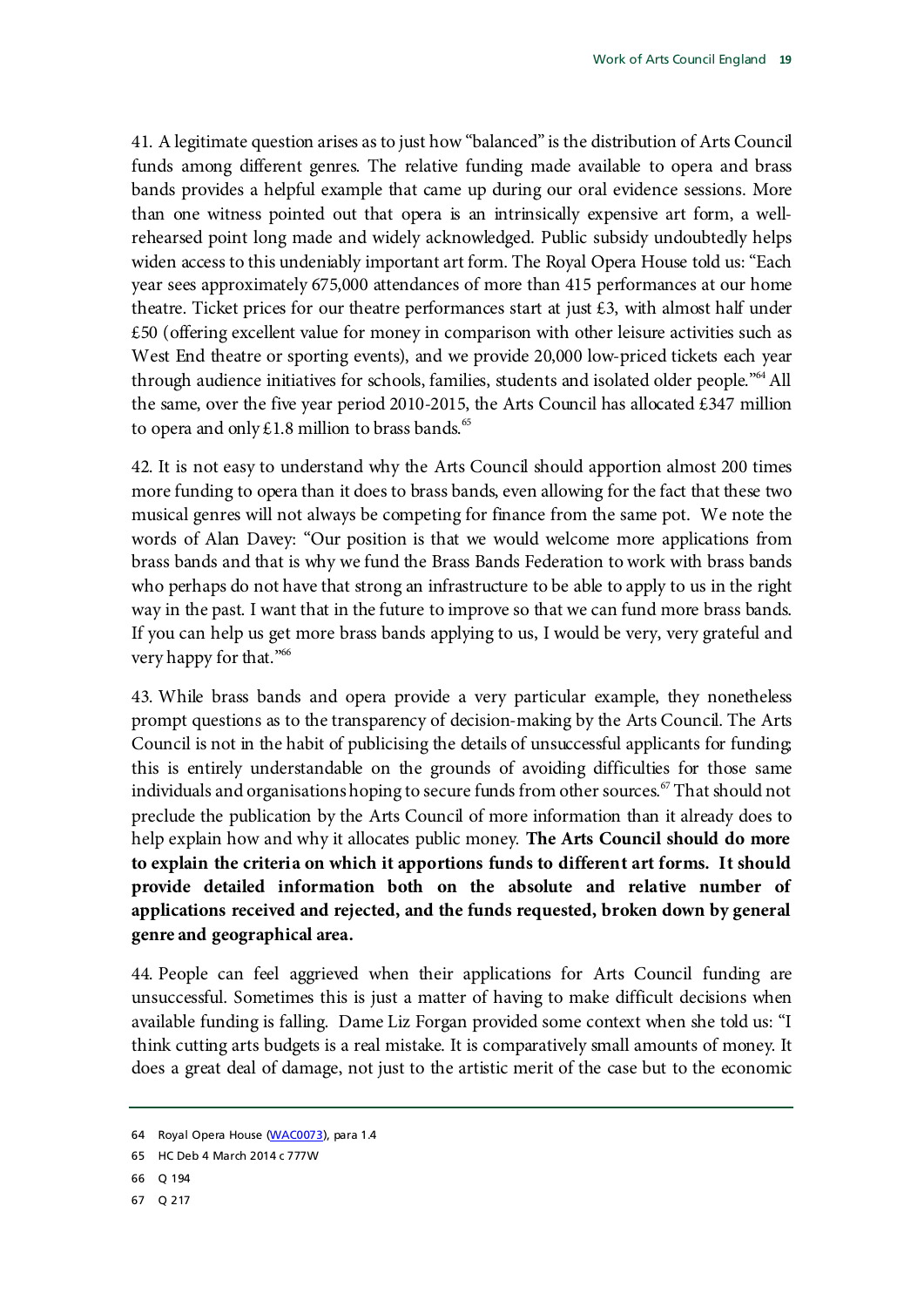and social life of communities. A small investment in culture pays off so handsomely that it makes no sense whatever to cut it. However, people have to make difficult decisions.["68](#page-20-0) We have certainly been made aware of a number of individual decisions which, with the information and background available to us, can be difficult to understand. Alan Davey argued that improvements had been made to the decision-making process and postdecision accountability:

Six years ago, we had a body of organisations that we funded regularly, called regularly funded organisations. There was no application process; there were no criteria under which they were given money. Every few years the Arts Council simply announced budgets for them and occasionally there were new ones admitted. It was not quite clear in the investment process that happened at the time that I arrived why some had been admitted; some organisations did not even know it themselves. So that is why we introduced in 2010 an application procedure. It was also partly driven by the fact that we had been cut by 30% and so we needed to make difficult decisions, and setting out criteria under which we would be holding people to account and deciding whether they will get funding or not seemed to us a good way of doing that.

Then we hold them to account through our funding agreements that we negotiate after we have offered them a sum of money; we have yearly assessments and then during that time we also have artistic assessments, so we are looking at the artistic value, and we are getting better and better at getting meaningful figures back from them and being able to use it in that relationship and use it to look at what we are doing overall. But there is a long way to go, I think. We need to look at quality much more and the engagement of audiences much better.<sup>69</sup>

45. It is possible to appeal against decisions made by the Arts Council; Alan Davey told us: "We have an appeal process and we have an independent appeal adjudicator that is shared with other lottery distributors, but we use it for our grant in aid decisions as well, and they can appeal against the process of the decision-making. We had about eight at the end of the last NPO process. One went to judicial review and was rejected.["70](#page-20-2) Even if unsuccessful applicants choose not to appeal against the "process" of the decision making, they would surely benefit from constructive feedback and advice on alternative sources of funding. The National Association of Writers in Education, for example, told us they felt "excommunicated" by the Arts Council with "no information" forthcoming from the national office.<sup>71</sup>

46. It goes without saying that the quality of funding decisions will depend on the quality and qualifications of those individuals making them. The Arts Council can draw on the

<span id="page-20-0"></span><sup>68</sup> Q 5

<span id="page-20-1"></span><sup>69</sup> Q 214

<span id="page-20-2"></span><sup>70</sup> Q 185

<span id="page-20-3"></span><sup>71</sup> National Association of Writers in Education [\(WAC0137\)](http://data.parliament.uk/writtenevidence/committeeevidence.svc/evidencedocument/Culture,-Media-and-Sport/Work-of-the-Arts-Council-England/written/6521.html)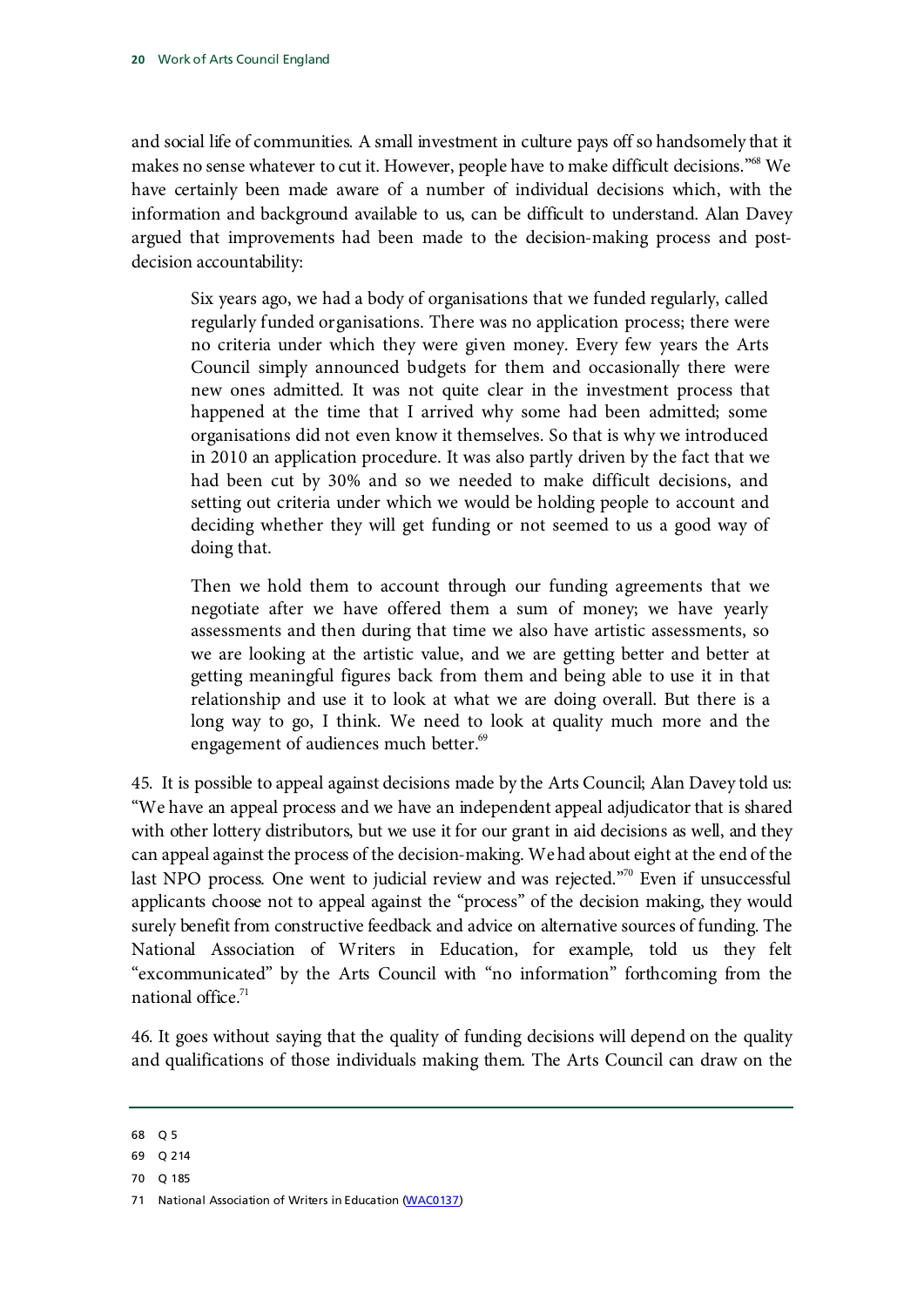experience and knowledge of a variety of individuals. John Mowbray of the North East Culture Partnership said: "Someone has to define quality. The Arts Council is in a good position to do that.["72](#page-21-0) That said, we heard arguments to the effect that regional bodies are better at determining the needs of local communities and at understanding the impact that targeted public funding could have.<sup>73</sup> Alan Davey acknowledged the importance of working with regional organisations, publicly committing to this: "we will work with the North-East Cultural Partnership, who are a great body and they are a body that we know well and they are a force in the land. I want us to help them feel that they are closer to decision making and that we are doing a good job for them, because they are important partners.["74](#page-21-2)

<span id="page-21-4"></span>47. On the make-up of the Arts Council's area councils that take a lot of funding decisions, Alan Davey said: "They will be recruited from senior levels of local government, they might be of higher education, they will be from the arts world themselves or interested parties."<sup>[75](#page-21-3)</sup> **The involvement of local authorities is a welcome reflection of the desirability of providing some democratic input into decision-making. However, we believe there is more scope for involving local communities and businesses. Art and culture can and should be available to all, and engagement will be increased if individuals feel they have had some influence in a decision to fund a particular activity or organisation.** 

<span id="page-21-0"></span>72 Q 139

<span id="page-21-1"></span>73 Qq 155, 158

- <span id="page-21-2"></span>74 Q 184
- <span id="page-21-3"></span>75 Q188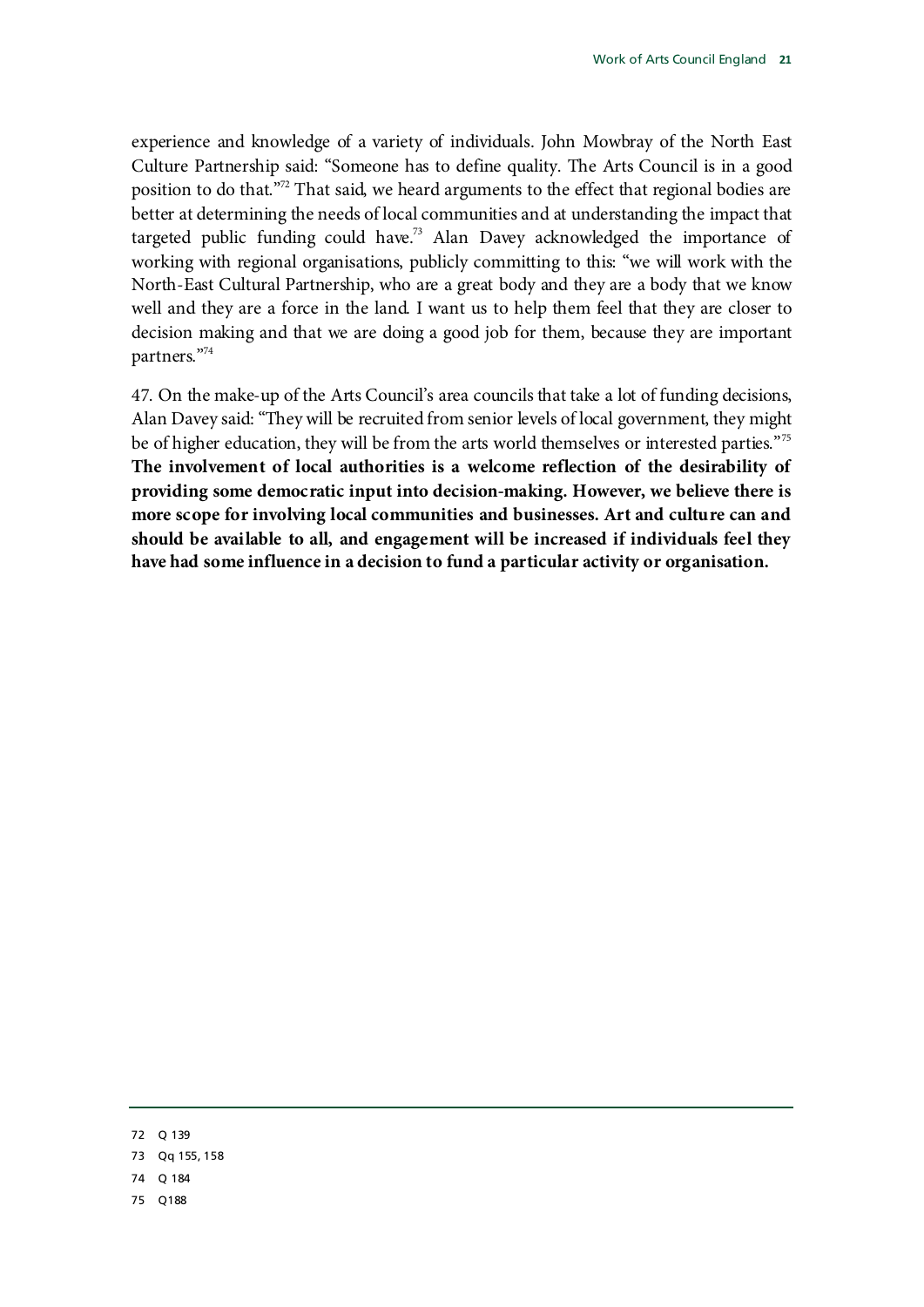## <span id="page-22-0"></span>**5** Geographical distribution of funding

### <span id="page-22-1"></span>**Rebalancing our Cultural Capital**

48. From London to Liverpool, from Bristol to Birmingham, great culture naturally centres around great cities. London is a spectacularly successful example. Sir Peter Bazalgette told us: "London is arguably the world's capital of arts and culture. I defy you, even if you go out in the evening in New York or Paris or Rome or Sydney, to find even a third as many arts events going on. It is quite extraordinary, the richness of London, the product of lottery spending and the product of years of increasing arts expenditure by Governments until 2010. Nobody is getting too much. That is something we must preserve, but there is an imbalance.["76](#page-22-2)

49. The Core Cities Cultural Officers' Group, representing England's eight largest city economies outside London, made well the point that a strong local cultural sector and asset base is "critical to the economic success of cities".<sup>[77](#page-22-3)</sup> The Group acknowledges the role that cities ought to play in the wider national arts infrastructure. When the author and broadcaster Lord Bragg observed that capital cities should "irrigate rather than drain"[,78](#page-22-4) he might well have included other major cities too. Munira Mirza told us: "If we look at the arts sector as a national system, as one whole rather than lots of different parts, the benefits of the work that is produced in London and in Liverpool has a benefit far beyond those local boundaries."<sup>79</sup> Councillor David Budd of the North East Culture Partnership acknowledged the existence of a very important "trickle-down effect" of funding from London to the regions. He added: "Yes, of course, we would prefer the funding to be slightly different than the way that it is, but again we are talking about balance, not enormous, rapid change, because that could potentially be quite disruptive. I think the balance is askew.["80](#page-22-6)

50. The issue of the geographical distribution of funding has been studied carefully by the authors of *Rebalancing our Cultural Capital* (ROCC) published in October 2013. The authors, Peter Stark, Christopher Gordon and David Powell, start by giving some insights into their overarching vision in the report's executive summary:

We share a vision of a richer cultural and artistic life that could obtain throughout the country**—**in diverse communities, in centres of cultural production and in a growing range of international relationships. Achieving this vision will require public arts funding (from taxpayers and National Lottery players) to be more equitably and intelligently invested across England than is the case.

- <span id="page-22-5"></span>79 Q 122
- <span id="page-22-6"></span>80 Q 151

<span id="page-22-2"></span><sup>76</sup> Q 209

<span id="page-22-4"></span><span id="page-22-3"></span><sup>77</sup> Core Cities Cultural Officers' Group [\(WAC0175\)](http://data.parliament.uk/writtenevidence/committeeevidence.svc/evidencedocument/Culture,-Media-and-Sport/Work-of-the-Arts-Council-England/written/6612.html), para 4

<sup>78</sup> Cited in Peter Stark, Christopher Gordon and David Powell, *Rebalancing our Cultural Capital*, October 2013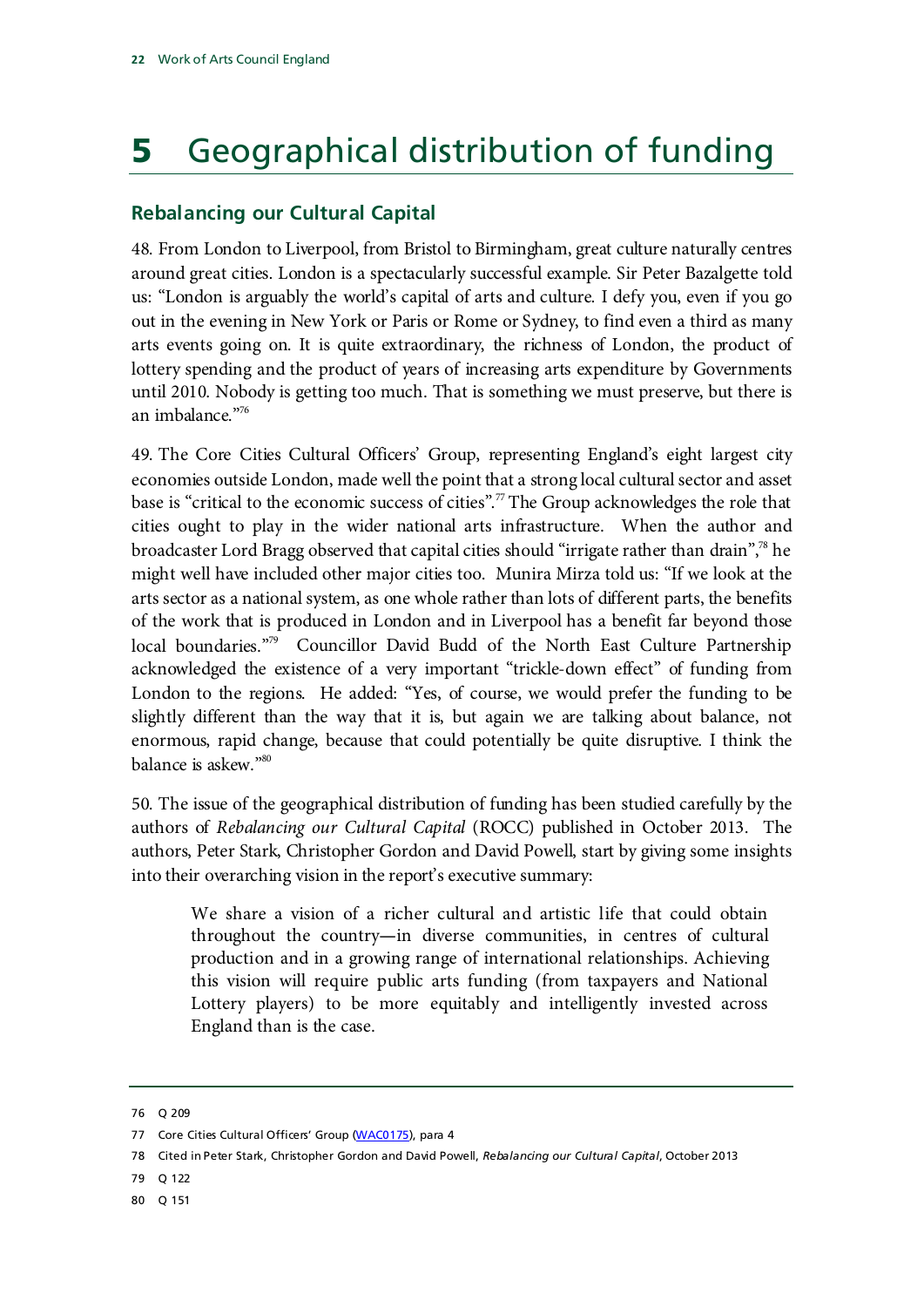We celebrate that London must, and will, remain the nation's 'cultural capital'**—**one of the great creative centres of the world. It will continue to receive its 'unfair' share of public funding. We argue, however, that London and its major national cultural institutions must repay this investment by developing approaches that are designed to 'irrigate rather than drain'. We illustrate just how disproportionate London's share currently is. Some rebalancing of national resources is required.

51. The authors acknowledge a decentralising direction of travel signalled (if not implemented) in 1965 by Jennie Lee's white paper, *A policy for the arts: the first steps*. The additional resources for the arts made available, throughout the country, since 1995 by the National Lottery have helped establish a nationwide cultural infrastructure. However, there has been a consistent trend to favour London, and not just one exercised by the Arts Council. The DCMS directly funds 16 major national cultural organisations, a majority of which are based in London. In 2012/13 some 90% of the £450 million available was "of direct benefit to London.["81](#page-23-0) The *Rebalancing* report goes on: "Combining this direct DCMS expenditure with that of Arts Council England produces a benefit per head of population in the capital of £68.99 compared to £4.58 in the rest of England (6.6% of London levels)."<sup>82</sup> Figures are also given for overall National Lottery funding for the arts since 1995: by 2 September 2013, Arts Council England had distributed almost £3.5 billion of these new funds across England, of which London received £1.35 billion (39.1%). This translates as £165.00 per head of population in London, compared to £46.77 per head in the rest of England. Throughout the report, London is defined as the area over which the Mayor of London and the London Assembly have jurisdiction (with a population of 8.2 million).

52. The report's authors argue that London also benefits disproportionately in terms of private sector funding: 82% of private sector funding for the arts (£660 million in 2011/12) was awarded to London-based organisations. "We observe that new public sector support to encourage philanthropic giving could exacerbate rather than ameliorate the situation with £18.5m (61%) of the first £30.5m of arts endowment funding under the Catalyst Programme going to London."[83](#page-23-2)

53. In the likely absence of additional funding for the arts, the ROCC authors put forward the following proposal:

We advocate the creation of a new National Investment Programme of £600m over the five years of a parliament, specifically charged with investment in new cultural production outside London.

We suggest that these funds could be achieved (without affecting the current planned levels of Treasury grant aid to any DCMS directly funded institution or ACE National Portfolio Organisation) by limiting London's access to Arts

<span id="page-23-1"></span>82 Ibid.

<span id="page-23-0"></span><sup>81</sup> Peter Stark, Christopher Gordon and David Powell, *Rebalancing our Cultural Capital*, October 2013 p 8

<span id="page-23-2"></span><sup>83</sup> Peter Stark, Christopher Gordon and David Powell, *Rebalancing our Cultural Capital*, October 2013 p 11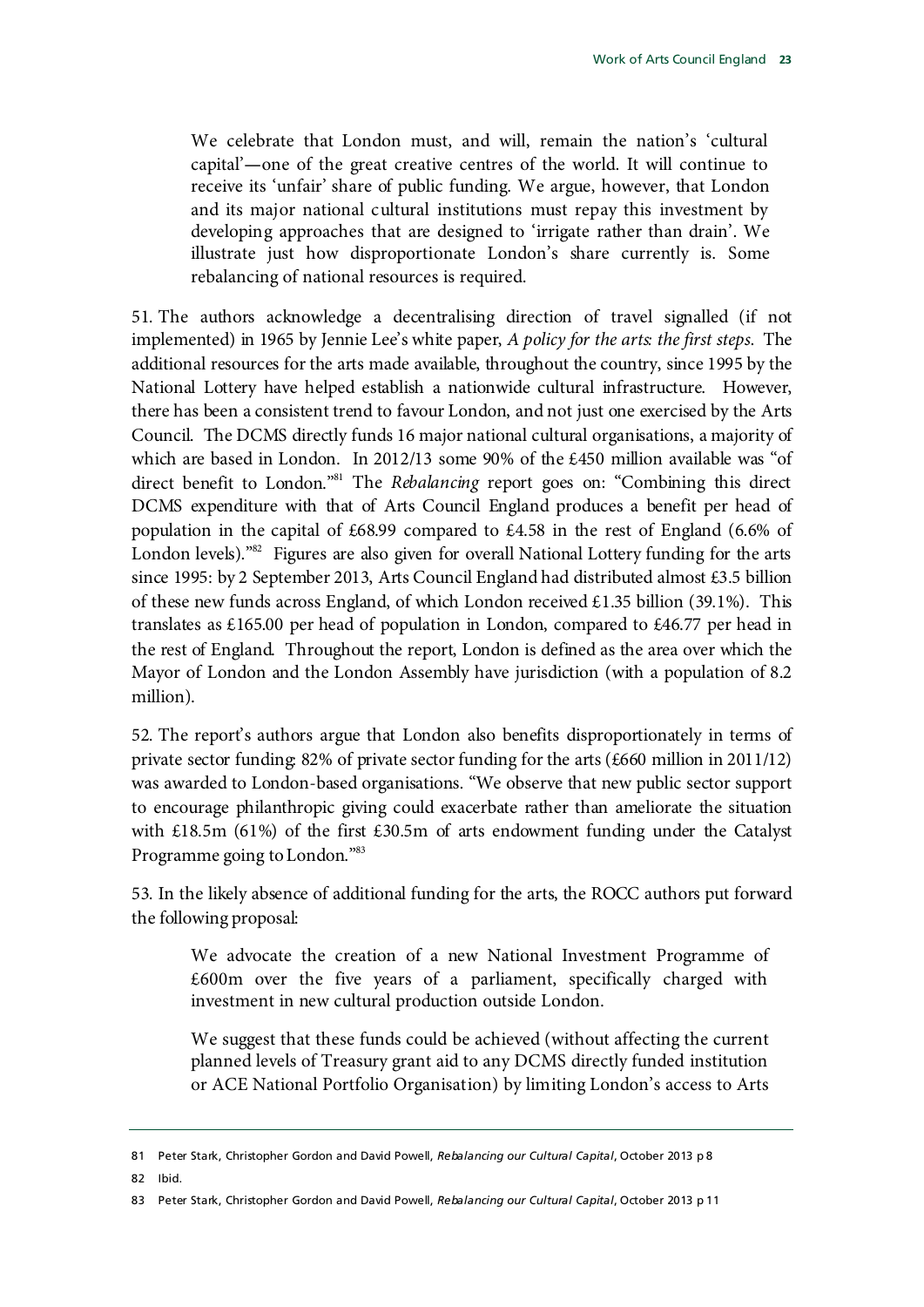Lottery funding for 'new and additional activity' to its proper per capita share (equal to that of the rest of England) over that period. London's overall share of public funds for the arts would reduce from 65% in 2012/13 to 55% – still seven times the level of funding per head of population in the rest of England. We argue that such a change**—**a reduction of 12.5%**—**could be managed within the overall resources available to the capital.

54. For the regions outside London, the outcome would be an annual increase on current levels of allocation of about £120 million, or £600 million over the full life of a Parliament. Taking into account the accessibility of London-based institutions, the report's authors suggest that the principal beneficiaries of this redistribution should be the Greater North, the Midlands and the South West (while acknowledging "border" issues and the positions of the margins of the south, south east and the east of England).

55. At least some of the figures cited in *Rebalancing our Cultural Capital* can be questioned. In relation to the £600 million "National Investment Programme" proposed in *Rebalancing our Cultural Capital*, Sir Peter Bazalgette told us: "I think the authors of the report themselves agree that they misunderstood the level of our lottery funding. They thought it was £350 million a year. It is currently running at about £240 million a year, so we do not have those funds to deploy."<sup>84</sup>

56. For its part, the DCMS told us that the Government "cautions against a simplistic distribution per head of population". One consequence could be to compromise the Arts Council's discretion to create 'clusters' or concentrations of cultural excellence which serve a community beyond their immediate locality. The Government also states that "London's role as a preeminent arts and cultural hub for the whole world must not be undermined."<sup>85</sup>

57. The New Vic Theatre in Staffordshire**—**the county's only National Portfolio Organisation**—**provides a response to the *Rebalancing Our Cultural Capital* report that is typical of many we received in our call for evidence:

The Rebalancing Our Cultural Capital report identifies an imbalance that those of us working in regional arts have long sensed; but the scale of the imbalance is surprising nevertheless. As our capital city, the focus of a big tourist industry, a thriving business area and home to upwards of 8m people, a disproportionate investment in London is not unreasonable. However some degree of rebalancing would indeed benefit local economies, and would spread some of the other benefits that come with having a creative community.

[…]

If Rebalancing Our Cultural Capital report and subsequent discourse risks giving the impression that the industry lacks confidence in Arts Council, it's not a view we share. This submission demonstrates how ACE has invested in

<span id="page-24-0"></span><sup>84</sup> Q 200

<span id="page-24-1"></span><sup>85</sup> DCMS [\(WAC0138\)](http://data.parliament.uk/writtenevidence/committeeevidence.svc/evidencedocument/Culture,-Media-and-Sport/Work-of-the-Arts-Council-England/written/6523.html) paras 31-32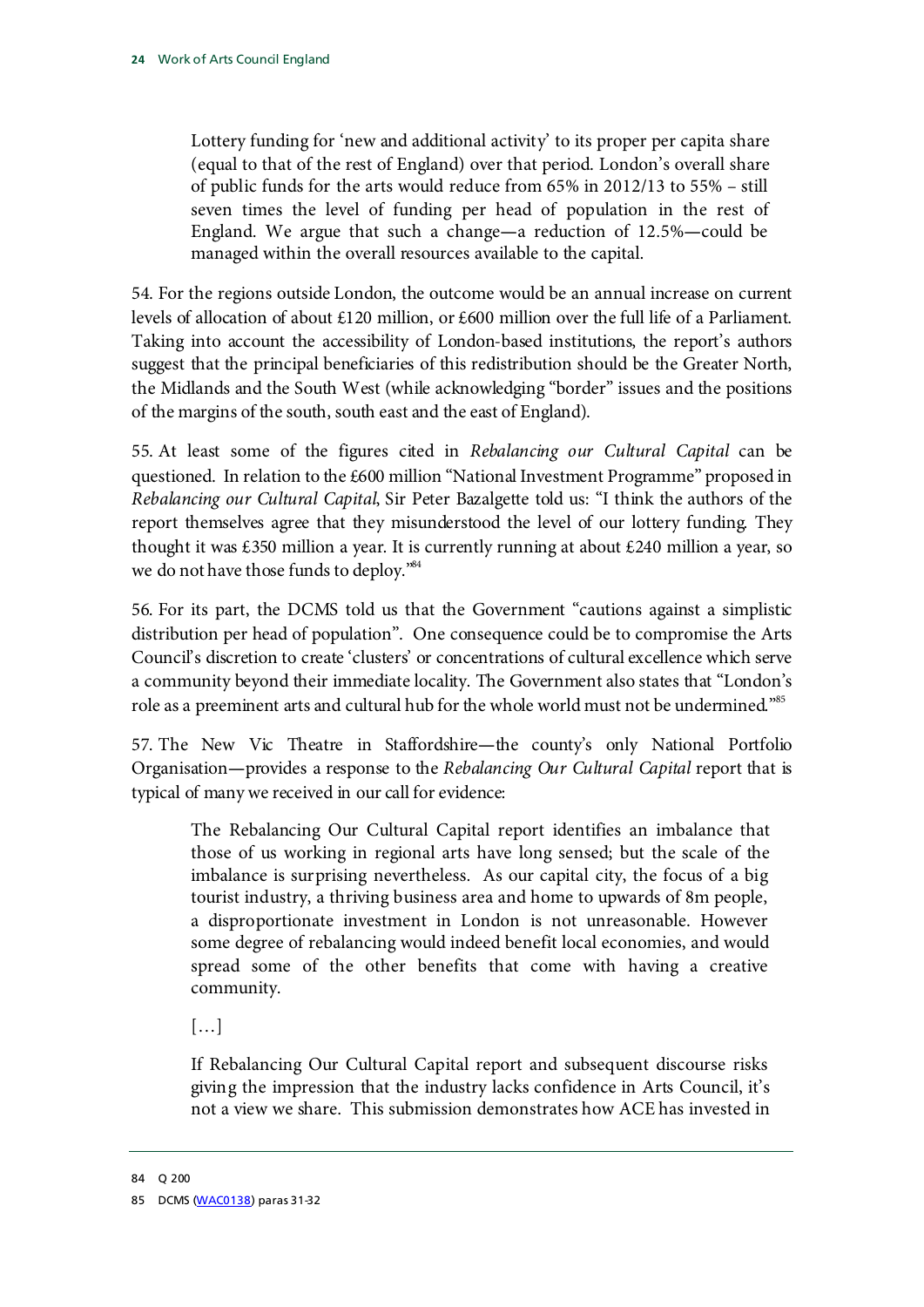creating a successful theatre in a place where it would otherwise be difficult to make theatre thrive. If some degree of rebalancing is a realistic ambition, this organisation has no doubt that the Arts Council is the best tool to apply to the job. $\frac{86}{3}$ 

#### <span id="page-25-0"></span>**The PLACE report**

58. The authors of *Rebalancing our cultural capital* published a further report, which covers similar ground to the evidence they submitted to us.<sup>[87](#page-25-2)</sup> This sequel is entitled the *PLACE Report: Policy for the Lottery, the Arts and Community in England* (April 2014). *PLACE* draws a clear distinction between the purposes of tax-derived funding (Arts Council England's grant in aid) and National Lottery revenue distributed by ACE (the Arts Lottery). It takes as read the critical importance of the Arts Council's role in maintaining the nation's core, high-quality cultural infrastructure through grant in aid, but questions fundamentally the Arts Council's stewardship of the National Lottery funds, which are provided for different purposes and for far wider public benefit than its Treasury grant.

59. The PLACE report begins by observing that Policy Directions issued by the Secretary of State under the National Lottery etc. Act 1993 to Arts Council England (and all other Lottery distributors) in November 2007 state that:

Arts Council England shall take account of the following in distributing National Lottery Funds:

- the need to increase access and participation for those who do not currently benefit from the cultural opportunities available in England
- the need to foster local community initiatives which bring people together, enrich the public realm and strengthen community spirit
- the need to support volunteering and participation in the arts and community arts
- the need to involve the public and local communities in making policies, setting priorities and distributing money
- the desirability of ensuring equality of opportunity, of reducing economic and social deprivation and ensuring that all areas of England have access to the money distributed.

60. The report's authors argue: "The Arts Lottery has disproportionately benefited the most prosperous and 'arts engaged' communities in England, which are often also those contributing least to the Lottery. Some of the least arts-engaged and poorest communities, meanwhile, who are contributing most heavily to the 'arts good cause', receive the least return." Two contrasting examples are given:

<span id="page-25-1"></span><sup>86</sup> New Vic Theatre [\(WAC0050\)](http://data.parliament.uk/writtenevidence/committeeevidence.svc/evidencedocument/Culture,-Media-and-Sport/Work-of-the-Arts-Council-England/written/6342.html), paras 4.1 and 5.1

<span id="page-25-2"></span><sup>87</sup> Peter Stark, Christopher Gordon and David Powell [\(WAC0157\)](http://data.parliament.uk/writtenevidence/committeeevidence.svc/evidencedocument/Culture,-Media-and-Sport/Work-of-the-Arts-Council-England/written/6578.html)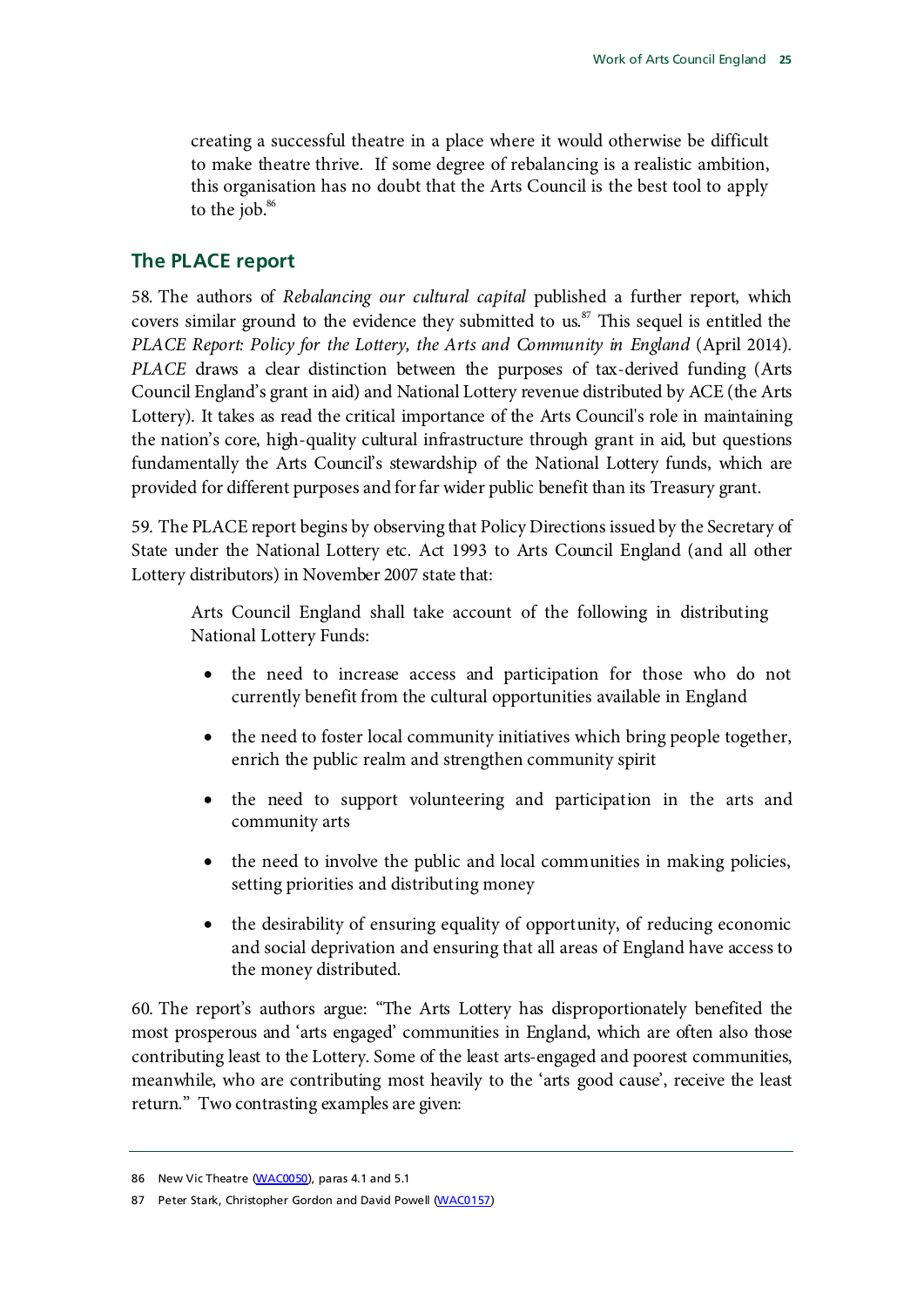The local authority area with the highest net return to its Lottery players is the City of Westminster, whose population has contributed  $£14.5$  million to the Arts Lottery since 1995, while it has received £408 million**—**a surplus of £393.5 million.

The local authority area with the poorest return is County Durham, where its Lottery players have contributed £34 million since 1995, while it has received £12 million**—**a net deficit (in effect a contribution to the surpluses of others) of £22 million.

The authors add: "Taking into account differences in the playing frequency of households and the capital city's extended cultural catchment, London, the South East & East have a surplus from the Arts Lottery to date of £416 million funded by the net contributions of the North (£216 million), the Midlands (£140 million) and the South West (£60 million)."

61. The PLACE report notes that Lottery proceeds are increasingly being used to fund organisations and regular programmes of work that were previously funded through grant in aid. "Additionality, the guiding principle that Arts Lottery funds should be for 'new and additional' activity and not act as a substitute for grant in aid, has been eroded and could be lost under current plans."

62. As well as additionality, covered in more detail above,<sup>[88](#page-26-1)</sup> there is also the question of where in the country the Lottery proceeds originate. In both these ways, it could be argued, the National Lottery is fundamentally different to grant in aid. One question we considered was the extent to which Lottery players should expect to see, and benefit, from good causes within reach. Dame Liz Forgan told us: "I agree with you that slightly different considerations do apply to lottery money. The source of that money does matter. I don't mean that everybody has to have the same teaspoonful, but I think it matters."<sup>89</sup>

### <span id="page-26-0"></span>**Fairer funding**

63. The current Chair of the Arts Council, Sir Peter Bazalgette, described the ROCC and PLACE reports as "extremely welcome" in that they drew attention to the imbalance of funding in favour of London. He said that the Arts Council was addressing "years of imbalance" carefully. He pointed to progress so far:

… historically lottery spend was divided 60:40, 60% outside London. It is now 70:30. We are beginning to address that; that trend should continue. In the division of grant in aid, taxpayers' money, historically that was 51% to London two times ago when they did an NPO settlement, and 49% outside London. Last time, that was reversed to 49:51. That trend should continue this summer. Overall, in fact, grant in aid is now 60% outside London and

<span id="page-26-2"></span><span id="page-26-1"></span><sup>88</sup> Paras 33-35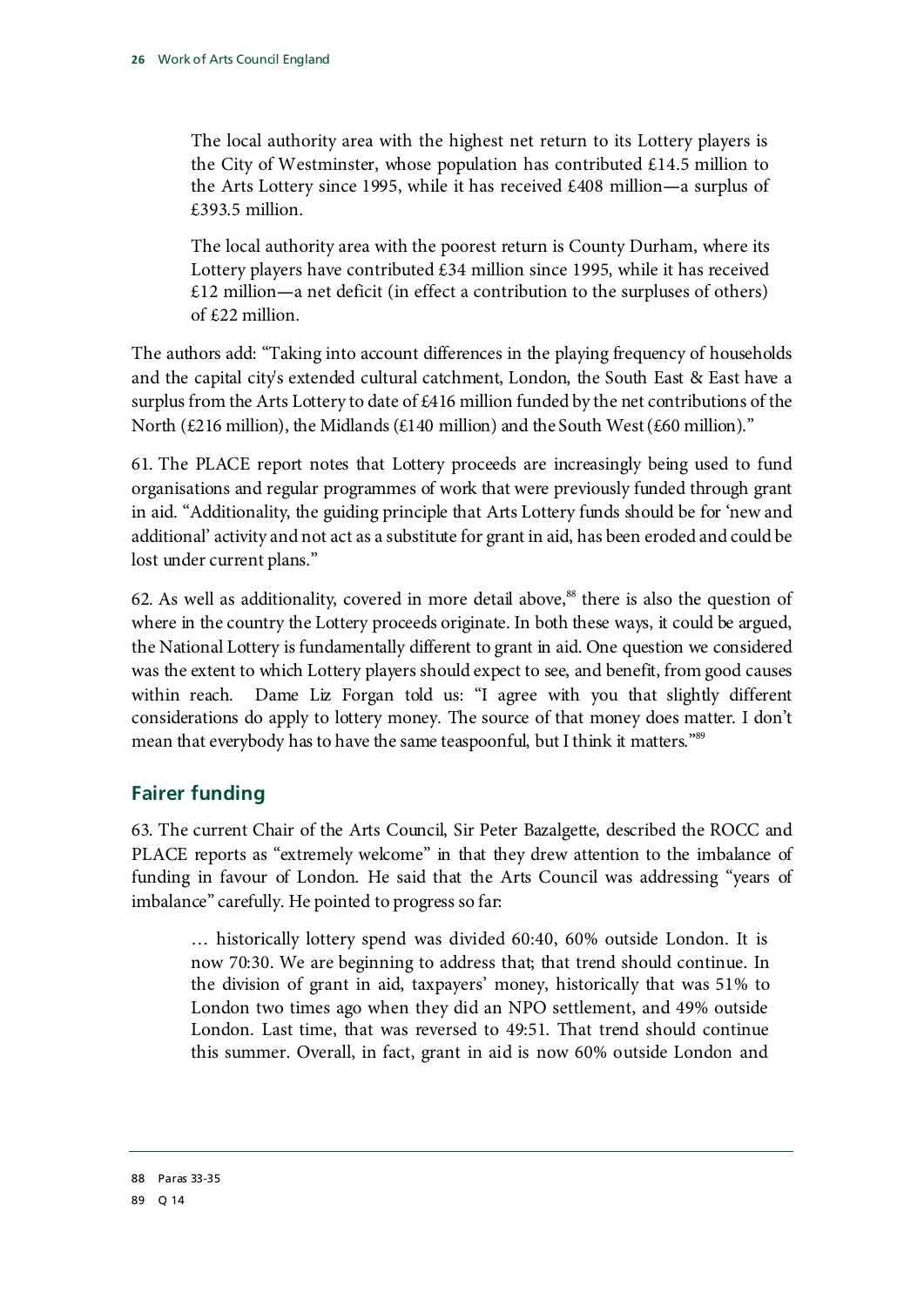40% in London because of the addition of music hubs and museums funding; we have been assisted by that.<sup>[90](#page-27-0)</sup>

64. The figures given by Sir Peter Bazalgette for current lottery spend are significantly at variance with those given in the ROCC report. The latter suggested that, in 2012/13, 45% of the Arts Lottery funding was awarded in London. The authors of the ROCC report have submitted supplementary evidence<sup>[91](#page-27-1)</sup> which sheds a little light on this apparent discrepancy: more recent data made available by the Arts Council includes a "national" category of lottery funds which is separated out from London and the regions. The effect of this is to reduce London's overall share of lottery funds to 31.6% in 2012/13. We received evidence from the editor of the online magazine *ArtsProfessional*, which begins: "The analysis in Arts Council England's submission to the Select Committee has been selectively constructed to present a case that undermines confidence in the findings of the ROCC report, which clearly demonstrates a geographic funding imbalance favouring London."<sup>[92](#page-27-2)</sup> The editor of *ArtsProfessional* argues for greater transparency in the data which the Arts Council possesses. However, on any estimate, London receives a share of lottery funding (and grant in aid funding) that is out of all proportion to its population, an imbalance recognised by the Chair of the Arts Council on Arts Council figures.<sup>[93](#page-27-3)</sup>

65. We have heard strong arguments in a favour of a shift—a gradual shift—of arts funding from London to the regions. $94$  One way of effecting such a shift would be to focus on establishing greater fairness in lottery funding, with other major funding streams broadly distributed as they currently are. One of the authors of the ROCC report, Peter Stark, summarised a proposal along these lines:

Our proposal, which relates only to lottery funding, would shift from purely within lottery funding, where I think there is roughly a three to one benefit to London as opposed to the rest of the country per capita, to one to one. When you apply that to the total sum of money that we are talking about, taxpayers and lottery payers, it is a reduction of—depending on how you calculate it— 10%, 12.5% or 15% in the overall funds that will be available in London from the taxpayer and the lottery player. We have not said anything about it being introduced in the draconian one-year oomph. You could phase it in; there are all kinds of ways you could do it. We tried to illustrate how that proposal might work.<sup>[95](#page-27-5)</sup>

66. Munira Mirza counselled caution in the pace of any shift in regional arts funding: "The trend is that more lottery funding is going out to the rest of the country, and that has gone from a ratio of about 60:40 to the rest of the country to 70:30. So that trend has happened, and I think importantly it has happened in a gradual and sustainable way rather than just

- <span id="page-27-3"></span>93 Q 178
- <span id="page-27-4"></span>94 Q 54
- <span id="page-27-5"></span>95 Q 75

<span id="page-27-0"></span><sup>90</sup> Q 198

<span id="page-27-1"></span><sup>91</sup> Peter Stark, Christopher Gordon and David Powell [\(WAC0221\)](http://data.parliament.uk/writtenevidence/committeeevidence.svc/evidencedocument/Culture,-Media-and-Sport/Work-of-the-Arts-Council-England/written/9940.html), section 2

<span id="page-27-2"></span><sup>92</sup> ArtsProfessional [\(WAC0217\)](http://data.parliament.uk/writtenevidence/committeeevidence.svc/evidencedocument/Culture,-Media-and-Sport/Work-of-the-Arts-Council-England/written/8129.html)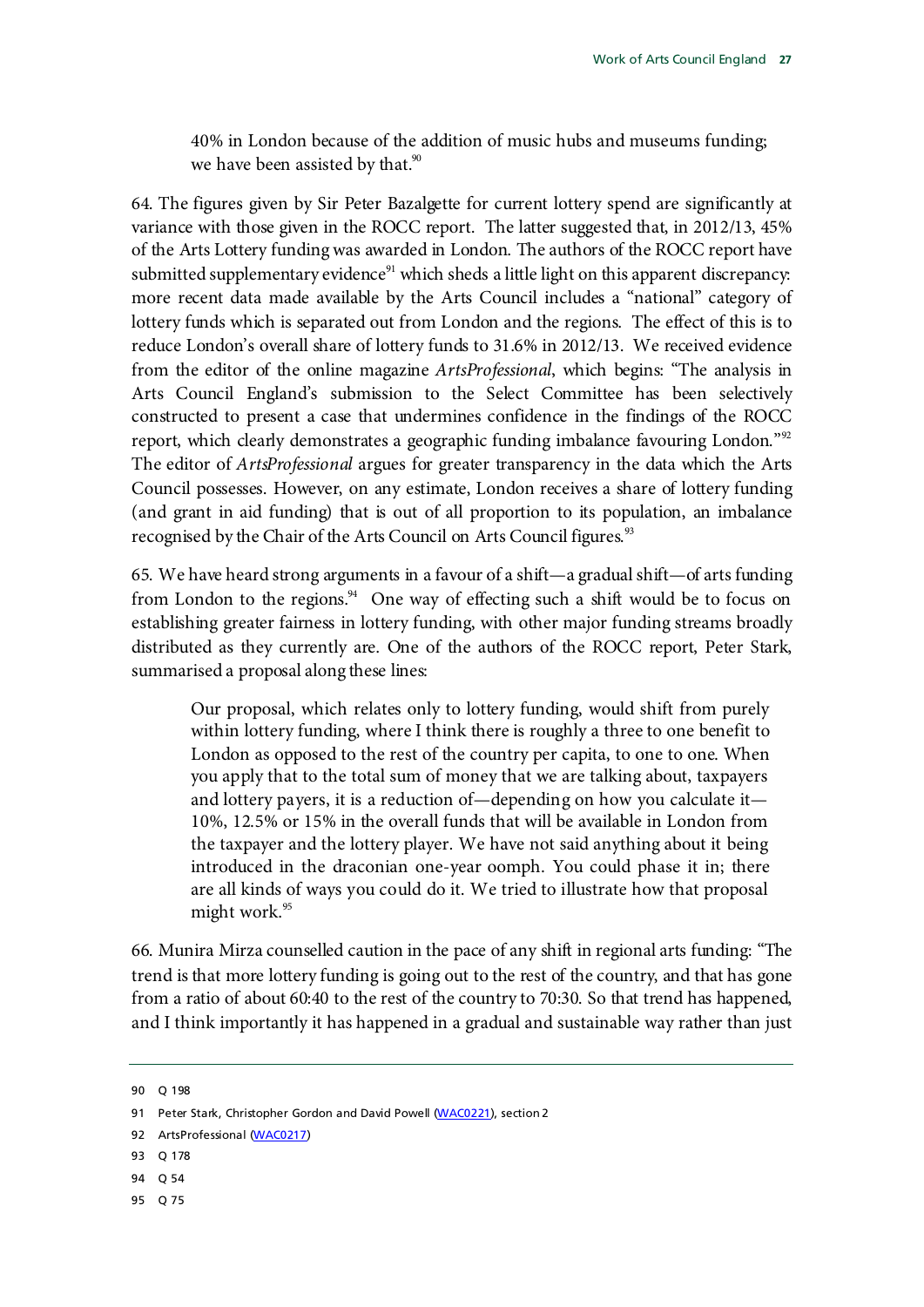assuming that you give back in an equal measure lottery funding to the arts on the basis of who has spent money on lottery tickets; you would end up with a really bizarre arts funding system I think. You have to fund where there is talent, growth, potential and it takes time to build up an arts infrastructure.["96](#page-28-1)

<span id="page-28-7"></span>67. We find merit in the recommendations in *Rebalancing our Cultural Capital* for bringing about a fairer allocation of support for the arts (see paragraphs 53 and 65 above). **A redistribution of funds along the lines suggested by the authors of** *Rebalancing our Cultural Capital* **would do much to redress the imbalance in funding to benefit England as a whole. We believe this could be achieved in a timely fashion without threatening London's world status as a cultural centre***.*

### <span id="page-28-0"></span>**Local decision-making**

68. Among the recommendations of the PLACE report is one that speaks to concerns voiced in evidence we heard from the North East Culture Partnership. Written evidence from the latter notes: "There has been a tendency for ACE to partner with national bodies. Such partnerships often fail to build in meaningful local knowledge. ACE's 'Area' definitions count Berwick-upon-Tweed as in the same 'Area' as Knutsford. To use such 'Areas' to assess balance of investment across the country is clearly inappropriate.["97](#page-28-2) John Mowbray of the Partnership told us: "We also find that we are much further removed from the decision-making process. Although we have some very good staff in the Arts Council, for example, the decisions for the north-east are made sometimes in Manchester but primarily in London … The understanding of what is happening regionally and where projects will have an impact is not there anymore".<sup>88</sup> Alan Davey disputed this, pointing out to us that the Arts Council's Northern Area Council counts among its membership "many senior local government members ... including the leader of Gateshead Council".<sup>99</sup>

69. In respect of the Arts Lottery, the PLACE authors propose that decision-making would be devolved to appropriate structures operating at regional or multi-authority level, with weighted allocations that recognised advantage and disadvantage in terms of geographical, economic and social factors.<sup>100</sup> However locally meaningful funding decisions are made, Sir Peter Bazalgette reminded us of competing priorities: "The trick there is to put the money where it is needed, but not to damage the arts infrastructure of arguably the world's capital of arts and culture, so it is a balance, but we are working on it and we are tackling it."<sup>101</sup> The stated aim by the Chair of the Arts Council to tackle the funding imbalance in favour of

<span id="page-28-1"></span><sup>96</sup> Q 100

<span id="page-28-2"></span><sup>97</sup> North East Culture Partnership [\(WAC0052\)](http://data.parliament.uk/writtenevidence/committeeevidence.svc/evidencedocument/Culture,-Media-and-Sport/Work-of-the-Arts-Council-England/written/6349.html), para 16

<span id="page-28-3"></span><sup>98</sup> Q 126

<span id="page-28-4"></span><sup>99</sup> Q 184

<span id="page-28-6"></span><span id="page-28-5"></span><sup>100</sup> Peter Stark, David Powell and Christopher Gordon, *The PLACE Report: Policy for the Lottery, the Arts and Community in England*, April 2014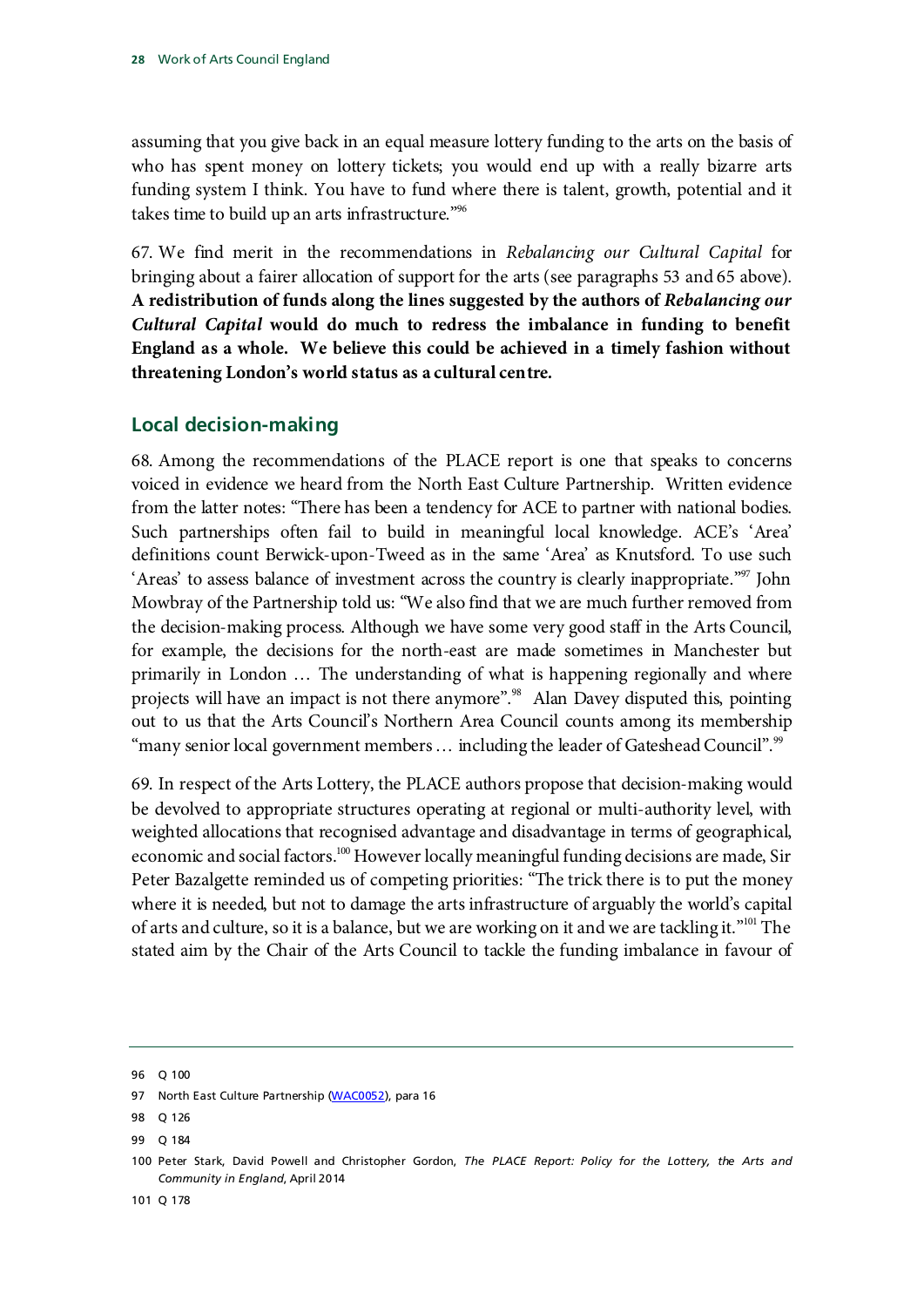London is welcome. Sir Peter's acknowledgment of the unfair situation contrasted with the Minister's surprisingly point-blank refusal to recognise it.<sup>[102](#page-29-1)</sup>

<span id="page-29-7"></span>70. **We agree with the Chair of the Arts Council that the trend in shifting lottery funds outside London should continue. However, we believe the pace of change should be much faster than it has hitherto been. The Arts Council is well-placed to be the agent of this distribution—but only if it engages fully with elected local authorities and regional strategic organisations with the best local and regional knowledge.**

### <span id="page-29-0"></span>**Local authorities**

71. With the exception of libraries, local authorities are not under a statutory duty to make adequate provision for arts and culture. The Local Government Association reminded us of a very good reason why they invest in culture: "Ultimately, councils are about people and places and culture—in all its ever-changing forms—is absolutely central to how people live their lives."<sup>103</sup> The Association went on to provide some background on the scale of their support for the arts, and of their relationship with the Arts Council:

It follows that the relationship between councils and Arts Council (England) (ACE) is absolutely critical. Outside London, councils spend as much as ACE on cultural infrastructure and co-fund around 60 per cent of ACE's 695 National Portfolio Organisations (NPOs).

We are very encouraged by our strategic relationship with ACE. We have a shared focus on supporting council-led improvement, innovation and strong political and professional leadership. We were also pleased that ACE agreed with us on the importance of the new Area Councils retaining strong membership from local government.<sup>104</sup>

72. For its part, the Government recognises the "vital role" played by local authorities, the largest funders of arts and culture. The DCMS told us: "We make the case to local authorities of the value—economic, social and cultural—of arts and culture on their local areas."<sup>105</sup> The Minister also told us that "local authorities that get culture, that understand its importance, thrive.["106](#page-29-5)

73. The Trade Unions Equity and BECTU<sup>[107](#page-29-6)</sup> have both argued in favour of introducing a statutory obligation on local authorities to fund the arts. Equity told us: "the combined effect of national and local authority cuts to the arts is affecting the English regions particularly hard. As local government is the biggest funder of the arts, the biggest pressure

<span id="page-29-5"></span>106 Q 231

<span id="page-29-1"></span><sup>102</sup> Qq 243-248

<span id="page-29-2"></span><sup>103</sup> Local Government Association [\(WAC0149\)](http://data.parliament.uk/writtenevidence/committeeevidence.svc/evidencedocument/Culture,-Media-and-Sport/Work-of-the-Arts-Council-England/written/6567.html)

<span id="page-29-3"></span><sup>104</sup> Local Government Association [\(WAC0149\)](http://data.parliament.uk/writtenevidence/committeeevidence.svc/evidencedocument/Culture,-Media-and-Sport/Work-of-the-Arts-Council-England/written/6567.html)

<span id="page-29-4"></span><sup>105</sup> Department for Culture, Media and Sport [\(WAC0138\)](http://data.parliament.uk/writtenevidence/committeeevidence.svc/evidencedocument/Culture,-Media-and-Sport/Work-of-the-Arts-Council-England/written/6523.html), para 13

<span id="page-29-6"></span><sup>107</sup> Broadcasting Entertainment Cinematograph and Theatre Union [\(WAC0077\)](http://data.parliament.uk/writtenevidence/committeeevidence.svc/evidencedocument/Culture,-Media-and-Sport/Work-of-the-Arts-Council-England/written/6392.html)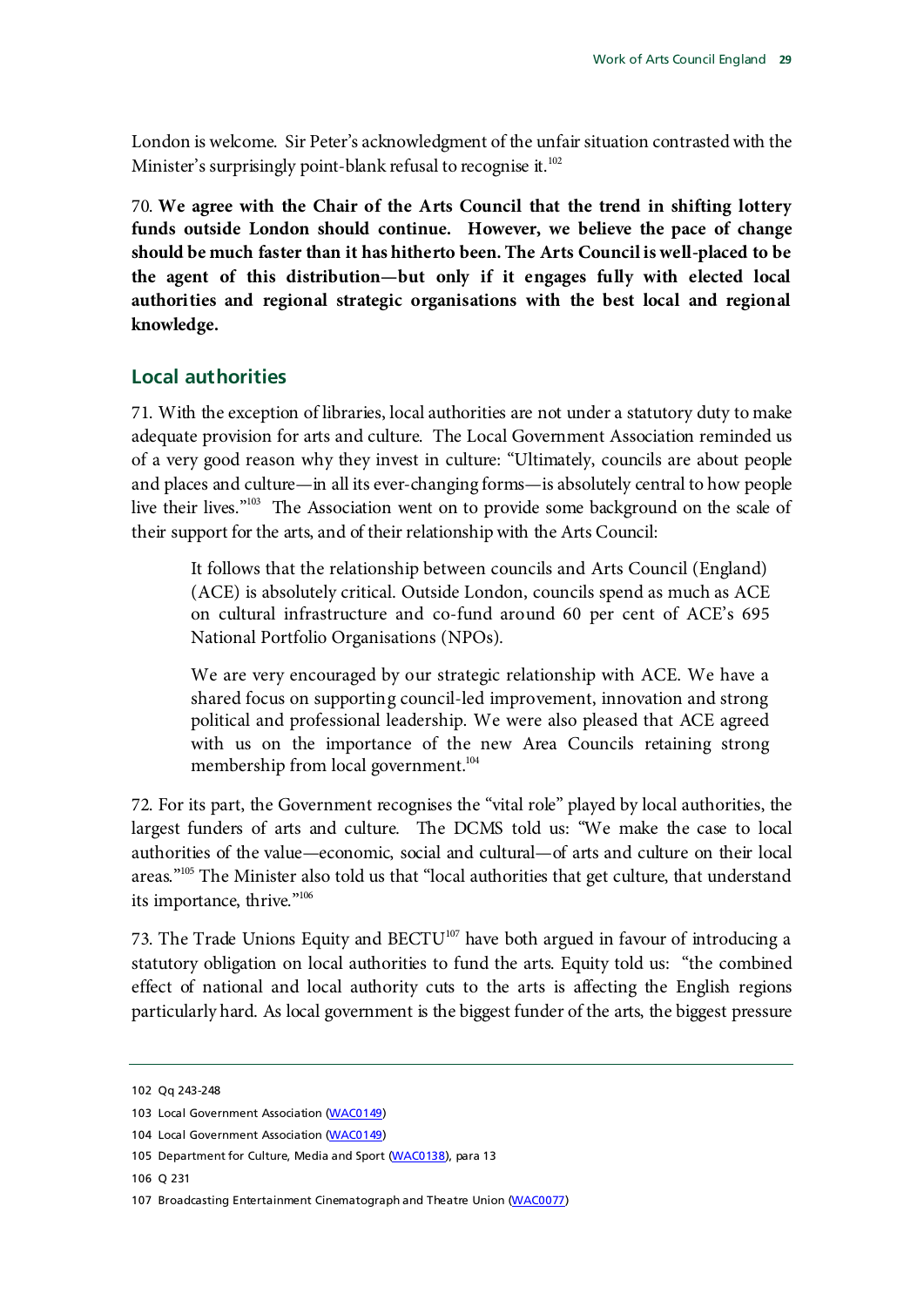on arts and culture in the regions has been caused by the withdrawal of arts funding by local authorities, which are having to make very considerable cuts to their budgets. As is emphasised in the Rebalancing Our Cultural Capital report, stable and empowered local government is a prerequisite for any sustainable approach to arts programmes across the country. This is why Equity is calling for a statutory duty on local authorities to fund the arts."[108](#page-30-0) The Minister told us he opposed this idea:

I have always resisted introducing that as a statutory obligation for a number of reasons. The first reason is obviously what I alluded to earlier, that this is a Government that wants local authorities to take more responsibility for their own destiny than be dictated to by Whitehall, and secondly, which I think is related to the first point, if you made culture a statutory responsibility, you would end getting a tick-box culture, "Do we have the arts centre, do we have the theatre? Are we fulfilling our statutory requirement and what does our statutory requirement mean?" Rather than where you have a successful cultural infrastructure, if I can use slightly bureaucratic language, you tend to get that because you have a local authority that is led, either politically or by officials who are passionate about culture.<sup>[109](#page-30-1)</sup>

<span id="page-30-2"></span>74. The points made here by the Minister are well-taken. **We recommend that the Government emphasises to local authorities the advantages associated with an appropriate level of engagement with cultural policy and provision—including what funding opportunities ought to be developed. However, we stop short of recommending the introduction of statutory requirements of a kind that rightly applies to libraries.**

75. Like the Arts Council, local authorities have found it challenging to support the arts in straitened economic times. The Local Government Association provided us with the following recognition both of the long term economic importance of the arts and of the important interplay between them and the Arts Council:

The LGA's year-long focus on the link between investment in the arts and economic growth paved the way for ACE and the Department for Culture, Media and Sport (DCMS) to secure the Treasury's support and limit the reduction in arts funding to five per cent in the 2013 Spending Review, compared to an average seven per cent cut across DCMS. This was a good result for councils because, as so many organisations are co-funded with ACE, less pressure from the ACE side meant less knock-on pressure on councils.

The overall financial context for cultural services remains extremely challenging for local government and ACE. Between 2011/12 and 2014/15 local government's core funding will fall by 40 per cent and, in the absence of

<span id="page-30-1"></span><span id="page-30-0"></span><sup>108</sup> Equity [\(WAC0054\)](http://data.parliament.uk/writtenevidence/committeeevidence.svc/evidencedocument/Culture,-Media-and-Sport/Work-of-the-Arts-Council-England/written/6351.html), para 20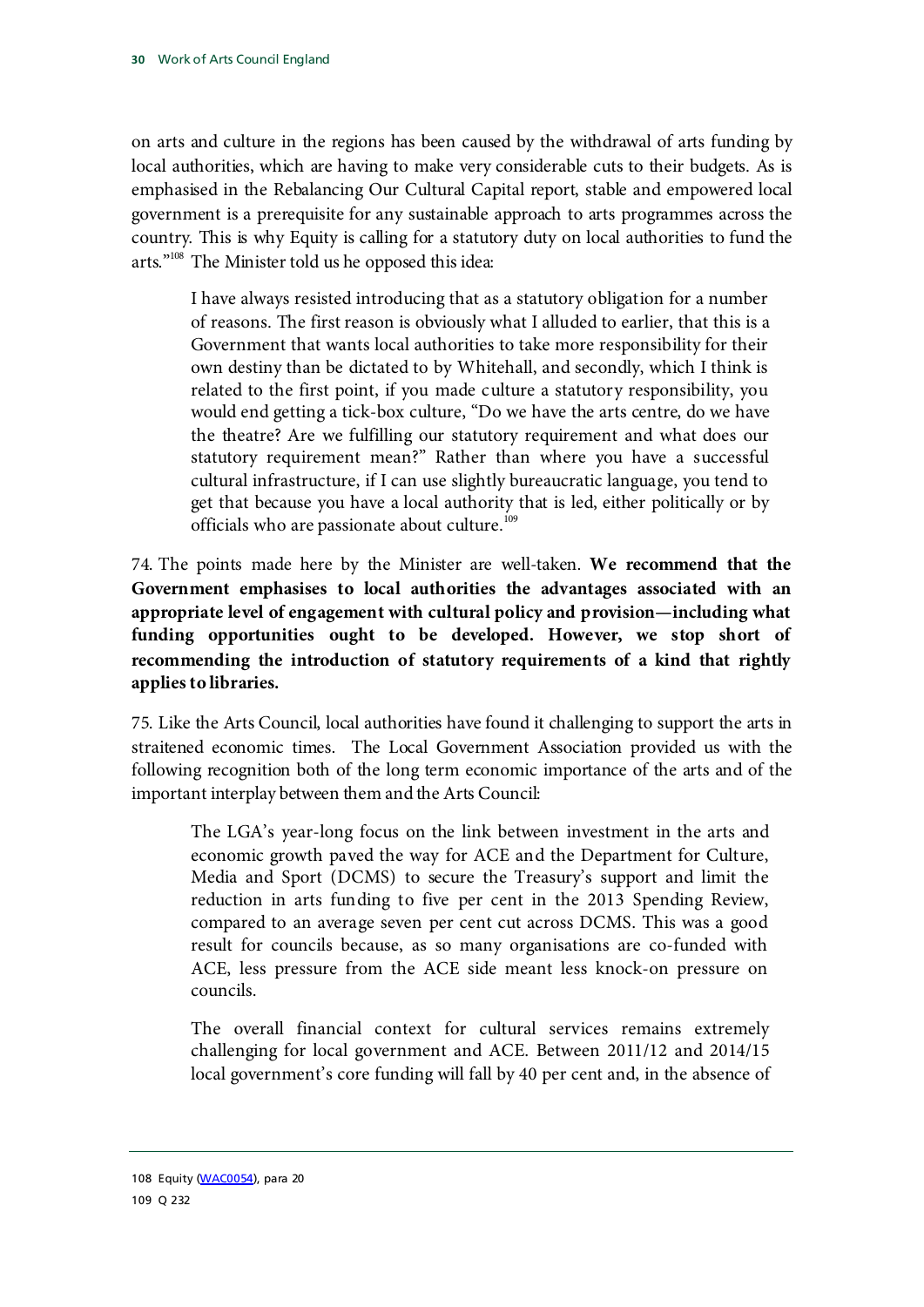radical public sector reform, more very difficult decisions will have to be taken about frontline cultural provision.<sup>[110](#page-31-0)</sup>

While noting the key cultural investment made by London's boroughs, the Greater London Authority told us that at a time of considerable budget reductions in local authorities, much of this investment has come under pressure and cultural services have inevitably been affected. In 2013, all London boroughs decreased their culture budgets, leaving over 20% of the boroughs without a dedicated arts service.<sup>[111](#page-31-1)</sup>

76. The Arts Council said that several local authorities had already implemented severe cuts, including those committed to investment in culture in the recent past. It cited the 50% cut in Newcastle, and 100% reductions in Westminster and Somerset. "Others have warned of significant cuts to come as the final year of the spending round approaches. Birmingham have indicated reductions of 20% on grants to key arts organisations in the 2014/15."<sup>112</sup>

77. Sir Peter Bazalgette acknowledged the important role the Arts Council has to play in encouraging and informing local authorities of their obligations and interests in maintaining arts provision. He told us:

… the public money that we have to invest in arts and culture, we need to leverage with local authorities and we need to do it carefully, we need to sit down, as we do, and tell them, "We are partnering with you to fund arts and culture. Please, we know you are under pressure, we know you have to cut your budgets, we know that arts and culture, with the exception of libraries, is not a statutory responsibility, but please do not cut it beyond where you have to.["113](#page-31-3)

78. Edward Vaizey MP, when asked if he thought there was a danger that some local authorities would just assume the Arts Council would step in to make good any funding shortfall, told us:

Yes, I think there is a danger of that and I think that is why the Arts Council must be robust. Sometimes there must be tough decisions where the Arts Council will say, "We are not prepared to fund this organisation if you are not prepared to come in as a partner with us."<sup>114</sup>

79. The Minister also said: "It is important that the Arts Council does stress to local authorities it is there as a partner, rather than a funder of last resort—somebody to bail out arts organisations that the local authorities are walking away from.["115](#page-31-5) When questioned on Westminster's withdrawal of arts funding, the Deputy Mayor of London for Education and Culture, Munira Mirza, said: "Westminster is an anomaly because it has so many national

- <span id="page-31-3"></span>113 Q 204
- <span id="page-31-4"></span>114 Q 233
- <span id="page-31-5"></span>115 Q 231

<span id="page-31-0"></span><sup>110</sup> Local Government Association [\(WAC0149\)](http://data.parliament.uk/writtenevidence/committeeevidence.svc/evidencedocument/Culture,-Media-and-Sport/Work-of-the-Arts-Council-England/written/6567.html)

<span id="page-31-1"></span><sup>111</sup> Greater London Authority [\(WAC0218\)](http://data.parliament.uk/writtenevidence/committeeevidence.svc/evidencedocument/Culture,-Media-and-Sport/Work-of-the-Arts-Council-England/written/9569.html)

<span id="page-31-2"></span><sup>112</sup> Arts Council [\(WAC0151\)](http://data.parliament.uk/writtenevidence/committeeevidence.svc/evidencedocument/Culture,-Media-and-Sport/Work-of-the-Arts-Council-England/written/6571.html), para 59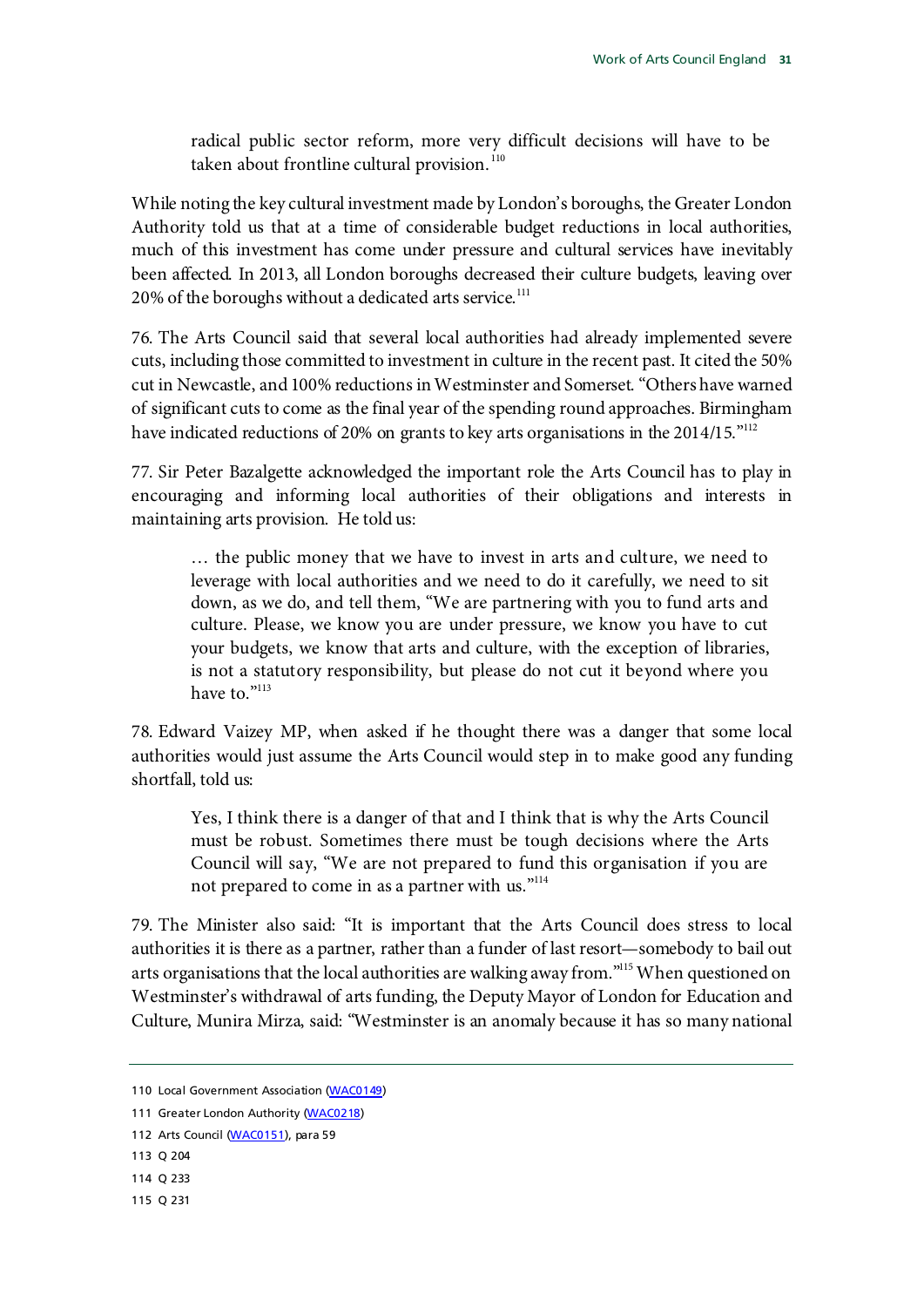institutions, so I think the Arts Council, understandably, has to continue that funding because the impact of those organisations is far beyond Westminster. These are organisations that tour. They produce elsewhere around the country."[116](#page-32-0) We have no reason to question the credentials of the many recipients in Westminster of National Lottery grants distributed by the Arts Council—but by no stretch of the imagination can they all be considered national institutions; certainly no more so than similar recipients in other parts of the country.[117](#page-32-1) Sir Peter Bazalgette referred to the presence of genuinely national institutions in Westminster; however, he also said: "I deplore Westminster cutting its arts investment." [118](#page-32-2) We share his view.

### <span id="page-32-7"></span>80. **The Arts Council should take a far more robust stance than it already does with local authorities, such as Westminster, who show little inclination to support the arts. There is little point in pumping public money into areas that do not particularly want or need it, or do little themselves to support the arts.**

81. Westminster City Council told us that they had indeed ended a commissioning programme for arts projects, though they retained one full-time "Cultural Partnerships Officer". Apart from that, their commitment to culture seems to extend no further than the use of planning obligations requiring the provision of public art and a "hope" that some of the council's ward budget programme would continue to be directed to arts and culture projects.<sup>119</sup> Contrasting evidence was received from the Liverpool Arts Regeneration Consortium who told us:

In addition to a mature, strategic relationship with Arts Council, the Liverpool cultural sector is lucky to have a local Council that believes in the importance of a culture programme that drives inward investment, economic and social regeneration. Liverpool has therefore become an exemplar of how collaborative working between Arts Council, local government and arts and cultural institutions can maximise artistic, economic, social and international impact. This approach is aptly demonstrated by Liverpool Mayor, Joe Anderson, who in April 2013, publicly stated:

<span id="page-32-8"></span>"Culture is not just for the middle class. People who think that need to think again—it's the rocket fuel for our economy… Culture is vital, not just now in the times of austerity but also in Liverpool's future."<sup>[120](#page-32-4)</sup>

82. The Minister told us he had not challenged Westminster City Council on the level of its support for the arts,<sup>121</sup> and indeed could not immediately recall having had a single conversation with any local council[.122](#page-32-6) We were staggered by this admission. **Local** 

<span id="page-32-2"></span>118 Q 203

<span id="page-32-5"></span>121 Q 249

<span id="page-32-0"></span><sup>116</sup> Q 86

<span id="page-32-1"></span><sup>117</sup> <http://www.lottery.culture.gov.uk/AdvancedSearch.aspx>

<span id="page-32-3"></span><sup>119</sup> Westminster City Council [\(WAC0222\)](http://data.parliament.uk/writtenevidence/committeeevidence.svc/evidencedocument/Culture,-Media-and-Sport/Work-of-the-Arts-Council-England/written/11878.html)

<span id="page-32-4"></span><sup>120</sup> Liverpool Arts Regeneration Consortium [\(WAC0071\)](http://data.parliament.uk/writtenevidence/committeeevidence.svc/evidencedocument/Culture,-Media-and-Sport/Work-of-the-Arts-Council-England/written/6383.html)

<span id="page-32-6"></span><sup>122</sup> Q 252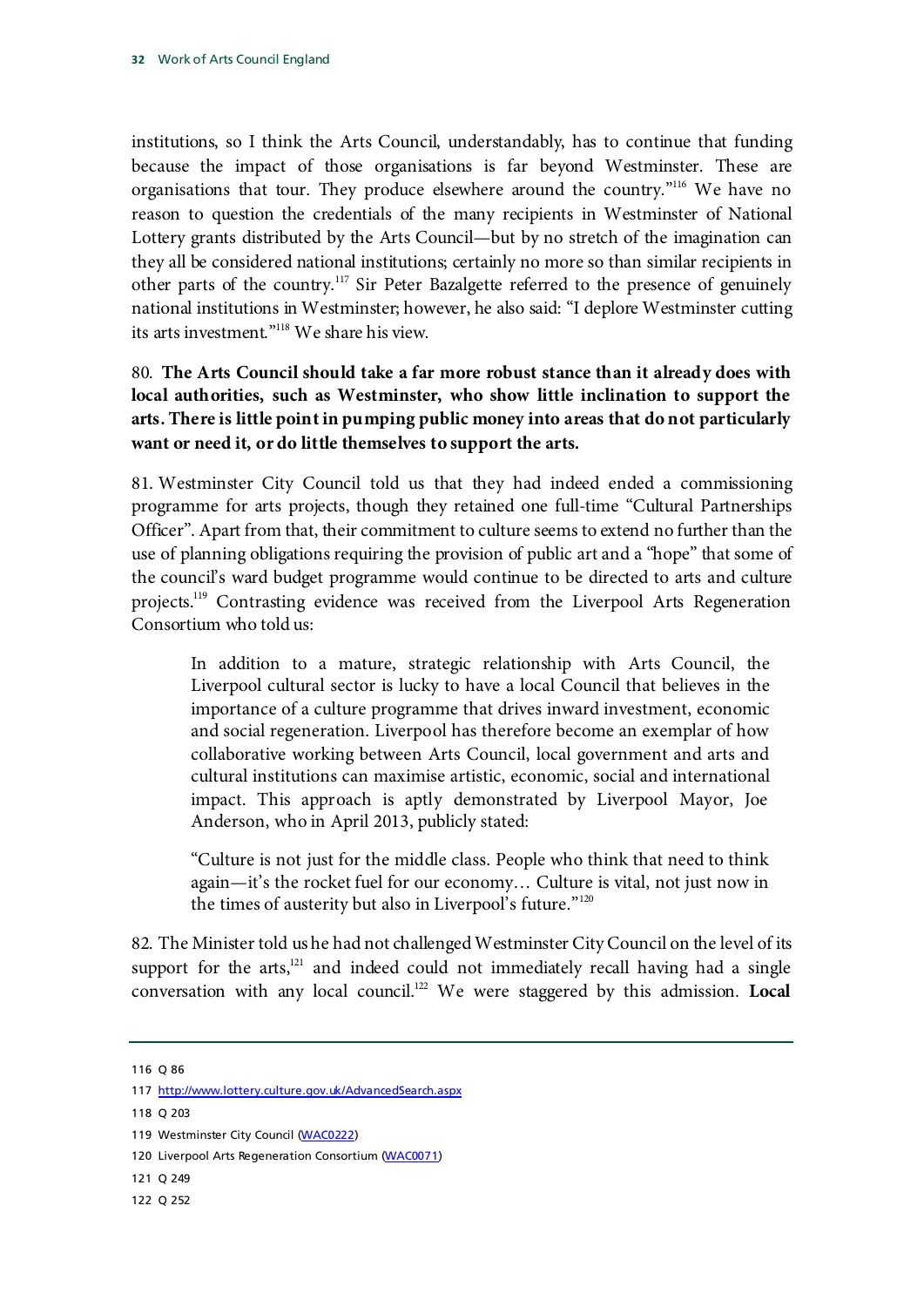**authorities rightly have responsibility for coming to their own decisions on what funding to provide to culture in their areas. That is no reason for the Minister, with his strategic oversight of arts policy, to shy away from challenging any in danger of acquiring the status of cultural pariahs. Any Arts Minister should use his or her position to champion the arts at every opportunity, including in dialogues with local authorities. Like the Chair of the Arts Council, we deplore the decision of Westminster to cut its arts investment, relying instead on funds from lottery players in less well-served parts of the country.** 

#### <span id="page-33-0"></span>**Quality first**

83. In cities and in rural areas throughout England, examples of excellence in art abound. That much is clear from the many submissions we were fortunate enough to receive following our call for evidence. Many have argued that "excellence" should be the primary consideration when making funding decisions—though opinions naturally differ as to what constitutes excellence. Ingenious told us: "ACE does not distribute funds pro rata to population because it is an arts organisation, not an instrument of social distribution. If it had distributed funds on the explicit basis of addressing regional and local 'imbalances', capitationally [sic] defined, it would doubtless have been accused of social engineering, sacrificing excellence, sending out mixed messages and engaging in another confusing U turn."<sup>123</sup>

84. In its written evidence to us, the North East Culture Partnership said its main concern was that geographical distribution of funding flowed from centralized decision-making structures, which favoured national institutions and London-centric versions of excellence.<sup>124</sup> It also told us: "Traditional notions of 'excellence' sometimes tend to push more local or participatory versions to the margins."<sup>125</sup> In the context of the Partnership's 15-year vision, John Mowbray said: "We have used the expertise and experience we have to try to focus it, so not fragmenting it too far.["126](#page-33-4) Munira Mirza also alluded to wider considerations of excellence when she told us: "I think fundamentally arts subsidy should be about providing the best for the most and therefore arts organisations should try, they should show that they are trying to widen their audience and that they are using education to build an audience and to overcome some of the barriers that might exist.<sup>[127](#page-33-5)</sup> We agree with all these sentiments. **Public funds should be used to support cultural activities that demonstrably contribute to the highest standards of excellence in art, engagement of communities and sustainable economic growth.**

<span id="page-33-7"></span><span id="page-33-6"></span>85. **It is important to avoid fragmenting funding to the extent that few benefit. Inevitably, regional centres of excellence will attract a larger share of funding.** 

- <span id="page-33-4"></span>126 Q 146
- <span id="page-33-5"></span>127 Q 112

<span id="page-33-1"></span><sup>123</sup> Ingenious [\(WAC0146\)](http://data.parliament.uk/writtenevidence/committeeevidence.svc/evidencedocument/Culture,-Media-and-Sport/Work-of-the-Arts-Council-England/written/6560.html) para 2.18

<span id="page-33-2"></span><sup>124</sup> North East Culture Partnership [\(WAC0052\)](http://data.parliament.uk/writtenevidence/committeeevidence.svc/evidencedocument/Culture,-Media-and-Sport/Work-of-the-Arts-Council-England/written/6349.html), para 18

<span id="page-33-3"></span><sup>125</sup> North East Culture Partnership [\(WAC0052\)](http://data.parliament.uk/writtenevidence/committeeevidence.svc/evidencedocument/Culture,-Media-and-Sport/Work-of-the-Arts-Council-England/written/6349.html), para 10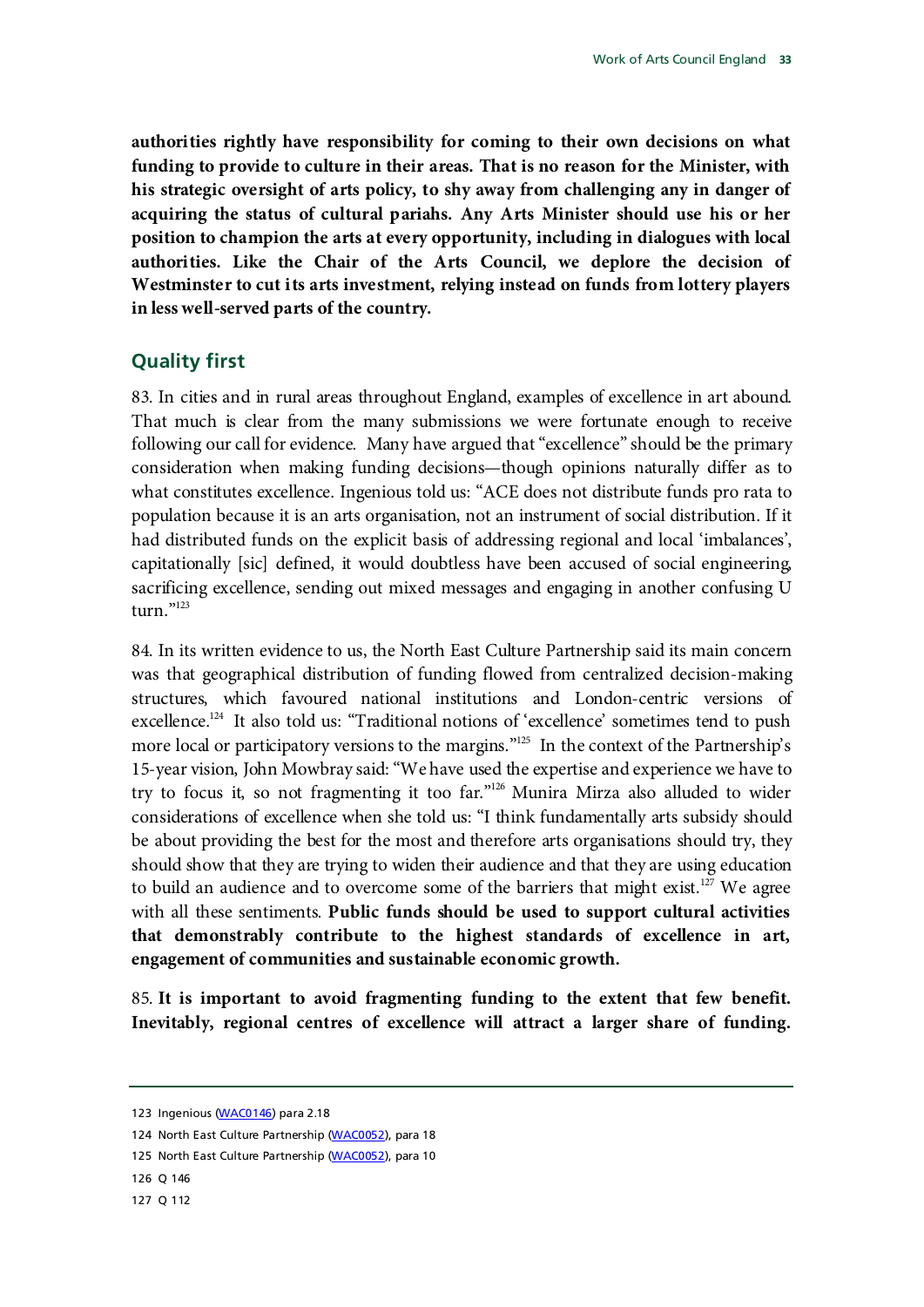### **However, cultural hubs outside London ought to be getting a greater proportion than they currently are.**

86. Of course, the Arts Council can only fund individuals, groups and organisations of which it is aware. There is a body of evidence to suggest that applications for grants are not forthcoming from some areas of the country. Blackpool was one such example.<sup>[128](#page-34-1)</sup> Alan Davey acknowledged that the Arts Council knew of some parts of the country where it was not getting enough applications.<sup>[129](#page-34-2)</sup> Edward Vaizey told us: "if you look at the percentage of applications that are made to the Arts Council for NPO status, broken down by region and the outcome in terms of the percentage, they are broadly similar ... there is broadly speaking a balance between people who apply and people who get rewards. Could we do more to encourage high-quality applications from arts organisations outside London? Yes, I certainly think we could do that.["130](#page-34-3) He also said: "It must be quality first, but there is nothing to stop the Arts Council being on the ground encouraging organisations to apply and investigating why high quality arts organisations may not be applying."<sup>131</sup>The Minister is right.

<span id="page-34-6"></span>87. **The Arts Council should be more proactive when it comes to encouraging high quality applications from around the country and establishing the underlying reasons for any current imbalance.**

### <span id="page-34-0"></span>**Recovery**

88. The DCMS told us: "On coming to power, this Government took swift and decisive action to address the problem of the national deficit. DCMS has played a full part in those efforts and pays tribute to the Arts Council for doing so also."<sup>[132](#page-34-5)</sup> The Minister was noncommittal over the prospects of any increase in arts funding to follow from future economic growth:

I think the Chancellor has had to take some incredibly tough decisions across the board. You can cite numerous areas of public expenditure that have caused a great deal of controversy, because he has been determined to get the economy back on track and back on the straight and narrow and it will—I am passing off this question in one sense—be a decision for him as to what the kind of future envelope of public spending has to be, but if I can put it another way, do I think the current level of public spending on the arts is somehow a kind of poverty situation? No, I do not. I think that public spending on the arts remains pretty generous in this country. We always forget to talk about the increase in lottery funding that we brought in in 2010 by restoring the share of lottery funding that the arts can take. I think you

- <span id="page-34-3"></span>130 Q 245
- <span id="page-34-4"></span>131 Q 254

<span id="page-34-1"></span><sup>128</sup> Blackpool Council [\(WAC0183\)](http://data.parliament.uk/writtenevidence/committeeevidence.svc/evidencedocument/Culture,-Media-and-Sport/Work-of-the-Arts-Council-England/written/6620.html), para 5.6

<span id="page-34-2"></span><sup>129</sup> Q 207

<span id="page-34-5"></span><sup>132</sup> Department for Culture, Media and Sport [\(WAC0138\)](http://data.parliament.uk/writtenevidence/committeeevidence.svc/evidencedocument/Culture,-Media-and-Sport/Work-of-the-Arts-Council-England/written/6523.html), para 3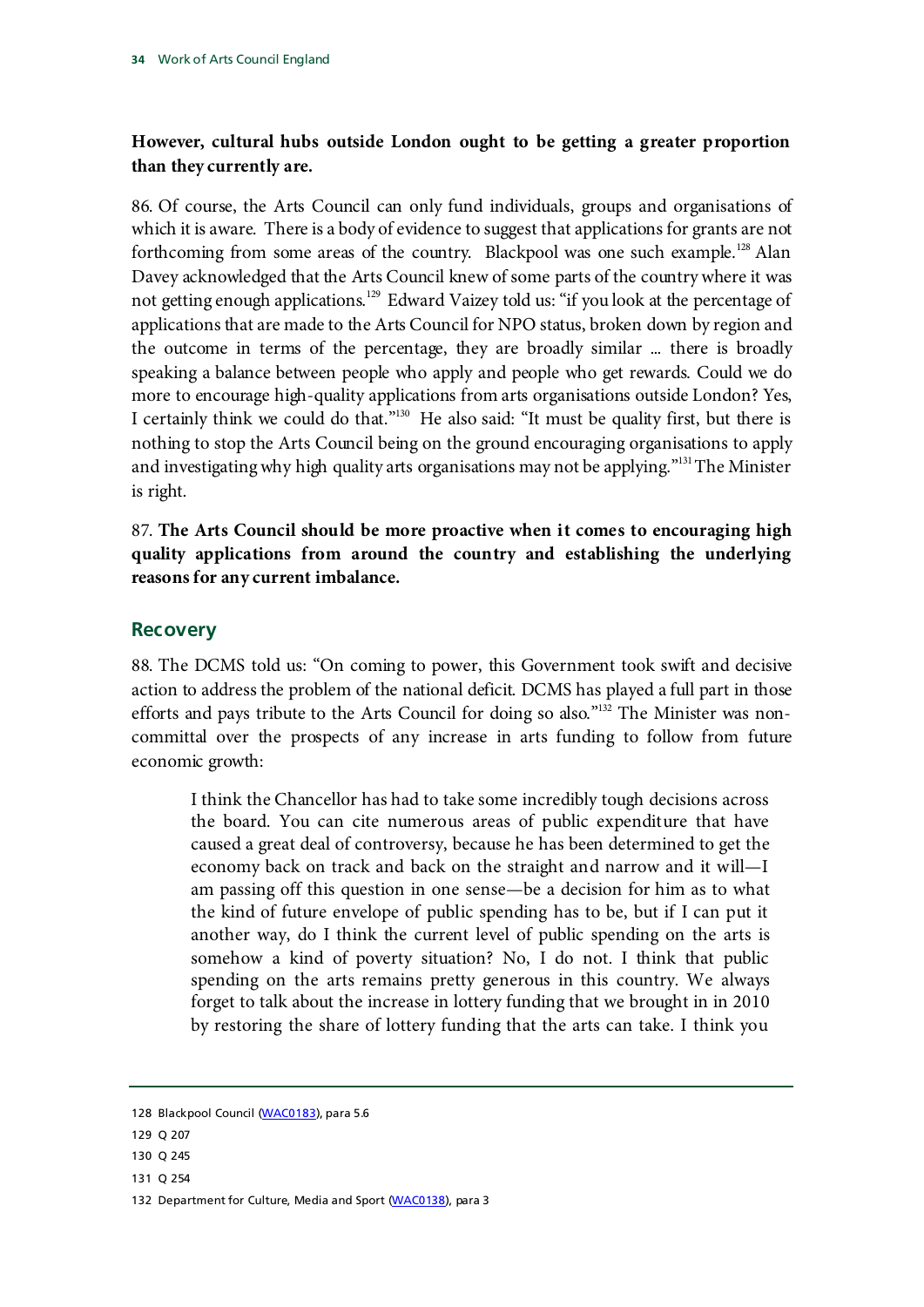only have to look around, frankly, at the quality of the arts in this country to see that we are in a good situation.<sup>[133](#page-35-0)</sup>

89. We note the Arts Council's undertaking: "If our grant in aid cuts were to be restored in the event of economic recovery we would use the funds to strengthen regional provision.["134](#page-35-1) It is not immediately clear how "regional provision" will be defined in practice. However, it is worth noting that, in relation to television programme production, the Communications Act 2003 provides a precedent by its reference to the "M25 area".

<span id="page-35-2"></span>90. **Just as the Arts Council has played its part in helping to tackle the deficit, so should it be considered a beneficiary in the event of economic recovery. Once the Government is satisfied that resources allow, it should consider an increase in Arts Council grant in aid. This new money should be earmarked for the English regions, beyond the M25 area.**

<span id="page-35-3"></span><span id="page-35-1"></span><span id="page-35-0"></span>91. The Arts Council plays a vital role in safeguarding, consolidating and building the nation's cultural infrastructure and enhancing its quality of life. It takes measured risks to develop the arts and is showing clear signs of improving the transparency of its decisionmaking. Many will doubt and dispute the wisdom of some of the Arts Council's funding decisions, but this is an inevitable consequence of a vibrant cultural sector of which our country should be proud. Much is down to the hard work, professionalism and dedication of the staff who work for the Arts Council. They have an experienced chief executive and a chair who shows signs of building on the foundations bequeathed him by his predecessor. **The Arts Council is well-placed to tackle the clear imbalance of funding that favours London unfairly. It must do so with greater urgency if it is to realise its declared ambition to engineer the provision of great art and culture for everyone.**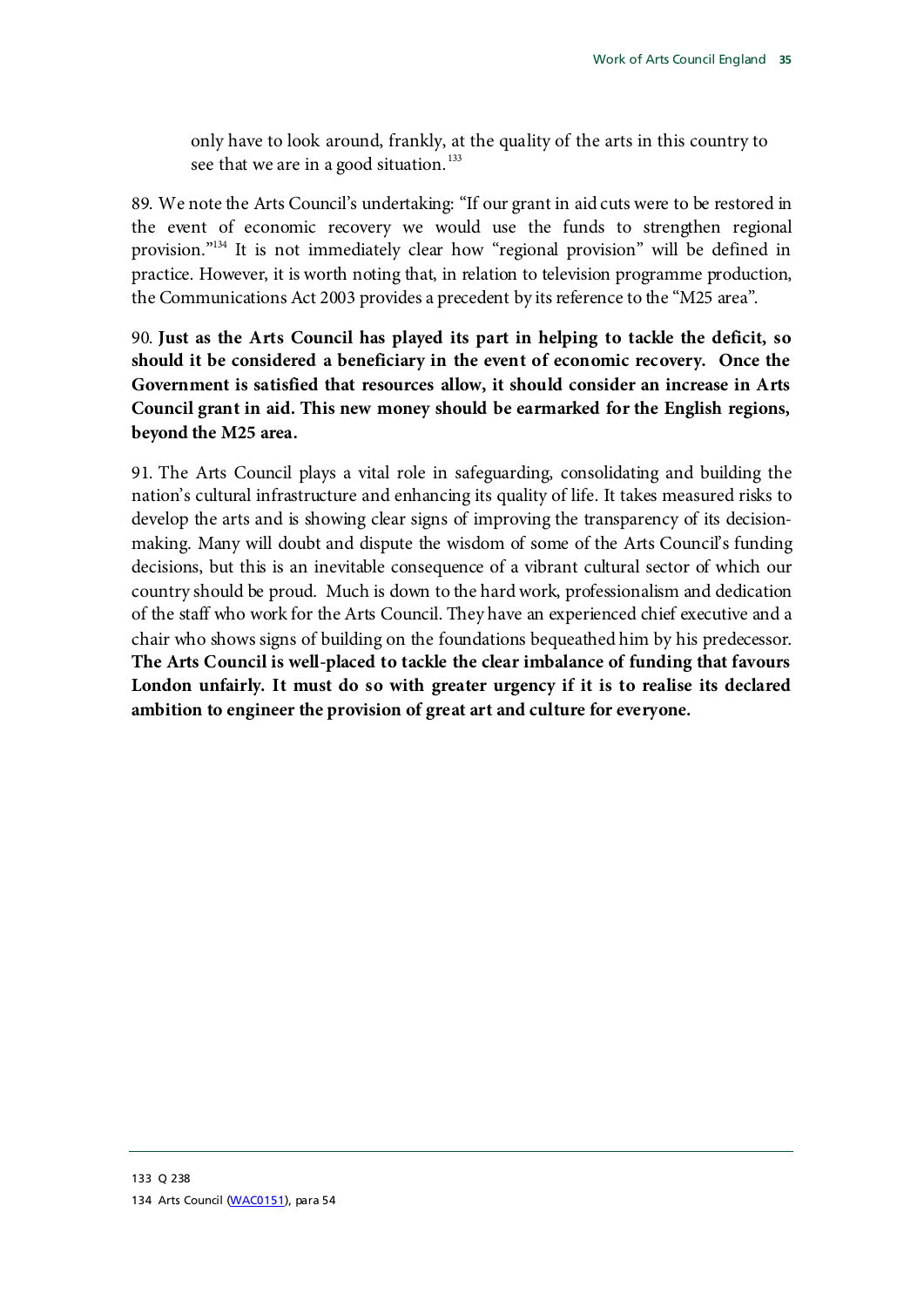## <span id="page-36-0"></span>Conclusions and recommendations

- **1.** A strategic direction for the Arts Council would best be set by a clear overall policy statement by the Government. We recommend that the Government produces and publishes a comprehensive arts policy. (Paragrap[h 9\)](#page-8-4)
- **2.** We welcome the involvement of the Arts Council in museums and libraries. Though this is modest in funding terms, museums and libraries provide important physical spaces that enable individual and collective cultural development in the widest sense. The Arts Council should remain alert to the important role museums and libraries have in promoting education across all disciplines. (Paragrap[h 15\)](#page-9-7)
- **3.** We welcome the Arts Council's role in distributing funds for music education hubs, and agree with the Arts Council that schools cannot be considered excellent unless their pupils receive a thorough grounding in the arts. (Paragrap[h 17\)](#page-10-3)
- **4.** We welcome the fact that there are very significant national museums based outside London. It is most important that this presence is consolidated and, where possible, built on. The Science Museum Group, for example, has an established and valuable presence not only in London, but also in Bradford, Manchester, Shildon (County Durham) and York. (Paragraph [23\)](#page-12-8)
- **5.** We welcome the Arts Council's decision to increase the budget to Grants for the Arts. We hope this will fund emerging talent throughout the country, not just in areas traditionally well provided for. (Paragrap[h 26\)](#page-13-3)
- **6.** We welcome the assurance from the Chair of the Arts Council that the national institutions in London will be required to perform a "genuinely national role" as part of their new NPO settlements. In general, we believe that any National Portfolio Organisation or Major Partner Museum should seek to extend further its reach wherever it might be based. This includes: touring productions and exhibitions (though we recognise that that is expensive); using new media more creatively to widen access (including making whole collections accessible electronically) and developing initiatives such as the showing at cinemas of performances of plays and operas. It also includes pro-actively putting the expertise available to NPOs and MPMs at the service of smaller local organisations. (Paragraph [28\)](#page-14-8)
- **7.** While there is surely scope for any arts organisation to raise more money through philanthropy, £5 cheques—even lots of them—will only go so far. Any constraints attached to public funding both for the arts in general and for specific projects ought to be informed by a realistic, quantitative assessment of the scope for philanthropic giving and self-help. (Paragraph [31\)](#page-15-6)
- **8.** The Arts Council should redouble its efforts at brokering cultural partnerships involving businesses, local authorities, local enterprise partnerships, universities and international organisations, particularly within the EU, which might provide additional funding sources. (Paragrap[h 32\)](#page-16-6)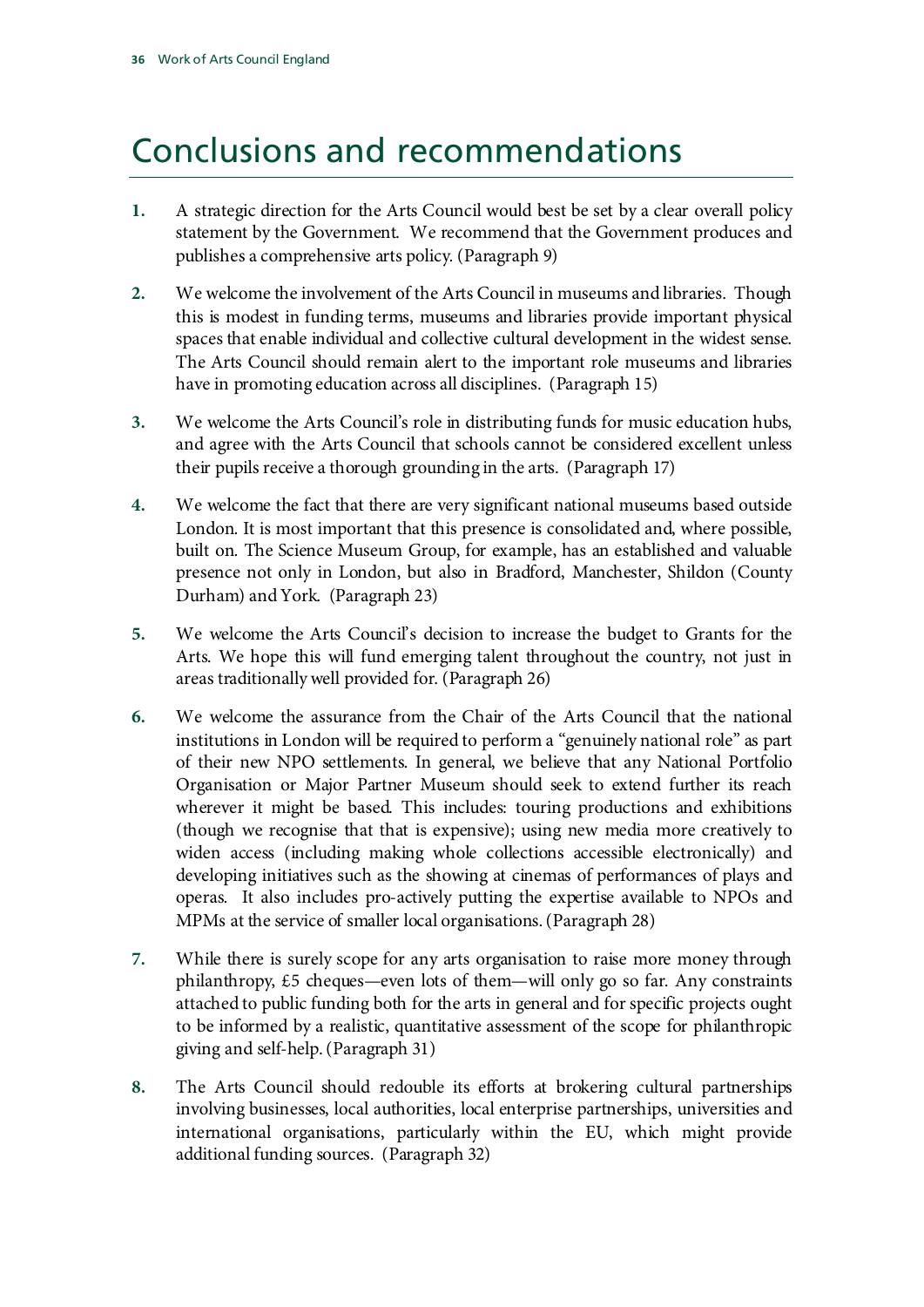- **9.** National Portfolio Organisations that receive Arts Lottery funds should demonstrate how they put this to use in ways that satisfy the additionality principle; examples could include, but need not be restricted to, wider community engagement and new touring activities. The principle of additionality should be adhered to both in spirit and in practice. (Paragraph [35\)](#page-16-7)
- **10.** Given the scale of the reduction in grant in aid that the Arts Council has absorbed, we welcome the Minister's assurance that he will seek to protect future funding. While it is essential to acknowledge the prevailing financial climate, we would be disappointed if the Arts Council saw any further fall in its grant in aid. (Paragraph [37\)](#page-17-4)
- **11.** The Arts Council should do more to explain the criteria on which it apportions funds to different art forms. It should provide detailed information both on the absolute and relative number of applications received and rejected, and the funds requested, broken down by general genre and geographical area. (Paragraph [43\)](#page-19-4)
- **12.** The involvement of local authorities is a welcome reflection of the desirability of providing some democratic input into decision-making. However, we believe there is more scope for involving local communities and businesses. Art and culture can and should be available to all, and engagement will be increased if individuals feel they have had some influence in a decision to fund a particular activity or organisation. (Paragrap[h 47\)](#page-21-4)
- **13.** A redistribution of funds along the lines suggested by the authors of *Rebalancing our Cultural Capital* would do much to redress the imbalance in funding to benefit England as a whole. We believe this could be achieved in a timely fashion without threatening London's world status as a cultural centre. (Paragrap[h 67\)](#page-28-7)
- **14.** We agree with the Chair of the Arts Council that the trend in shifting lottery funds outside London should continue. However, we believe the pace of change should be much faster than it has hitherto been. The Arts Council is well-placed to be the agent of this distribution—but only if it engages fully with elected local authorities and regional strategic organisations with the best local and regional knowledge. (Paragrap[h 70\)](#page-29-7)
- **15.** We recommend that the Government emphasises to local authorities the advantages associated with an appropriate level of engagement with cultural policy and provision—including what funding opportunities ought to be developed. However, we stop short of recommending the introduction of statutory requirements of a kind that rightly applies to libraries. (Paragrap[h 74\)](#page-30-2)
- **16.** The Arts Council should take a far more robust stance than it already does with local authorities, such as Westminster, who show little inclination to support the arts. There is little point in pumping public money into areas that do not particularly want or need it, or do little themselves to support the arts. (Paragrap[h 80\)](#page-32-7)
- **17.** Local authorities rightly have responsibility for coming to their own decisions on what funding to provide to culture in their areas. That is no reason for the Minister, with his strategic oversight of arts policy, to shy away from challenging any in danger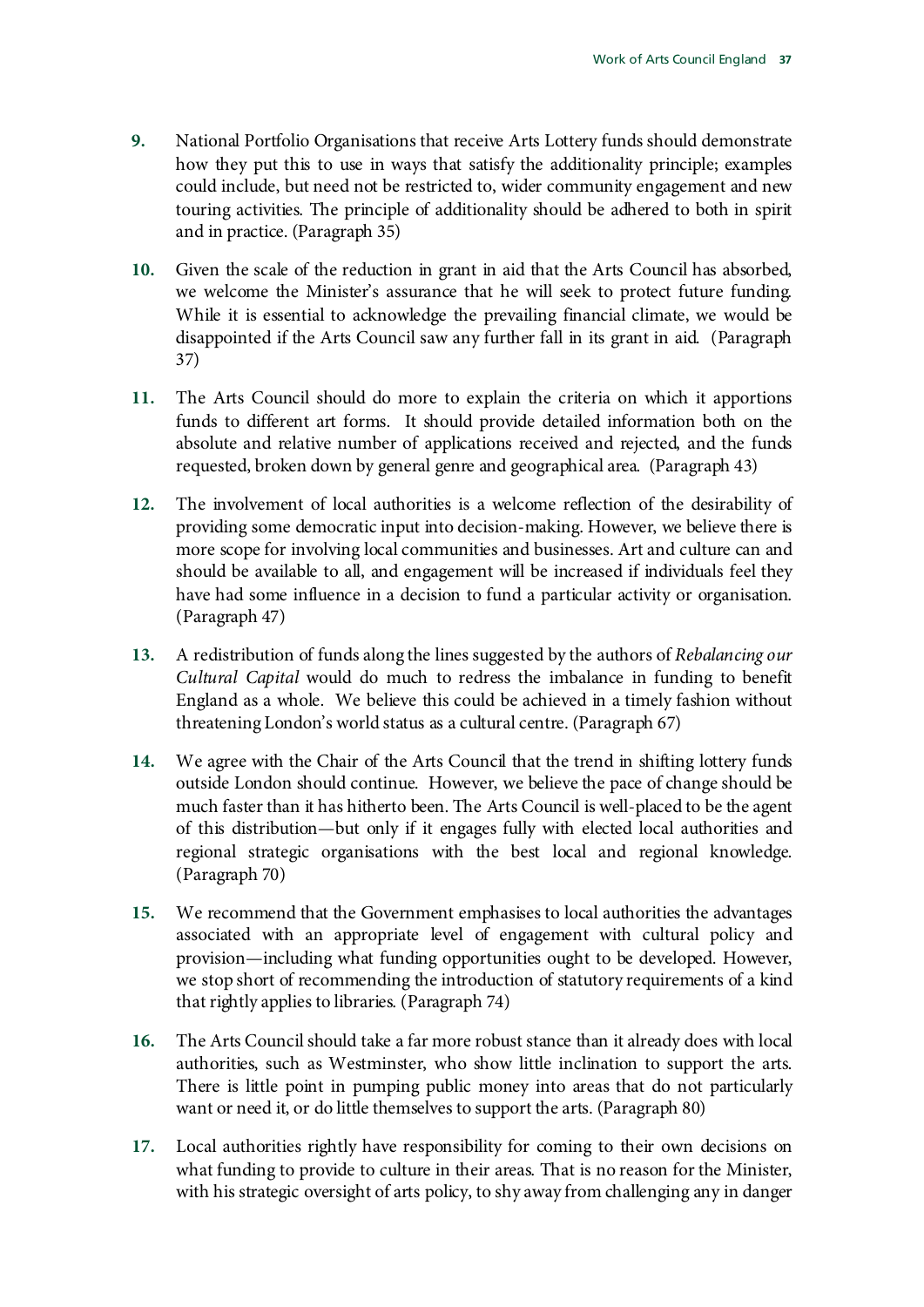of acquiring the status of cultural pariahs. Any Arts Minister should use his or her position to champion the arts at every opportunity, including in dialogues with local authorities. Like the Chair of the Arts Council, we deplore the decision of Westminster to cut its arts investment, relying instead on funds from lottery players in less well-served parts of the country. (Paragrap[h 82\)](#page-32-8)

- **18.** Public funds should be used to support cultural activities that demonstrably contribute to the highest standards of excellence in art, engagement of communities and sustainable economic growth. (Paragrap[h 84\)](#page-33-6)
- **19.** It is important to avoid fragmenting funding to the extent that few benefit. Inevitably, regional centres of excellence will attract a larger share of funding. However, cultural hubs outside London ought to be getting a greater proportion than they currently are. (Paragraph [85\)](#page-33-7)
- **20.** The Arts Council should be more proactive when it comes to encouraging high quality applications from around the country and establishing the underlying reasons for any current imbalance. (Paragrap[h 87\)](#page-34-6)
- **21.** Just as the Arts Council has played its part in helping to tackle the deficit, so should it be considered a beneficiary in the event of economic recovery. Once the Government is satisfied that resources allow, it should consider an increase in Arts Council grant in aid. This new money should be earmarked for the English regions, beyond the M25 area. (Paragraph [90\)](#page-35-2)
- **22.** The Arts Council is well-placed to tackle the clear imbalance of funding that favours London unfairly. It must do so with greater urgency if it is to realise its declared ambition to engineer the provision of great art and culture for everyone. (Paragraph [91\)](#page-35-3)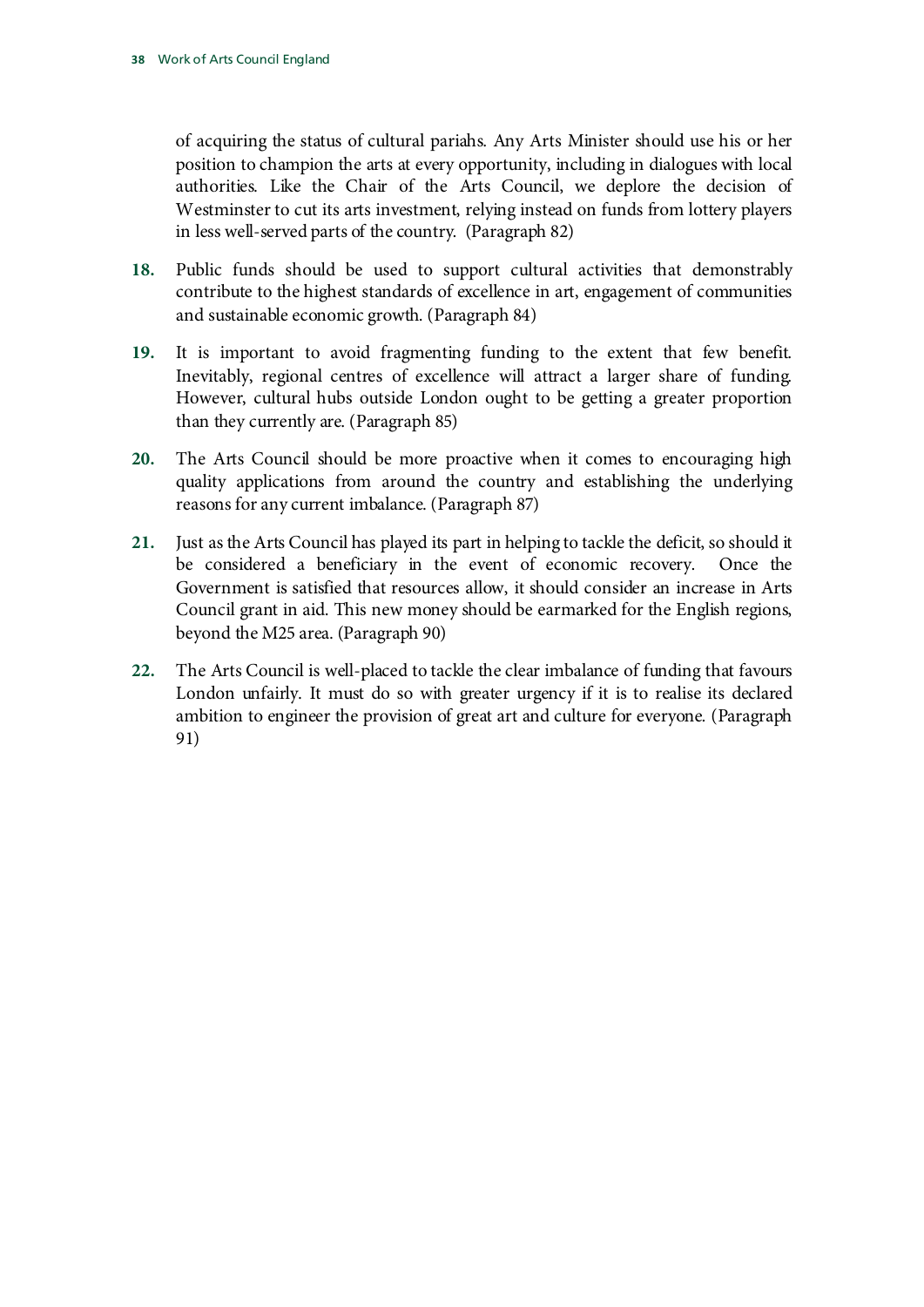## <span id="page-39-0"></span>Formal Minutes

#### **Tuesday 28 October 2014**

Members present:

Mr John Whittingdale, in the Chair

Mr Ben Bradshaw Angie Bray Conor Burns Tracey Crouch Philip Davies

Paul Farrelly Mr John Leech Steve Rotheram Jim Sheridan

Draft Report (*Work of Arts Council England*), proposed by the Chair, brought up and read.

*Ordered*, That the draft Report be read a second time, paragraph by paragraph.

Paragraphs 1 to 91 read and agreed to.

Summary agreed to.

*Resolved*, That the Report be the Third Report of the Committee to the House.

*Ordered*, That the Chair make the Report to the House.

*Ordered*, That embargoed copies of the Report be made available, in accordance with the provisions of Standing Order No. 134.

[Adjourned till Tuesday 4 November at 10.00 am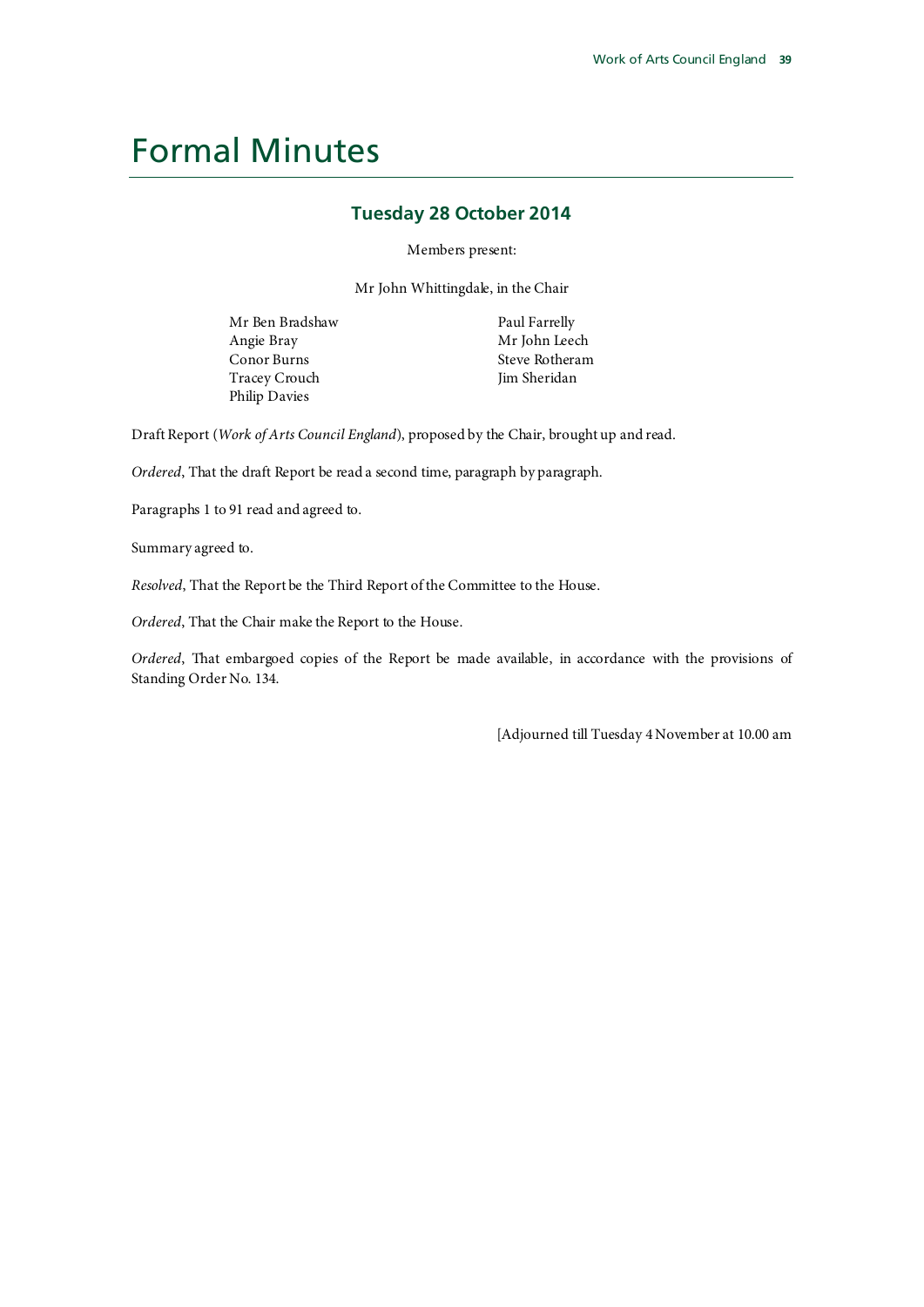### <span id="page-40-0"></span>**Witnesses**

The following witnesses gave evidence. Transcripts can be viewed on the Committee's inquiry page at www.parliament.uk/cmscom.

| Tuesday 25 March 2014                                                                                                                                          | Question number |
|----------------------------------------------------------------------------------------------------------------------------------------------------------------|-----------------|
| Dame Liz Forgan, former Chair, Arts Council England                                                                                                            | $Q1 - 53$       |
| Peter Stark, Christopher Gordon and David Powell authors of Rebalancing<br>our Cultural Capital                                                                | Q54-83          |
| Tuesday 29 April 2014                                                                                                                                          |                 |
| Munira Mirza, Deputy Mayor of London for Education and Culture                                                                                                 | Q84-124         |
| Councillor David Budd, Co-chair, North East Culture Partnership, and John<br>Mowbray OBE, Co-chair, North East Culture Partnership                             | Q125-164        |
| Tuesday 10 June 2014                                                                                                                                           |                 |
| Sir Peter Bazalgette, Chair, and Alan Davey, Chief Executive, Arts Council<br>England                                                                          | <u>Q165-219</u> |
| Mr Edward Vaizey MP, Parliamentary Under-Secretary of State for Culture,<br>Communications and Creative Industries, Department for Culture, Media<br>and Sport | Q220-261        |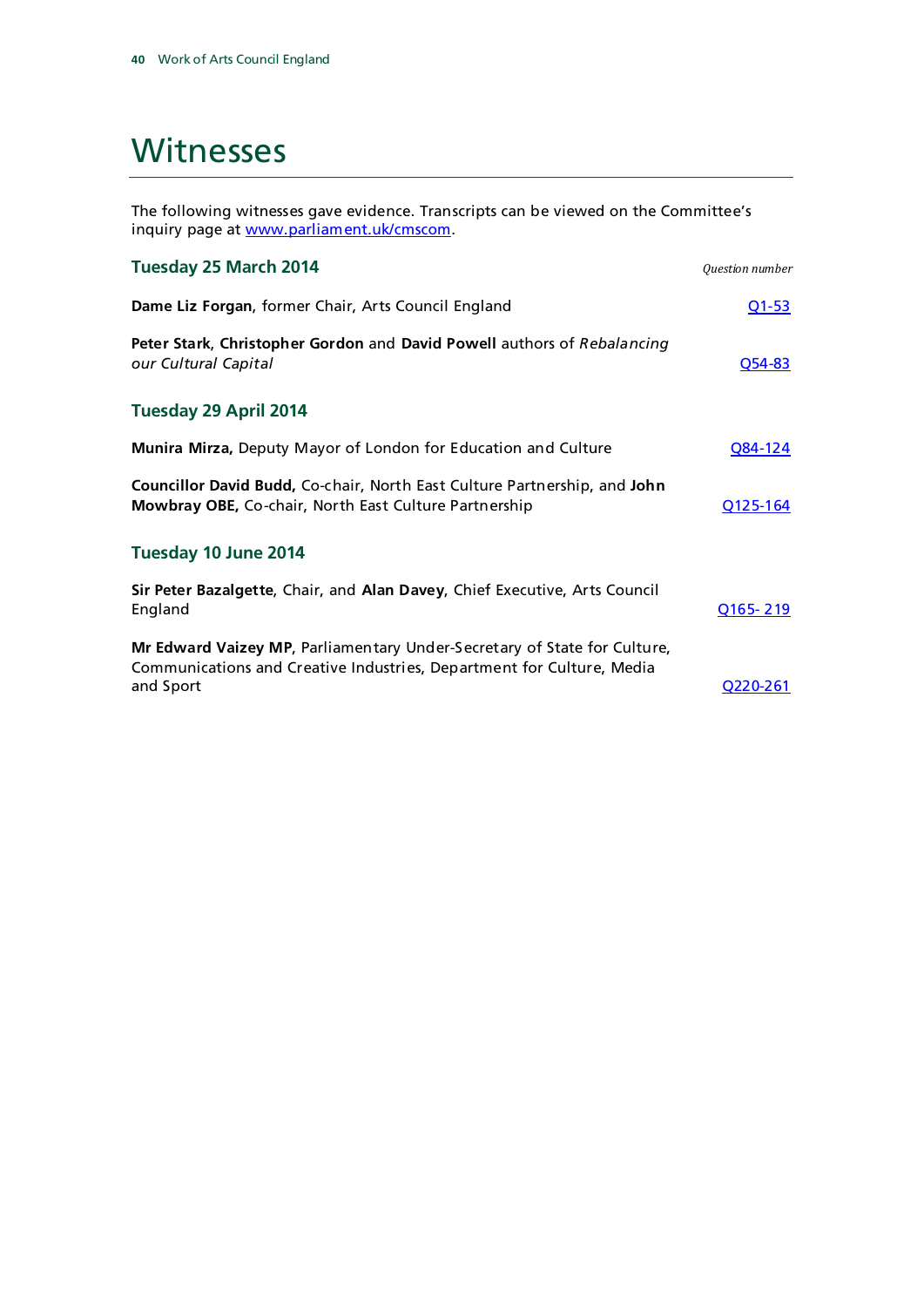### <span id="page-41-0"></span>Published written evidence

The following written evidence was received and can be viewed on the Committee's inquiry web page at [www.parliament.uk/cmscom.](http://www.parliament.uk/cmscom) INQ numbers are generated by the evidence processing system and so may not be complete.

- 1 Action For Children's Arts [\(WAC0011\)](http://data.parliament.uk/writtenevidence/committeeevidence.svc/evidencedocument/Culture,-Media-and-Sport/Work-of-the-Arts-Council-England/written/5777.html)
- 2 Akademi [\(WAC0167\)](http://data.parliament.uk/writtenevidence/committeeevidence.svc/evidencedocument/Culture,-Media-and-Sport/Work-of-the-Arts-Council-England/written/6597.html)
- 3 Alan Dix [\(WAC0202\)](http://data.parliament.uk/writtenevidence/committeeevidence.svc/evidencedocument/Culture,-Media-and-Sport/Work-of-the-Arts-Council-England/written/6681.html)
- 4 Alan Wylie [\(WAC0031\)](http://data.parliament.uk/writtenevidence/committeeevidence.svc/evidencedocument/Culture,-Media-and-Sport/Work-of-the-Arts-Council-England/written/6229.html)
- 5 Alexander Guiney [\(WAC0002\)](http://data.parliament.uk/writtenevidence/committeeevidence.svc/evidencedocument/Culture,-Media-and-Sport/Work-of-the-Arts-Council-England/written/5098.html)
- 6 A-N The Artists Information Company [\(WAC0153\)](http://data.parliament.uk/writtenevidence/committeeevidence.svc/evidencedocument/Culture,-Media-and-Sport/Work-of-the-Arts-Council-England/written/6573.html)
- 7 Armstrong Studio Trust [\(WAC0106\)](http://data.parliament.uk/writtenevidence/committeeevidence.svc/evidencedocument/Culture,-Media-and-Sport/Work-of-the-Arts-Council-England/written/6459.html)
- 8 Arts & Business [\(WAC0216\)](http://data.parliament.uk/writtenevidence/committeeevidence.svc/evidencedocument/Culture,-Media-and-Sport/Work-of-the-Arts-Council-England/written/7172.html)
- 9 Arts & Health South West [\(WAC0191\)](http://data.parliament.uk/writtenevidence/committeeevidence.svc/evidencedocument/Culture,-Media-and-Sport/Work-of-the-Arts-Council-England/written/6629.html)
- 10 Arts Council England [\(WAC0151\)](http://data.parliament.uk/writtenevidence/committeeevidence.svc/evidencedocument/Culture,-Media-and-Sport/Work-of-the-Arts-Council-England/written/6571.html) [\(WAC0220\)](http://data.parliament.uk/writtenevidence/committeeevidence.svc/evidencedocument/Culture,-Media-and-Sport/Work-of-the-Arts-Council-England/written/9895.html)
- 11 Arts Development UK [\(WAC0059\)](http://data.parliament.uk/writtenevidence/committeeevidence.svc/evidencedocument/Culture,-Media-and-Sport/Work-of-the-Arts-Council-England/written/6361.html)
- 12 Arts For All [\(WAC0087\)](http://data.parliament.uk/writtenevidence/committeeevidence.svc/evidencedocument/Culture,-Media-and-Sport/Work-of-the-Arts-Council-England/written/6420.html)
- 13 Artsadmin [\(WAC0170\)](http://data.parliament.uk/writtenevidence/committeeevidence.svc/evidencedocument/Culture,-Media-and-Sport/Work-of-the-Arts-Council-England/written/6603.html)
- 14 Artsprofessional [\(WAC0217\)](http://data.parliament.uk/writtenevidence/committeeevidence.svc/evidencedocument/Culture,-Media-and-Sport/Work-of-the-Arts-Council-England/written/8129.html)
- 15 ASCEL The Association of Senior Children's And Education Librarians [\(WAC0043\)](http://data.parliament.uk/writtenevidence/committeeevidence.svc/evidencedocument/Culture,-Media-and-Sport/Work-of-the-Arts-Council-England/written/6301.html)
- 16 Association of British Orchestras [\(WAC0047\)](http://data.parliament.uk/writtenevidence/committeeevidence.svc/evidencedocument/Culture,-Media-and-Sport/Work-of-the-Arts-Council-England/written/6330.html)
- 17 Audrey Evans [\(WAC0081\)](http://data.parliament.uk/writtenevidence/committeeevidence.svc/evidencedocument/Culture,-Media-and-Sport/Work-of-the-Arts-Council-England/written/6400.html)
- 18 Axisweb [\(WAC0116\)](http://data.parliament.uk/writtenevidence/committeeevidence.svc/evidencedocument/Culture,-Media-and-Sport/Work-of-the-Arts-Council-England/written/6478.html)
- 19 Battersea Arts Centre (BAC) [\(WAC0196\)](http://data.parliament.uk/writtenevidence/committeeevidence.svc/evidencedocument/Culture,-Media-and-Sport/Work-of-the-Arts-Council-England/written/6635.html)
- 20 BBC [\(WAC0203\)](http://data.parliament.uk/writtenevidence/committeeevidence.svc/evidencedocument/Culture,-Media-and-Sport/Work-of-the-Arts-Council-England/written/6757.html)
- 21 Belgrade Theatre Coventry [\(WAC0069\)](http://data.parliament.uk/writtenevidence/committeeevidence.svc/evidencedocument/Culture,-Media-and-Sport/Work-of-the-Arts-Council-England/written/6378.html)
- 22 Bernard Evans [\(WAC0080\)](http://data.parliament.uk/writtenevidence/committeeevidence.svc/evidencedocument/Culture,-Media-and-Sport/Work-of-the-Arts-Council-England/written/6399.html)
- 23 Birmingham Arts Partnership [\(WAC0176\)](http://data.parliament.uk/writtenevidence/committeeevidence.svc/evidencedocument/Culture,-Media-and-Sport/Work-of-the-Arts-Council-England/written/6613.html)
- 24 Birmingham City Council [\(WAC0178\)](http://data.parliament.uk/writtenevidence/committeeevidence.svc/evidencedocument/Culture,-Media-and-Sport/Work-of-the-Arts-Council-England/written/6615.html)
- 25 Blackpool Council [\(WAC0183\)](http://data.parliament.uk/writtenevidence/committeeevidence.svc/evidencedocument/Culture,-Media-and-Sport/Work-of-the-Arts-Council-England/written/6620.html)
- 26 Bob Shannon [\(WAC0159\)](http://data.parliament.uk/writtenevidence/committeeevidence.svc/evidencedocument/Culture,-Media-and-Sport/Work-of-the-Arts-Council-England/written/6581.html)
- 27 Bodydataspace Ltd [\(WAC0075\)](http://data.parliament.uk/writtenevidence/committeeevidence.svc/evidencedocument/Culture,-Media-and-Sport/Work-of-the-Arts-Council-England/written/6389.html)
- 28 Bournemouth Symphony Orchestra [\(WAC0118\)](http://data.parliament.uk/writtenevidence/committeeevidence.svc/evidencedocument/Culture,-Media-and-Sport/Work-of-the-Arts-Council-England/written/6485.html)
- 29 British Academy Of Songwriters, Composers And Authors [\(WAC0150\)](http://data.parliament.uk/writtenevidence/committeeevidence.svc/evidencedocument/Culture,-Media-and-Sport/Work-of-the-Arts-Council-England/written/6569.html)
- 30 British Council [\(WAC0145\)](http://data.parliament.uk/writtenevidence/committeeevidence.svc/evidencedocument/Culture,-Media-and-Sport/Work-of-the-Arts-Council-England/written/6559.html)
- 31 British Museum [\(WAC0210\)](http://data.parliament.uk/writtenevidence/committeeevidence.svc/evidencedocument/Culture,-Media-and-Sport/Work-of-the-Arts-Council-England/written/6903.html)
- 32 Broadcasting Entertainment Cinematograph And Theatre Union [\(WAC0077\)](http://data.parliament.uk/writtenevidence/committeeevidence.svc/evidencedocument/Culture,-Media-and-Sport/Work-of-the-Arts-Council-England/written/6392.html)
- 33 Castlefield Gallery [\(WAC0171\)](http://data.parliament.uk/writtenevidence/committeeevidence.svc/evidencedocument/Culture,-Media-and-Sport/Work-of-the-Arts-Council-England/written/6604.html)
- 34 Celia Larner [\(WAC0095\)](http://data.parliament.uk/writtenevidence/committeeevidence.svc/evidencedocument/Culture,-Media-and-Sport/Work-of-the-Arts-Council-England/written/6436.html)
- 35 Christopher Gordon [\(WAC0104\)](http://data.parliament.uk/writtenevidence/committeeevidence.svc/evidencedocument/Culture,-Media-and-Sport/Work-of-the-Arts-Council-England/written/6453.html)
- 36 Christopher Turner [\(WAC0142\)](http://data.parliament.uk/writtenevidence/committeeevidence.svc/evidencedocument/Culture,-Media-and-Sport/Work-of-the-Arts-Council-England/written/6556.html)
- 37 CILIP (Chartered Institute of Library and Information Professionals [\(WAC0141\)](http://data.parliament.uk/writtenevidence/committeeevidence.svc/evidencedocument/Culture,-Media-and-Sport/Work-of-the-Arts-Council-England/written/6542.html)
- 38 City Of Birmingham Symphony Orchestra [\(WAC0133\)](http://data.parliament.uk/writtenevidence/committeeevidence.svc/evidencedocument/Culture,-Media-and-Sport/Work-of-the-Arts-Council-England/written/6514.html)
- 39 City Of Bradford Metropolitan District Council [\(WAC0200\)](http://data.parliament.uk/writtenevidence/committeeevidence.svc/evidencedocument/Culture,-Media-and-Sport/Work-of-the-Arts-Council-England/written/6668.html)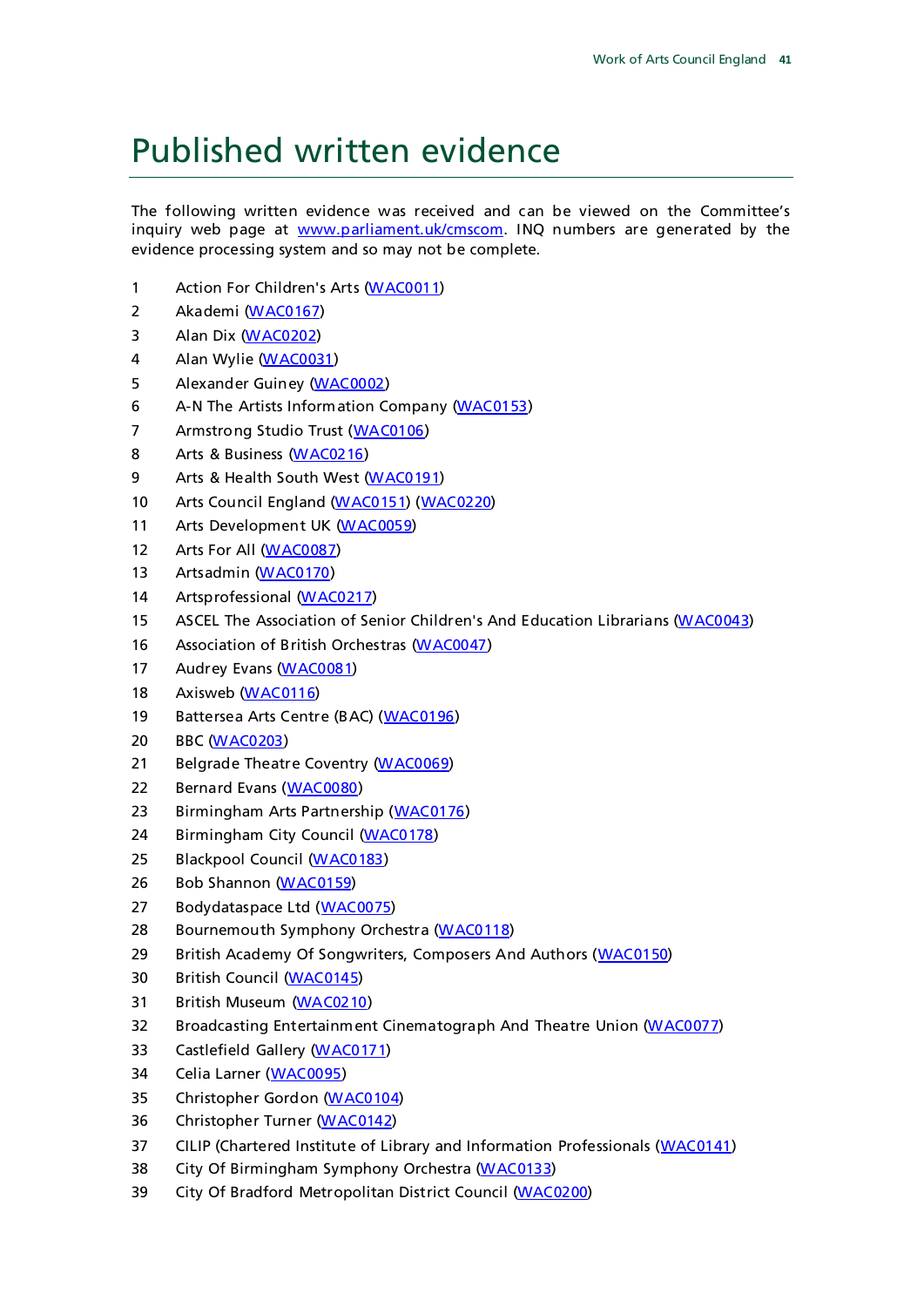- 40 City Of London Corporation [\(WAC0213\)](http://data.parliament.uk/writtenevidence/committeeevidence.svc/evidencedocument/Culture,-Media-and-Sport/Work-of-the-Arts-Council-England/written/6958.html)
- 41 Clore Leadership Programme [\(WAC0078\)](http://data.parliament.uk/writtenevidence/committeeevidence.svc/evidencedocument/Culture,-Media-and-Sport/Work-of-the-Arts-Council-England/written/6393.html)
- 42 Collaborative Touring Network [\(WAC0182\)](http://data.parliament.uk/writtenevidence/committeeevidence.svc/evidencedocument/Culture,-Media-and-Sport/Work-of-the-Arts-Council-England/written/6619.html)
- 43 Contemporary Visual Arts Network [\(WAC0131\)](http://data.parliament.uk/writtenevidence/committeeevidence.svc/evidencedocument/Culture,-Media-and-Sport/Work-of-the-Arts-Council-England/written/6511.html)
- 44 COoL (Creative Organisations of Liverpool) [\(WAC0110\)](http://data.parliament.uk/writtenevidence/committeeevidence.svc/evidencedocument/Culture,-Media-and-Sport/Work-of-the-Arts-Council-England/written/6467.html)
- 45 Core Cities (Culture Officers' Group) [\(WAC0175\)](http://data.parliament.uk/writtenevidence/committeeevidence.svc/evidencedocument/Culture,-Media-and-Sport/Work-of-the-Arts-Council-England/written/6612.html)
- 46 Cornwall Council [\(WAC0207\)](http://data.parliament.uk/writtenevidence/committeeevidence.svc/evidencedocument/Culture,-Media-and-Sport/Work-of-the-Arts-Council-England/written/6813.html)
- 47 Crafts Council [\(WAC0034\)](http://data.parliament.uk/writtenevidence/committeeevidence.svc/evidencedocument/Culture,-Media-and-Sport/Work-of-the-Arts-Council-England/written/6249.html)
- 48 Creative Guild The Association of Creative Professionals [\(WAC0048\)](http://data.parliament.uk/writtenevidence/committeeevidence.svc/evidencedocument/Culture,-Media-and-Sport/Work-of-the-Arts-Council-England/written/6335.html)
- 49 Cumbria Museum Consortium [\(WAC0188\)](http://data.parliament.uk/writtenevidence/committeeevidence.svc/evidencedocument/Culture,-Media-and-Sport/Work-of-the-Arts-Council-England/written/6625.html)
- 50 Dada, Disability And Deaf Arts (Dadafest) [\(WAC0168\)](http://data.parliament.uk/writtenevidence/committeeevidence.svc/evidencedocument/Culture,-Media-and-Sport/Work-of-the-Arts-Council-England/written/6599.html)
- 51 David Lee [\(WAC0026\)](http://data.parliament.uk/writtenevidence/committeeevidence.svc/evidencedocument/Culture,-Media-and-Sport/Work-of-the-Arts-Council-England/written/6211.html)
- 52 Deborah Bull [\(WAC0102\)](http://data.parliament.uk/writtenevidence/committeeevidence.svc/evidencedocument/Culture,-Media-and-Sport/Work-of-the-Arts-Council-England/written/6450.html)
- 53 Department For Culture, Media And Sport [\(WAC0138\)](http://data.parliament.uk/writtenevidence/committeeevidence.svc/evidencedocument/Culture,-Media-and-Sport/Work-of-the-Arts-Council-England/written/6523.html)
- 54 Derbyshire County Council [\(WAC0038\)](http://data.parliament.uk/writtenevidence/committeeevidence.svc/evidencedocument/Culture,-Media-and-Sport/Work-of-the-Arts-Council-England/written/6276.html)
- 55 Desmond Clarke [\(WAC0004\)](http://data.parliament.uk/writtenevidence/committeeevidence.svc/evidencedocument/Culture,-Media-and-Sport/Work-of-the-Arts-Council-England/written/5338.html)
- 56 East Riding Cultural Partnership [\(WAC0143\)](http://data.parliament.uk/writtenevidence/committeeevidence.svc/evidencedocument/Culture,-Media-and-Sport/Work-of-the-Arts-Council-England/written/6557.html)
- 57 Eastside Projects [\(WAC0125\)](http://data.parliament.uk/writtenevidence/committeeevidence.svc/evidencedocument/Culture,-Media-and-Sport/Work-of-the-Arts-Council-England/written/6502.html)
- 58 Elaine Jennings [\(WAC0012\)](http://data.parliament.uk/writtenevidence/committeeevidence.svc/evidencedocument/Culture,-Media-and-Sport/Work-of-the-Arts-Council-England/written/5830.html)
- 59 Engage [\(WAC0166\)](http://data.parliament.uk/writtenevidence/committeeevidence.svc/evidencedocument/Culture,-Media-and-Sport/Work-of-the-Arts-Council-England/written/6596.html)
- 60 English Folk Dance And Song Society [\(WAC0179\)](http://data.parliament.uk/writtenevidence/committeeevidence.svc/evidencedocument/Culture,-Media-and-Sport/Work-of-the-Arts-Council-England/written/6616.html)
- 61 English Touring Opera [\(WAC0140\)](http://data.parliament.uk/writtenevidence/committeeevidence.svc/evidencedocument/Culture,-Media-and-Sport/Work-of-the-Arts-Council-England/written/6539.html)
- 62 Equity [\(WAC0054\)](http://data.parliament.uk/writtenevidence/committeeevidence.svc/evidencedocument/Culture,-Media-and-Sport/Work-of-the-Arts-Council-England/written/6351.html)
- 63 Esk Valley Theatre [\(WAC0082\)](http://data.parliament.uk/writtenevidence/committeeevidence.svc/evidencedocument/Culture,-Media-and-Sport/Work-of-the-Arts-Council-England/written/6401.html)
- 64 FACT (Foundation for Art and Creative Technology) [\(WAC0018\)](http://data.parliament.uk/writtenevidence/committeeevidence.svc/evidencedocument/Culture,-Media-and-Sport/Work-of-the-Arts-Council-England/written/5908.html)
- 65 Farnham Maltings [\(WAC0037\)](http://data.parliament.uk/writtenevidence/committeeevidence.svc/evidencedocument/Culture,-Media-and-Sport/Work-of-the-Arts-Council-England/written/6263.html)
- 66 Fin Kennedy [\(WAC0212\)](http://data.parliament.uk/writtenevidence/committeeevidence.svc/evidencedocument/Culture,-Media-and-Sport/Work-of-the-Arts-Council-England/written/6955.html)
- 67 Friends of Charmouth Library [\(WAC0006\)](http://data.parliament.uk/writtenevidence/committeeevidence.svc/evidencedocument/Culture,-Media-and-Sport/Work-of-the-Arts-Council-England/written/5374.html)
- 68 Gateshead Council [\(WAC0119\)](http://data.parliament.uk/writtenevidence/committeeevidence.svc/evidencedocument/Culture,-Media-and-Sport/Work-of-the-Arts-Council-England/written/6486.html)
- 69 GEM [\(WAC0193\)](http://data.parliament.uk/writtenevidence/committeeevidence.svc/evidencedocument/Culture,-Media-and-Sport/Work-of-the-Arts-Council-England/written/6632.html)
- 70 Geoffrey Dron [\(WAC0022\)](http://data.parliament.uk/writtenevidence/committeeevidence.svc/evidencedocument/Culture,-Media-and-Sport/Work-of-the-Arts-Council-England/written/6078.html)
- 71 Grand Union Orchestra [\(WAC0103\)](http://data.parliament.uk/writtenevidence/committeeevidence.svc/evidencedocument/Culture,-Media-and-Sport/Work-of-the-Arts-Council-England/written/6452.html)
- 72 Greater London Authority [\(WAC0174\)](http://data.parliament.uk/writtenevidence/committeeevidence.svc/evidencedocument/Culture,-Media-and-Sport/Work-of-the-Arts-Council-England/written/6610.html) [\(WAC0218\)](http://data.parliament.uk/writtenevidence/committeeevidence.svc/evidencedocument/Culture,-Media-and-Sport/Work-of-the-Arts-Council-England/written/9569.html)
- 73 Half Moon Young People's Theatre [\(WAC0085\)](http://data.parliament.uk/writtenevidence/committeeevidence.svc/evidencedocument/Culture,-Media-and-Sport/Work-of-the-Arts-Council-England/written/6409.html)
- 74 Halle Concerts Society [\(WAC0154\)](http://data.parliament.uk/writtenevidence/committeeevidence.svc/evidencedocument/Culture,-Media-and-Sport/Work-of-the-Arts-Council-England/written/6574.html)
- 75 Hampshire County Council, Portsmouth City Council, Southampton City Council and Winchester City Council [\(WAC0127\)](http://data.parliament.uk/writtenevidence/committeeevidence.svc/evidencedocument/Culture,-Media-and-Sport/Work-of-the-Arts-Council-England/written/6507.html)
- 76 Helen Kaplinsky [\(WAC0128\)](http://data.parliament.uk/writtenevidence/committeeevidence.svc/evidencedocument/Culture,-Media-and-Sport/Work-of-the-Arts-Council-England/written/6508.html)
- 77 Horniman Museum & Gardens [\(WAC0130\)](http://data.parliament.uk/writtenevidence/committeeevidence.svc/evidencedocument/Culture,-Media-and-Sport/Work-of-the-Arts-Council-England/written/6510.html)
- 78 Hull City Council [\(WAC0211\)](http://data.parliament.uk/writtenevidence/committeeevidence.svc/evidencedocument/Culture,-Media-and-Sport/Work-of-the-Arts-Council-England/written/6953.html)
- 79 Ian Anstice [\(WAC0025\)](http://data.parliament.uk/writtenevidence/committeeevidence.svc/evidencedocument/Culture,-Media-and-Sport/Work-of-the-Arts-Council-England/written/6202.html)
- 80 Independent Theatre Council [\(WAC0155\)](http://data.parliament.uk/writtenevidence/committeeevidence.svc/evidencedocument/Culture,-Media-and-Sport/Work-of-the-Arts-Council-England/written/6575.html)
- 81 Ingenious [\(WAC0146\)](http://data.parliament.uk/writtenevidence/committeeevidence.svc/evidencedocument/Culture,-Media-and-Sport/Work-of-the-Arts-Council-England/written/6560.html)
- 82 Institute Of Contemporary Arts [\(WAC0126\)](http://data.parliament.uk/writtenevidence/committeeevidence.svc/evidencedocument/Culture,-Media-and-Sport/Work-of-the-Arts-Council-England/written/6505.html)
- 83 Invisible Difference: Dance, Disability And Law Project [\(WAC0123\)](http://data.parliament.uk/writtenevidence/committeeevidence.svc/evidencedocument/Culture,-Media-and-Sport/Work-of-the-Arts-Council-England/written/6500.html)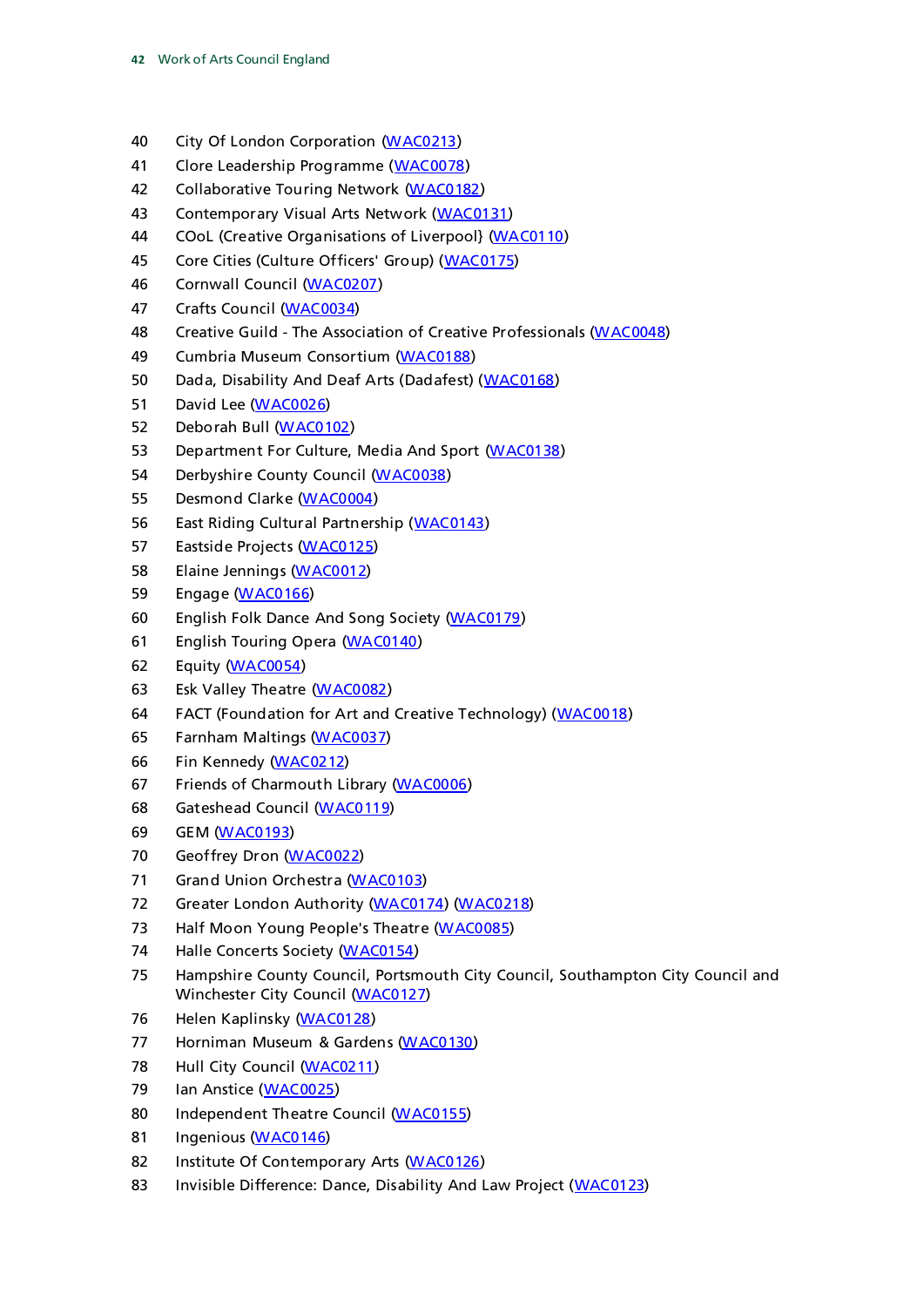- 84 Jazz Services Ltd [\(WAC0056\)](http://data.parliament.uk/writtenevidence/committeeevidence.svc/evidencedocument/Culture,-Media-and-Sport/Work-of-the-Arts-Council-England/written/6357.html)
- 85 Jeanette Siddall [\(WAC0061\)](http://data.parliament.uk/writtenevidence/committeeevidence.svc/evidencedocument/Culture,-Media-and-Sport/Work-of-the-Arts-Council-England/written/6364.html)
- 86 John Walter [\(WAC0098\)](http://data.parliament.uk/writtenevidence/committeeevidence.svc/evidencedocument/Culture,-Media-and-Sport/Work-of-the-Arts-Council-England/written/6439.html)
- 87 Lancashire County Council [\(WAC0201\)](http://data.parliament.uk/writtenevidence/committeeevidence.svc/evidencedocument/Culture,-Media-and-Sport/Work-of-the-Arts-Council-England/written/6678.html)
- 88 Leeds City Council [\(WAC0129\)](http://data.parliament.uk/writtenevidence/committeeevidence.svc/evidencedocument/Culture,-Media-and-Sport/Work-of-the-Arts-Council-England/written/6509.html)
- 89 Leeds Museums and Galleries [\(WAC0029\)](http://data.parliament.uk/writtenevidence/committeeevidence.svc/evidencedocument/Culture,-Media-and-Sport/Work-of-the-Arts-Council-England/written/6224.html)
- 90 Leftcoast Creative People And Places, Blackpool And Wyre [\(WAC0195\)](http://data.parliament.uk/writtenevidence/committeeevidence.svc/evidencedocument/Culture,-Media-and-Sport/Work-of-the-Arts-Council-England/written/6634.html)
- 91 Leicestershire County Council [\(WAC0041\)](http://data.parliament.uk/writtenevidence/committeeevidence.svc/evidencedocument/Culture,-Media-and-Sport/Work-of-the-Arts-Council-England/written/6289.html)
- 92 Lindsay Taylor [\(WAC0101\)](http://data.parliament.uk/writtenevidence/committeeevidence.svc/evidencedocument/Culture,-Media-and-Sport/Work-of-the-Arts-Council-England/written/6449.html)
- 93 Liverpool Arts Regeneration Consortium (LARC) [\(WAC0071\)](http://data.parliament.uk/writtenevidence/committeeevidence.svc/evidencedocument/Culture,-Media-and-Sport/Work-of-the-Arts-Council-England/written/6383.html)
- 94 Liverpool Biennial [\(WAC0181\)](http://data.parliament.uk/writtenevidence/committeeevidence.svc/evidencedocument/Culture,-Media-and-Sport/Work-of-the-Arts-Council-England/written/6618.html)
- 95 Liverpool City Council [\(WAC0156\)](http://data.parliament.uk/writtenevidence/committeeevidence.svc/evidencedocument/Culture,-Media-and-Sport/Work-of-the-Arts-Council-England/written/6576.html)
- 96 Local Government Association [\(WAC0149\)](http://data.parliament.uk/writtenevidence/committeeevidence.svc/evidencedocument/Culture,-Media-and-Sport/Work-of-the-Arts-Council-England/written/6567.html)
- 97 London Borough Of Newham [\(WAC0147\)](http://data.parliament.uk/writtenevidence/committeeevidence.svc/evidencedocument/Culture,-Media-and-Sport/Work-of-the-Arts-Council-England/written/6562.html)
- 98 London Councils [\(WAC0173\)](http://data.parliament.uk/writtenevidence/committeeevidence.svc/evidencedocument/Culture,-Media-and-Sport/Work-of-the-Arts-Council-England/written/6609.html)
- 99 London Museums Group [\(WAC0063\)](http://data.parliament.uk/writtenevidence/committeeevidence.svc/evidencedocument/Culture,-Media-and-Sport/Work-of-the-Arts-Council-England/written/6366.html)
- 100 London Theatre Consortium [\(WAC0162\)](http://data.parliament.uk/writtenevidence/committeeevidence.svc/evidencedocument/Culture,-Media-and-Sport/Work-of-the-Arts-Council-England/written/6591.html)
- 101 Lowca Community School [\(WAC0017\)](http://data.parliament.uk/writtenevidence/committeeevidence.svc/evidencedocument/Culture,-Media-and-Sport/Work-of-the-Arts-Council-England/written/5907.html)
- 102 Making Music [\(WAC0094\)](http://data.parliament.uk/writtenevidence/committeeevidence.svc/evidencedocument/Culture,-Media-and-Sport/Work-of-the-Arts-Council-England/written/6433.html)
- 103 Manchester City Council [\(WAC0132\)](http://data.parliament.uk/writtenevidence/committeeevidence.svc/evidencedocument/Culture,-Media-and-Sport/Work-of-the-Arts-Council-England/written/6512.html)
- 104 Maurice Nauta [\(WAC0028\)](http://data.parliament.uk/writtenevidence/committeeevidence.svc/evidencedocument/Culture,-Media-and-Sport/Work-of-the-Arts-Council-England/written/6213.html)
- 105 Merz Barn Project [\(WAC0158\)](http://data.parliament.uk/writtenevidence/committeeevidence.svc/evidencedocument/Culture,-Media-and-Sport/Work-of-the-Arts-Council-England/written/6579.html)
- 106 Mind The Gap [\(WAC0066\)](http://data.parliament.uk/writtenevidence/committeeevidence.svc/evidencedocument/Culture,-Media-and-Sport/Work-of-the-Arts-Council-England/written/6371.html)
- 107 Moresby Primary School [\(WAC0014\)](http://data.parliament.uk/writtenevidence/committeeevidence.svc/evidencedocument/Culture,-Media-and-Sport/Work-of-the-Arts-Council-England/written/5889.html)
- 108 Ms Arti Prashar [\(WAC0024\)](http://data.parliament.uk/writtenevidence/committeeevidence.svc/evidencedocument/Culture,-Media-and-Sport/Work-of-the-Arts-Council-England/written/6189.html)
- 109 Museum Of London [\(WAC0209\)](http://data.parliament.uk/writtenevidence/committeeevidence.svc/evidencedocument/Culture,-Media-and-Sport/Work-of-the-Arts-Council-England/written/6889.html)
- 110 Museums Association [\(WAC0163\)](http://data.parliament.uk/writtenevidence/committeeevidence.svc/evidencedocument/Culture,-Media-and-Sport/Work-of-the-Arts-Council-England/written/6592.html)
- 111 Musicians' Union [\(WAC0046\)](http://data.parliament.uk/writtenevidence/committeeevidence.svc/evidencedocument/Culture,-Media-and-Sport/Work-of-the-Arts-Council-England/written/6324.html)
- 112 National Association of Writers In Education [\(WAC0137\)](http://data.parliament.uk/writtenevidence/committeeevidence.svc/evidencedocument/Culture,-Media-and-Sport/Work-of-the-Arts-Council-England/written/6521.html)
- 113 National Funding Scheme [\(WAC0197\)](http://data.parliament.uk/writtenevidence/committeeevidence.svc/evidencedocument/Culture,-Media-and-Sport/Work-of-the-Arts-Council-England/written/6638.html)
- 114 National Museum Directors' Council [\(WAC0205\)](http://data.parliament.uk/writtenevidence/committeeevidence.svc/evidencedocument/Culture,-Media-and-Sport/Work-of-the-Arts-Council-England/written/6767.html)
- 115 National Opera Co-Ordinating Committee [\(WAC0068\)](http://data.parliament.uk/writtenevidence/committeeevidence.svc/evidencedocument/Culture,-Media-and-Sport/Work-of-the-Arts-Council-England/written/6377.html)
- 116 National Partnership Of Arts Centres [\(WAC0152\)](http://data.parliament.uk/writtenevidence/committeeevidence.svc/evidencedocument/Culture,-Media-and-Sport/Work-of-the-Arts-Council-England/written/6572.html)
- 117 National Rural Touring Forum [\(WAC0021\)](http://data.parliament.uk/writtenevidence/committeeevidence.svc/evidencedocument/Culture,-Media-and-Sport/Work-of-the-Arts-Council-England/written/6005.html)
- 118 National Theatre [\(WAC0186\)](http://data.parliament.uk/writtenevidence/committeeevidence.svc/evidencedocument/Culture,-Media-and-Sport/Work-of-the-Arts-Council-England/written/6623.html)
- 119 National Youth Theatre Of Great Britain [\(WAC0184\)](http://data.parliament.uk/writtenevidence/committeeevidence.svc/evidencedocument/Culture,-Media-and-Sport/Work-of-the-Arts-Council-England/written/6621.html)
- 120 New Art Exchange (NAE) [\(WAC0065\)](http://data.parliament.uk/writtenevidence/committeeevidence.svc/evidencedocument/Culture,-Media-and-Sport/Work-of-the-Arts-Council-England/written/6369.html)
- 121 New Vic Theatre [\(WAC0050\)](http://data.parliament.uk/writtenevidence/committeeevidence.svc/evidencedocument/Culture,-Media-and-Sport/Work-of-the-Arts-Council-England/written/6342.html)
- 122 Newcastle City Council [\(WAC0120\)](http://data.parliament.uk/writtenevidence/committeeevidence.svc/evidencedocument/Culture,-Media-and-Sport/Work-of-the-Arts-Council-England/written/6487.html)
- 123 NewcastleGateshead Cultural Venues [\(WAC0096\)](http://data.parliament.uk/writtenevidence/committeeevidence.svc/evidencedocument/Culture,-Media-and-Sport/Work-of-the-Arts-Council-England/written/6437.html)
- 124 Nicola Lefanu [\(WAC0067\)](http://data.parliament.uk/writtenevidence/committeeevidence.svc/evidencedocument/Culture,-Media-and-Sport/Work-of-the-Arts-Council-England/written/6374.html)
- 125 NOISE Festival,com [\(WAC0187\)](http://data.parliament.uk/writtenevidence/committeeevidence.svc/evidencedocument/Culture,-Media-and-Sport/Work-of-the-Arts-Council-England/written/6624.html)
- 126 Norfolk Museums Service [\(WAC0053\)](http://data.parliament.uk/writtenevidence/committeeevidence.svc/evidencedocument/Culture,-Media-and-Sport/Work-of-the-Arts-Council-England/written/6350.html)
- 127 North East Chamber of Commerce [\(WAC0115\)](http://data.parliament.uk/writtenevidence/committeeevidence.svc/evidencedocument/Culture,-Media-and-Sport/Work-of-the-Arts-Council-England/written/6477.html)
- 128 North East Culture Partnership [\(WAC0052\)](http://data.parliament.uk/writtenevidence/committeeevidence.svc/evidencedocument/Culture,-Media-and-Sport/Work-of-the-Arts-Council-England/written/6349.html) [\(WAC0219\)](http://data.parliament.uk/writtenevidence/committeeevidence.svc/evidencedocument/Culture,-Media-and-Sport/Work-of-the-Arts-Council-England/written/9683.html)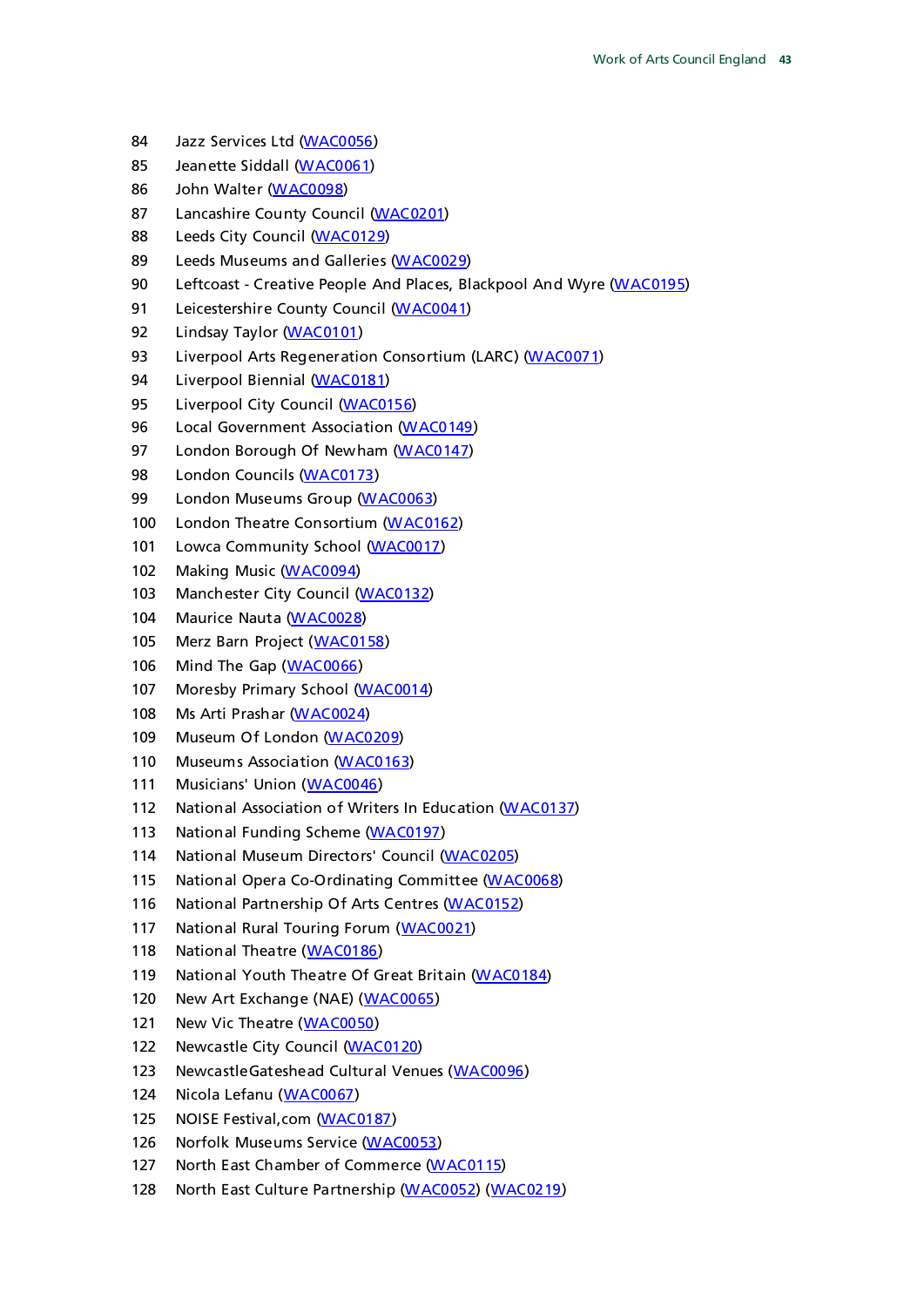- 129 Nottingham City Council and Nottingham Strategic Cultural Partnership [\(WAC0117\)](http://data.parliament.uk/writtenevidence/committeeevidence.svc/evidencedocument/Culture,-Media-and-Sport/Work-of-the-Arts-Council-England/written/6481.html)
- 130 Nottingham Playhouse [\(WAC0113\)](http://data.parliament.uk/writtenevidence/committeeevidence.svc/evidencedocument/Culture,-Media-and-Sport/Work-of-the-Arts-Council-England/written/6475.html)
- 131 NTC Touring Theatre Co Limited [\(WAC0019\)](http://data.parliament.uk/writtenevidence/committeeevidence.svc/evidencedocument/Culture,-Media-and-Sport/Work-of-the-Arts-Council-England/written/5919.html)
- 132 Oxford University Museums [\(WAC0045\)](http://data.parliament.uk/writtenevidence/committeeevidence.svc/evidencedocument/Culture,-Media-and-Sport/Work-of-the-Arts-Council-England/written/6314.html)
- 133 Peter Stark, Christopher Gordon and David Powell [\(WAC0157\)](http://data.parliament.uk/writtenevidence/committeeevidence.svc/evidencedocument/Culture,-Media-and-Sport/Work-of-the-Arts-Council-England/written/6578.html) [\(WAC0221\)](http://data.parliament.uk/writtenevidence/committeeevidence.svc/evidencedocument/Culture,-Media-and-Sport/Work-of-the-Arts-Council-England/written/9940.html)
- 134 Rich Mix Cultural Foundation [\(WAC0100\)](http://data.parliament.uk/writtenevidence/committeeevidence.svc/evidencedocument/Culture,-Media-and-Sport/Work-of-the-Arts-Council-England/written/6441.html)
- 135 Roger Tomlinson [\(WAC0105\)](http://data.parliament.uk/writtenevidence/committeeevidence.svc/evidencedocument/Culture,-Media-and-Sport/Work-of-the-Arts-Council-England/written/6456.html)
- 136 Royal Opera House [\(WAC0073\)](http://data.parliament.uk/writtenevidence/committeeevidence.svc/evidencedocument/Culture,-Media-and-Sport/Work-of-the-Arts-Council-England/written/6385.html)
- 137 Royal Shakespeare Company [\(WAC0148\)](http://data.parliament.uk/writtenevidence/committeeevidence.svc/evidencedocument/Culture,-Media-and-Sport/Work-of-the-Arts-Council-England/written/6563.html)
- 138 Rural Cultural Forum [\(WAC0107\)](http://data.parliament.uk/writtenevidence/committeeevidence.svc/evidencedocument/Culture,-Media-and-Sport/Work-of-the-Arts-Council-England/written/6461.html)
- 139 Sadler's Wells [\(WAC0072\)](http://data.parliament.uk/writtenevidence/committeeevidence.svc/evidencedocument/Culture,-Media-and-Sport/Work-of-the-Arts-Council-England/written/6384.html)
- 140 Serious Events Limited [\(WAC0185\)](http://data.parliament.uk/writtenevidence/committeeevidence.svc/evidencedocument/Culture,-Media-and-Sport/Work-of-the-Arts-Council-England/written/6622.html)
- 141 Serpentine Galleries [\(WAC0199\)](http://data.parliament.uk/writtenevidence/committeeevidence.svc/evidencedocument/Culture,-Media-and-Sport/Work-of-the-Arts-Council-England/written/6665.html)
- 142 Sheffield City Council and Sheffield Culture Consortuim [\(WAC0032\)](http://data.parliament.uk/writtenevidence/committeeevidence.svc/evidencedocument/Culture,-Media-and-Sport/Work-of-the-Arts-Council-England/written/6238.html)
- 143 Sheffield Visual Arts Group [\(WAC0092\)](http://data.parliament.uk/writtenevidence/committeeevidence.svc/evidencedocument/Culture,-Media-and-Sport/Work-of-the-Arts-Council-England/written/6430.html)
- 144 Shirley Burnham [\(WAC0005\)](http://data.parliament.uk/writtenevidence/committeeevidence.svc/evidencedocument/Culture,-Media-and-Sport/Work-of-the-Arts-Council-England/written/5344.html)
- 145 Simon Albury [\(WAC0064\)](http://data.parliament.uk/writtenevidence/committeeevidence.svc/evidencedocument/Culture,-Media-and-Sport/Work-of-the-Arts-Council-England/written/6368.html)
- 146 Simon Turney [\(WAC0144\)](http://data.parliament.uk/writtenevidence/committeeevidence.svc/evidencedocument/Culture,-Media-and-Sport/Work-of-the-Arts-Council-England/written/6558.html)
- 147 Society Of Chief Librarians [\(WAC0044\)](http://data.parliament.uk/writtenevidence/committeeevidence.svc/evidencedocument/Culture,-Media-and-Sport/Work-of-the-Arts-Council-England/written/6308.html)
- 148 South Somerset District Council [\(WAC0007\)](http://data.parliament.uk/writtenevidence/committeeevidence.svc/evidencedocument/Culture,-Media-and-Sport/Work-of-the-Arts-Council-England/written/5681.html)
- 149 South Western Federation of Museums & Art Galleries [\(WAC0108\)](http://data.parliament.uk/writtenevidence/committeeevidence.svc/evidencedocument/Culture,-Media-and-Sport/Work-of-the-Arts-Council-England/written/6464.html)
- 150 Southbank Centre [\(WAC0169\)](http://data.parliament.uk/writtenevidence/committeeevidence.svc/evidencedocument/Culture,-Media-and-Sport/Work-of-the-Arts-Council-England/written/6600.html)
- 151 Speight of The Art The Mark Speight Foundation [\(WAC0042\)](http://data.parliament.uk/writtenevidence/committeeevidence.svc/evidencedocument/Culture,-Media-and-Sport/Work-of-the-Arts-Council-England/written/6297.html)
- 152 Spitalfields Music [\(WAC0190\)](http://data.parliament.uk/writtenevidence/committeeevidence.svc/evidencedocument/Culture,-Media-and-Sport/Work-of-the-Arts-Council-England/written/6628.html)
- 153 Stephen Hetherington [\(WAC0013\)](http://data.parliament.uk/writtenevidence/committeeevidence.svc/evidencedocument/Culture,-Media-and-Sport/Work-of-the-Arts-Council-England/written/5839.html)
- 154 Stephen Joseph Theatre Company [\(WAC0093\)](http://data.parliament.uk/writtenevidence/committeeevidence.svc/evidencedocument/Culture,-Media-and-Sport/Work-of-the-Arts-Council-England/written/6431.html)
- 155 Stratford Rising and Stratford Renaissance Partnership [\(WAC0124\)](http://data.parliament.uk/writtenevidence/committeeevidence.svc/evidencedocument/Culture,-Media-and-Sport/Work-of-the-Arts-Council-England/written/6501.html)
- 156 Sylvia Sellers [\(WAC0074\)](http://data.parliament.uk/writtenevidence/committeeevidence.svc/evidencedocument/Culture,-Media-and-Sport/Work-of-the-Arts-Council-England/written/6387.html)
- 157 Tate [\(WAC0206\)](http://data.parliament.uk/writtenevidence/committeeevidence.svc/evidencedocument/Culture,-Media-and-Sport/Work-of-the-Arts-Council-England/written/6770.html)
- 158 The Art House [\(WAC0180\)](http://data.parliament.uk/writtenevidence/committeeevidence.svc/evidencedocument/Culture,-Media-and-Sport/Work-of-the-Arts-Council-England/written/6617.html)
- 159 The Audience Agency [\(WAC0089\)](http://data.parliament.uk/writtenevidence/committeeevidence.svc/evidencedocument/Culture,-Media-and-Sport/Work-of-the-Arts-Council-England/written/6424.html)
- 160 The Chief Cultural & Leisure Officers Association [\(WAC0160\)](http://data.parliament.uk/writtenevidence/committeeevidence.svc/evidencedocument/Culture,-Media-and-Sport/Work-of-the-Arts-Council-England/written/6582.html)
- 161 The Dukes Playhouse Ltd [\(WAC0214\)](http://data.parliament.uk/writtenevidence/committeeevidence.svc/evidencedocument/Culture,-Media-and-Sport/Work-of-the-Arts-Council-England/written/6962.html)
- 162 The Library Campaign [\(WAC0111\)](http://data.parliament.uk/writtenevidence/committeeevidence.svc/evidencedocument/Culture,-Media-and-Sport/Work-of-the-Arts-Council-England/written/6468.html)
- 163 The Lowry [\(WAC0134\)](http://data.parliament.uk/writtenevidence/committeeevidence.svc/evidencedocument/Culture,-Media-and-Sport/Work-of-the-Arts-Council-England/written/6515.html)
- 164 The National Foundation For Youth Music [\(WAC0076\)](http://data.parliament.uk/writtenevidence/committeeevidence.svc/evidencedocument/Culture,-Media-and-Sport/Work-of-the-Arts-Council-England/written/6391.html)
- 165 The Place (Contemporary Dance Trust) [\(WAC0192\)](http://data.parliament.uk/writtenevidence/committeeevidence.svc/evidencedocument/Culture,-Media-and-Sport/Work-of-the-Arts-Council-England/written/6630.html)
- 166 The Point [\(WAC0010\)](http://data.parliament.uk/writtenevidence/committeeevidence.svc/evidencedocument/Culture,-Media-and-Sport/Work-of-the-Arts-Council-England/written/5731.html)
- 167 The Roundhouse [\(WAC0099\)](http://data.parliament.uk/writtenevidence/committeeevidence.svc/evidencedocument/Culture,-Media-and-Sport/Work-of-the-Arts-Council-England/written/6440.html)
- 168 The Taxpayers' Alliance [\(WAC0033\)](http://data.parliament.uk/writtenevidence/committeeevidence.svc/evidencedocument/Culture,-Media-and-Sport/Work-of-the-Arts-Council-England/written/6245.html)
- 169 The Theatres Trust [\(WAC0121\)](http://data.parliament.uk/writtenevidence/committeeevidence.svc/evidencedocument/Culture,-Media-and-Sport/Work-of-the-Arts-Council-England/written/6490.html)
- 170 The Touring Partnership Limited [\(WAC0020\)](http://data.parliament.uk/writtenevidence/committeeevidence.svc/evidencedocument/Culture,-Media-and-Sport/Work-of-the-Arts-Council-England/written/5921.html)
- 171 The Tricycle Theatre Company Ltd [\(WAC0070\)](http://data.parliament.uk/writtenevidence/committeeevidence.svc/evidencedocument/Culture,-Media-and-Sport/Work-of-the-Arts-Council-England/written/6380.html)
- 172 The Visual Arts and Galleries Association [\(WAC0057\)](http://data.parliament.uk/writtenevidence/committeeevidence.svc/evidencedocument/Culture,-Media-and-Sport/Work-of-the-Arts-Council-England/written/6359.html)
- 173 Theatre Royal (Norwich) Trust Ltd [\(WAC0090\)](http://data.parliament.uk/writtenevidence/committeeevidence.svc/evidencedocument/Culture,-Media-and-Sport/Work-of-the-Arts-Council-England/written/6425.html)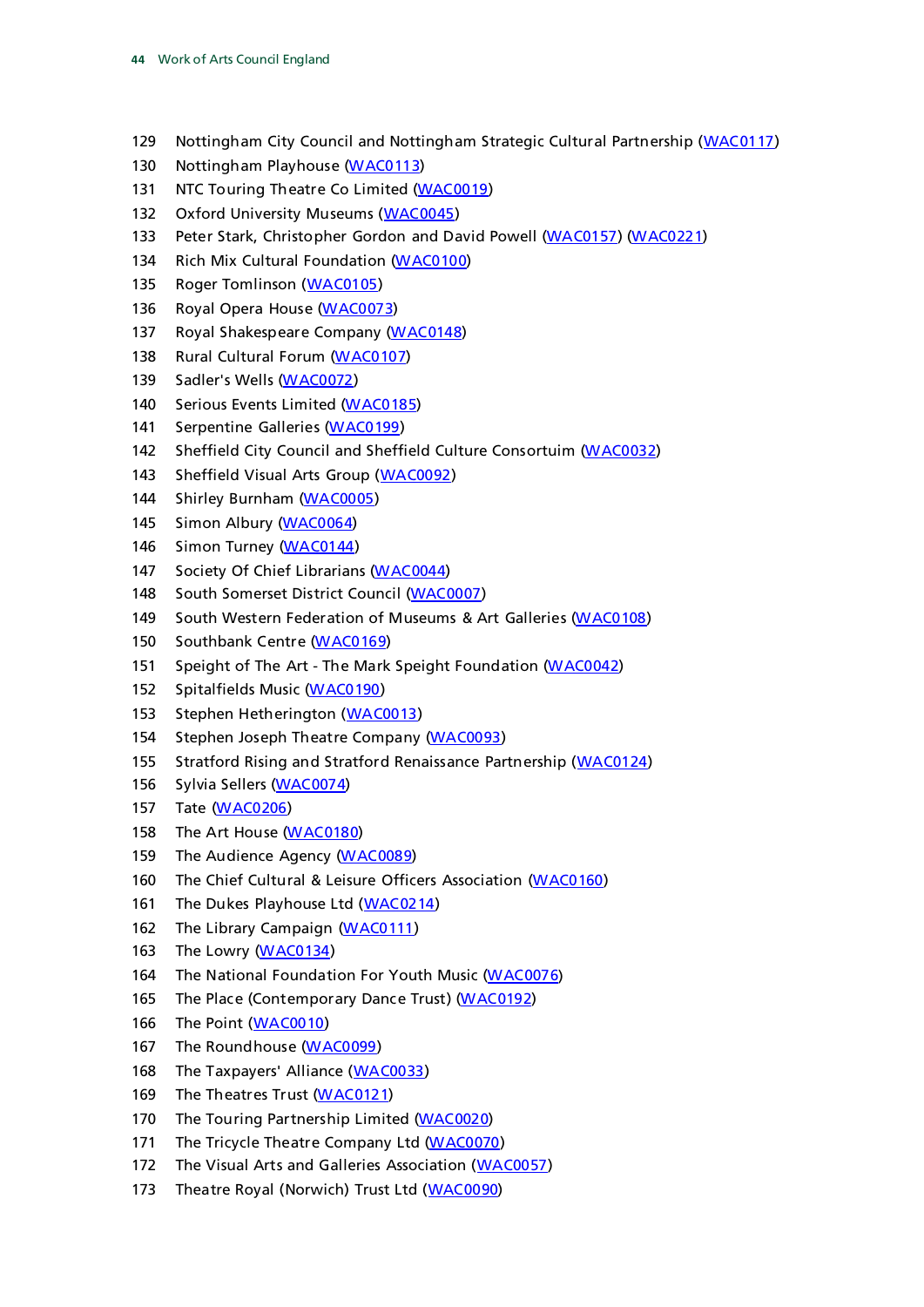- 174 Turner Contemporary [\(WAC0055\)](http://data.parliament.uk/writtenevidence/committeeevidence.svc/evidencedocument/Culture,-Media-and-Sport/Work-of-the-Arts-Council-England/written/6353.html)
- 175 Turning Point West Midlands [\(WAC0204\)](http://data.parliament.uk/writtenevidence/committeeevidence.svc/evidencedocument/Culture,-Media-and-Sport/Work-of-the-Arts-Council-England/written/6763.html)
- 176 Tyne & Wear Archives & Museums [\(WAC0030\)](http://data.parliament.uk/writtenevidence/committeeevidence.svc/evidencedocument/Culture,-Media-and-Sport/Work-of-the-Arts-Council-England/written/6225.html)
- 177 Tyrone Huggins [\(WAC0015\)](http://data.parliament.uk/writtenevidence/committeeevidence.svc/evidencedocument/Culture,-Media-and-Sport/Work-of-the-Arts-Council-England/written/5891.html)
- 178 UK Theatre/Society Of London Theatre [\(WAC0049\)](http://data.parliament.uk/writtenevidence/committeeevidence.svc/evidencedocument/Culture,-Media-and-Sport/Work-of-the-Arts-Council-England/written/6339.html)
- 179 Unicorn Theatre [\(WAC0009\)](http://data.parliament.uk/writtenevidence/committeeevidence.svc/evidencedocument/Culture,-Media-and-Sport/Work-of-the-Arts-Council-England/written/5691.html)
- 180 University Of Exeter (On Behalf Of Exeter Cultural Partnership) [\(WAC0161\)](http://data.parliament.uk/writtenevidence/committeeevidence.svc/evidencedocument/Culture,-Media-and-Sport/Work-of-the-Arts-Council-England/written/6583.html)
- 181 Vicky Dawson [\(WAC0109\)](http://data.parliament.uk/writtenevidence/committeeevidence.svc/evidencedocument/Culture,-Media-and-Sport/Work-of-the-Arts-Council-England/written/6465.html)
- 182 VisitEngland [\(WAC0139\)](http://data.parliament.uk/writtenevidence/committeeevidence.svc/evidencedocument/Culture,-Media-and-Sport/Work-of-the-Arts-Council-England/written/6526.html)
- 183 Voices For The Library [\(WAC0088\)](http://data.parliament.uk/writtenevidence/committeeevidence.svc/evidencedocument/Culture,-Media-and-Sport/Work-of-the-Arts-Council-England/written/6422.html)
- 184 Voluntary Arts [\(WAC0079\)](http://data.parliament.uk/writtenevidence/committeeevidence.svc/evidencedocument/Culture,-Media-and-Sport/Work-of-the-Arts-Council-England/written/6398.html)
- 185 Wandsworth Borough Council [\(WAC0114\)](http://data.parliament.uk/writtenevidence/committeeevidence.svc/evidencedocument/Culture,-Media-and-Sport/Work-of-the-Arts-Council-England/written/6476.html)
- 186 Warwick Arts Centre [\(WAC0039\)](http://data.parliament.uk/writtenevidence/committeeevidence.svc/evidencedocument/Culture,-Media-and-Sport/Work-of-the-Arts-Council-England/written/6282.html)
- 187 Watershed [\(WAC0086\)](http://data.parliament.uk/writtenevidence/committeeevidence.svc/evidencedocument/Culture,-Media-and-Sport/Work-of-the-Arts-Council-England/written/6411.html)
- 188 Wave: The Museums, Galleries And Archives Of Wolverhampton [\(WAC0164\)](http://data.parliament.uk/writtenevidence/committeeevidence.svc/evidencedocument/Culture,-Media-and-Sport/Work-of-the-Arts-Council-England/written/6593.html)
- 189 Welsh National Opera and Opera North [\(WAC0135\)](http://data.parliament.uk/writtenevidence/committeeevidence.svc/evidencedocument/Culture,-Media-and-Sport/Work-of-the-Arts-Council-England/written/6516.html)
- 190 Westminster City Council [\(WAC0222\)](http://data.parliament.uk/writtenevidence/committeeevidence.svc/evidencedocument/Culture,-Media-and-Sport/Work-of-the-Arts-Council-England/written/11878.html)
- 191 What Next Midlands [\(WAC0023\)](http://data.parliament.uk/writtenevidence/committeeevidence.svc/evidencedocument/Culture,-Media-and-Sport/Work-of-the-Arts-Council-England/written/6111.html)
- 192 Whitechapel Gallery [\(WAC0215\)](http://data.parliament.uk/writtenevidence/committeeevidence.svc/evidencedocument/Culture,-Media-and-Sport/Work-of-the-Arts-Council-England/written/6970.html)
- 193 Wordsworth Trust [\(WAC0172\)](http://data.parliament.uk/writtenevidence/committeeevidence.svc/evidencedocument/Culture,-Media-and-Sport/Work-of-the-Arts-Council-England/written/6608.html)
- 194 Xenophon Kelsey MBE [\(WAC0091\)](http://data.parliament.uk/writtenevidence/committeeevidence.svc/evidencedocument/Culture,-Media-and-Sport/Work-of-the-Arts-Council-England/written/6427.html)
- 195 Yorkshire Festival 2014 [\(WAC0122\)](http://data.parliament.uk/writtenevidence/committeeevidence.svc/evidencedocument/Culture,-Media-and-Sport/Work-of-the-Arts-Council-England/written/6496.html)
- 196 Young Vic [\(WAC0177\)](http://data.parliament.uk/writtenevidence/committeeevidence.svc/evidencedocument/Culture,-Media-and-Sport/Work-of-the-Arts-Council-England/written/6614.html)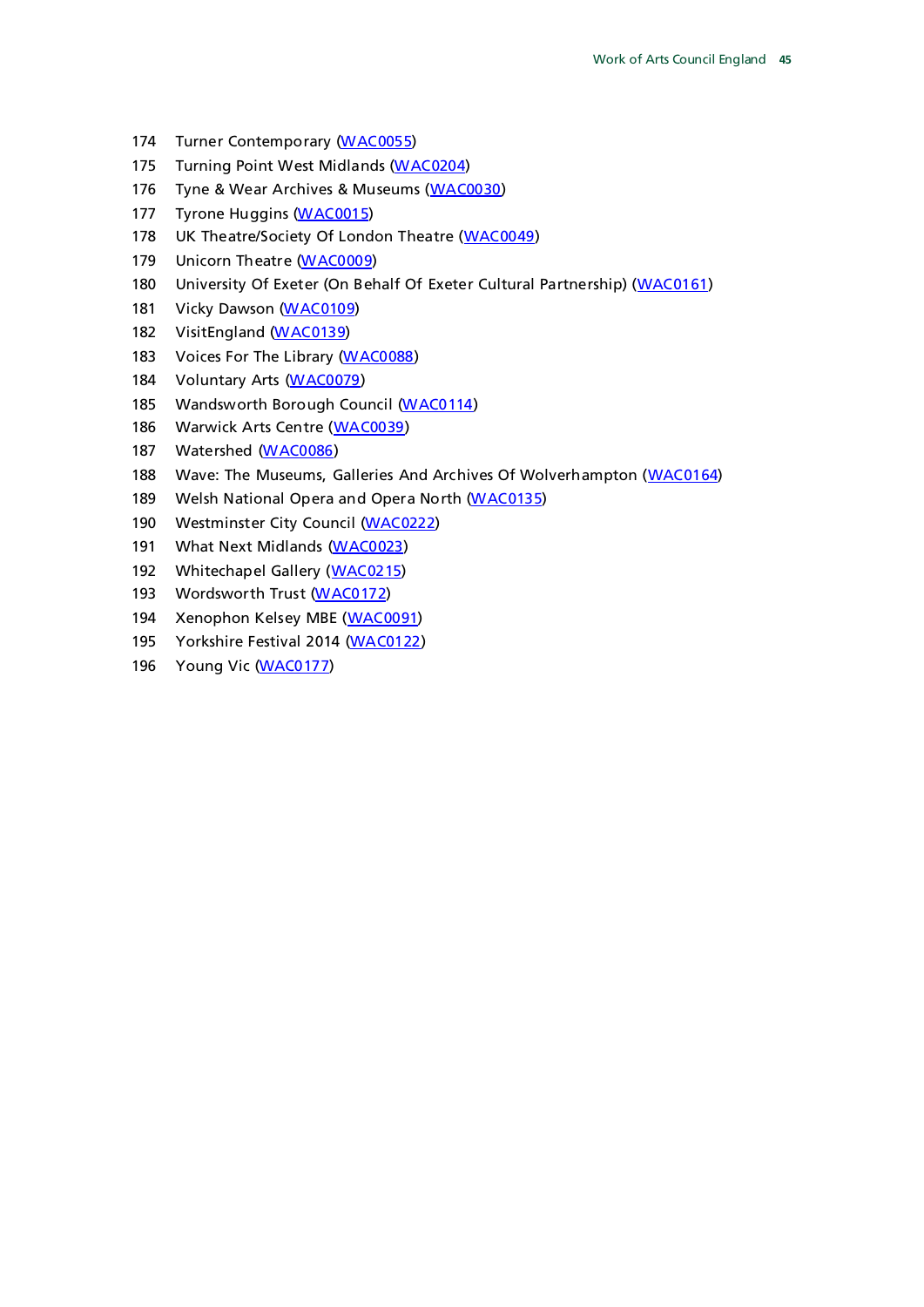## <span id="page-46-0"></span>List of Reports from the Committee during the current Parliament

All publications from the Committee are available on the Committee's website at [www.parliament.uk/cmscom](http://www.parliament.uk/cmscom)

The reference number of the Government's response to each Report is printed in brackets after the HC printing number.

#### **Session 2012-2013**

| <b>First Report</b> | The Gambling Act 2005: A bet worth taking?                                                                                   | HC 421        |
|---------------------|------------------------------------------------------------------------------------------------------------------------------|---------------|
| Second Report       | Racism in football                                                                                                           | <b>HC89</b>   |
| Third Report        | Library Closures                                                                                                             | <b>HC 587</b> |
| Fourth Report       | Football Governance Follow-Up                                                                                                | <b>HC509</b>  |
| <b>Fifth Report</b> | Scrutiny of the Draft Public Bodies (Merger of the<br>Gambling Commission and the National Lottery<br>Commission) Order 2013 | <b>HC1104</b> |
| Sixth Report        | Pre-legislative scrutiny of the draft Gambling<br>(Licensing and Advertising) Bill                                           | <b>HC905</b>  |

#### **Session 2013-2014**

| <b>First Special Report</b> | Football Governance Follow-Up: Government<br>Response to the Committee's Fourth Report of<br>Session 2012-13                                                                                                | <b>HC156</b>  |
|-----------------------------|-------------------------------------------------------------------------------------------------------------------------------------------------------------------------------------------------------------|---------------|
| <b>First Report</b>         | Scrutiny of the draft Public Bodies (Abolition of the<br>Registrar of Public Lending Right) Order 2013                                                                                                      | <b>HC506</b>  |
| Second Report               | Scrutiny of the draft Public Bodies (Merger of the<br><b>Gambling Commission and National Lottery</b><br>Commission) Order 2013                                                                             | <b>HC 256</b> |
| Second Special Report       | Scrutiny of the draft Public Bodies (Merger of the<br><b>Gambling Commission and National Lottery</b><br>Commission) Order 2013: Government Response to<br>the Committee's Second Report of Session 2013-14 | <b>HC 646</b> |
| Third Report                | Supporting the creative economy                                                                                                                                                                             | <b>HC 674</b> |
| Fourth Report               | Nuisance Calls                                                                                                                                                                                              | <b>HC636</b>  |
| <b>Third Special Report</b> | Supporting the Creative Economy: Government<br>Response to the Committee's Third Report of Session<br>2013-14                                                                                               | <b>HC 945</b> |
| <b>Fifth Report</b>         | Pre-appointment hearing with the Government's<br>preferred candidate for the Chairman of Ofcom                                                                                                              | <b>HC933</b>  |
| Sixth Report                | Online safety                                                                                                                                                                                               | <b>HC729</b>  |
| Fourth Special Report       | Nuisance calls: Government Response to the<br>Committee's Fourth Report of Session 2013-14                                                                                                                  | <b>HC1211</b> |